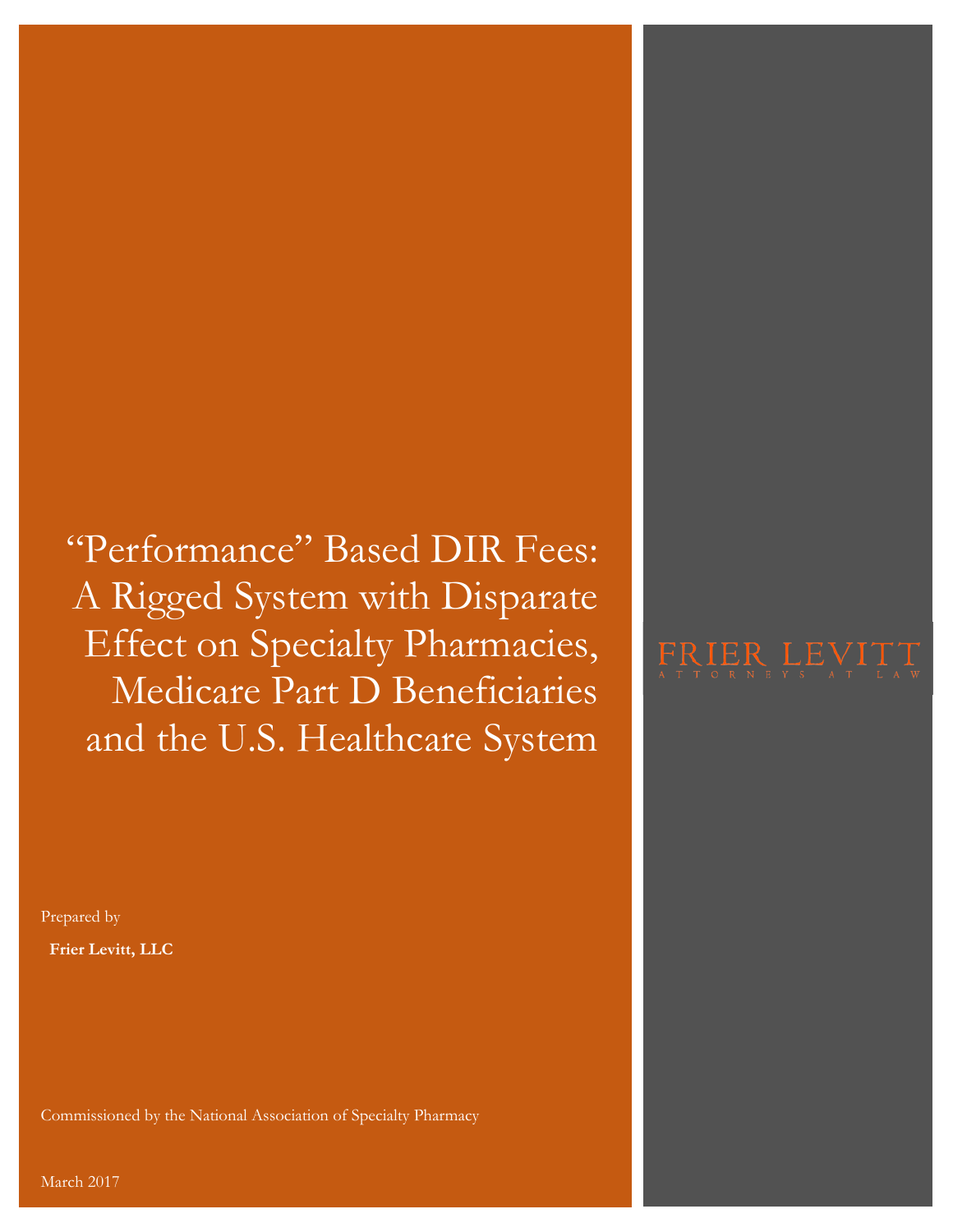# $\underset{\scriptscriptstyle{\wedge}\text{ }T\text{ }\mathsf{T}}{\text{PR}}\underset{\scriptscriptstyle{\wedge}\text{ }B\text{ }\mathsf{N}}{\text{ER}}\underset{\scriptscriptstyle{\wedge}\text{ }T\text{ }\mathsf{N}}{\text{LE}}\underset{\scriptscriptstyle{\wedge}\text{ }T\text{ }\mathsf{N}}{\text{EN}}{\text{L}}\underset{\scriptscriptstyle{\wedge}\text{ }T\text{ }\mathsf{N}}{\text{N}}\text{I}}\text{T}_{\scriptscriptstyle{\wedge}\text{ }\mathsf{N}}\text{T}$

### **Contents**

| $\overline{2}$                                                                                                                                                                            |  |  |  |
|-------------------------------------------------------------------------------------------------------------------------------------------------------------------------------------------|--|--|--|
| $3^{\circ}$                                                                                                                                                                               |  |  |  |
| $\overline{4}$                                                                                                                                                                            |  |  |  |
|                                                                                                                                                                                           |  |  |  |
|                                                                                                                                                                                           |  |  |  |
| 5 <sub>1</sub><br>The Negative Impact of DIR Fees Is Not Limited to Specialty Pharmacies as DIR Fees<br>Push Medicare Part D Beneficiaries into the Coverage Gap Prematurely and Increase |  |  |  |
| 6                                                                                                                                                                                         |  |  |  |
|                                                                                                                                                                                           |  |  |  |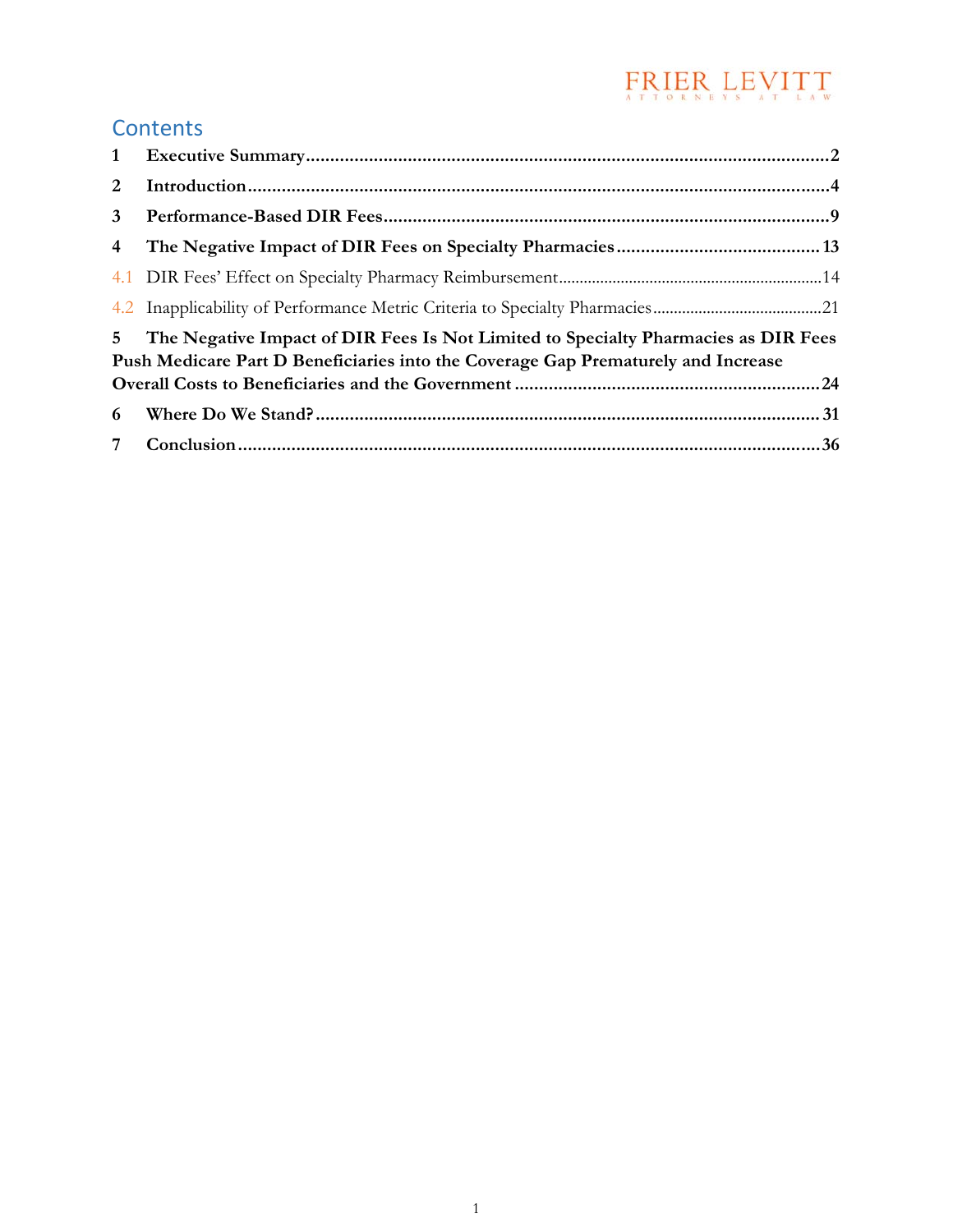### **1 Executive Summary**

Over the past year, an alarming trend has emerged in the healthcare context that threatens to disrupt the entire delivery model for a large subset of our nation's most vulnerable patients – seniors enrolled in the Medicare Part D Program receiving complex medications for live-saving treatments. This trend – unilaterally-imposed by vertically-integrated health plans and pharmacy benefits managers – jeopardizes patient access to these critical drugs. This trend is the advent of performance-based "DIR Fees."

FRIER LEVITT

The management and administration of pharmacy claims in the United States is a process largely unfamiliar to the public. Unbeknownst to many, the administration of pharmacy claims is oftentimes not done by a patient's insurance company, but is rather delegated by the patient's insurance company to a pharmacy benefit manager, or "PBM." These PBMs may consist of massive companies that act as middlemen between "Plan Sponsors," such as health insurance companies and government programs, and healthcare providers, such as pharmacies. However, through a series or mergers and acquisitions the PBM industry's power has grown tremendously, and with their power has come the implementation of policies that have caused shockwaves throughout the pharmacy industry. The focus of this White Paper is on one such policy, a policy which, if allowed to continue, will result in incalculable damage to the Medicare Part D program and, more importantly, Medicare beneficiaries.

In 2016, a significant change was noted in the administration of "direct and indirect remuneration" or "DIR" fees by select PBMs and plan sponsors against a plethora of pharmacies, including Specialty Pharmacies, that participate in Medicare Advantage and Medicare Part D pharmacy networks. The concept of DIR is not new to Medicare. Indeed, DIR was a term that originated from the Centers for Medicare and Medicaid Services ("CMS") in an effort to capture in the "actual cost" of a prescription drug and any post point-of-sale price concessions. However, beginning in 2016 select PBMs and Medicare Part D Plan Sponsors began assessing retroactive fees to pharmacies participating in Medicare Part D networks. These fees are charged against pharmacies based on their performance in a number of primary-care focused "quality metric" categories, which are totally unrelated and irrelevant to Specialty Pharmacies and specialty pharmacy patients. These "DIR Fees" have upended the pharmacy industry, clawing back the funds dedicated to the cost of comprehensive, coordinated patient care and support services, and stand to threaten the continued ability of Specialty Pharmacies participating in Medicare Advantage and Part D networks to provide patient-necessary services which ensure optimal clinical outcomes.

As a whole, the PBM industry's assessment of DIR Fees is wholly improper. However, this White Paper focuses on a subset of pharmacies, known as Specialty Pharmacies, where the effect of DIR Fees has been far more disparate. Specialty Pharmacies predominately provide medications for people with serious health conditions which require complex therapies, including cancer, hepatitis C, rheumatoid arthritis, and multiple sclerosis. Due to the complexity of the medications, Specialty Pharmacies provide services well beyond simply providing prescription drugs to their patients, but rather offer a number of "high touch" services and also assist patients with special administration requirements (such as injectable medications or infused medications). The Specialty Pharmacy business model is critical to the healthcare system, as they provide services for oftentimes the sickest and most vulnerable portions of the patient population – Medicare beneficiaries. However, the Specialty Pharmacy business model is also the most susceptible to the negative impacts of DIR Fees.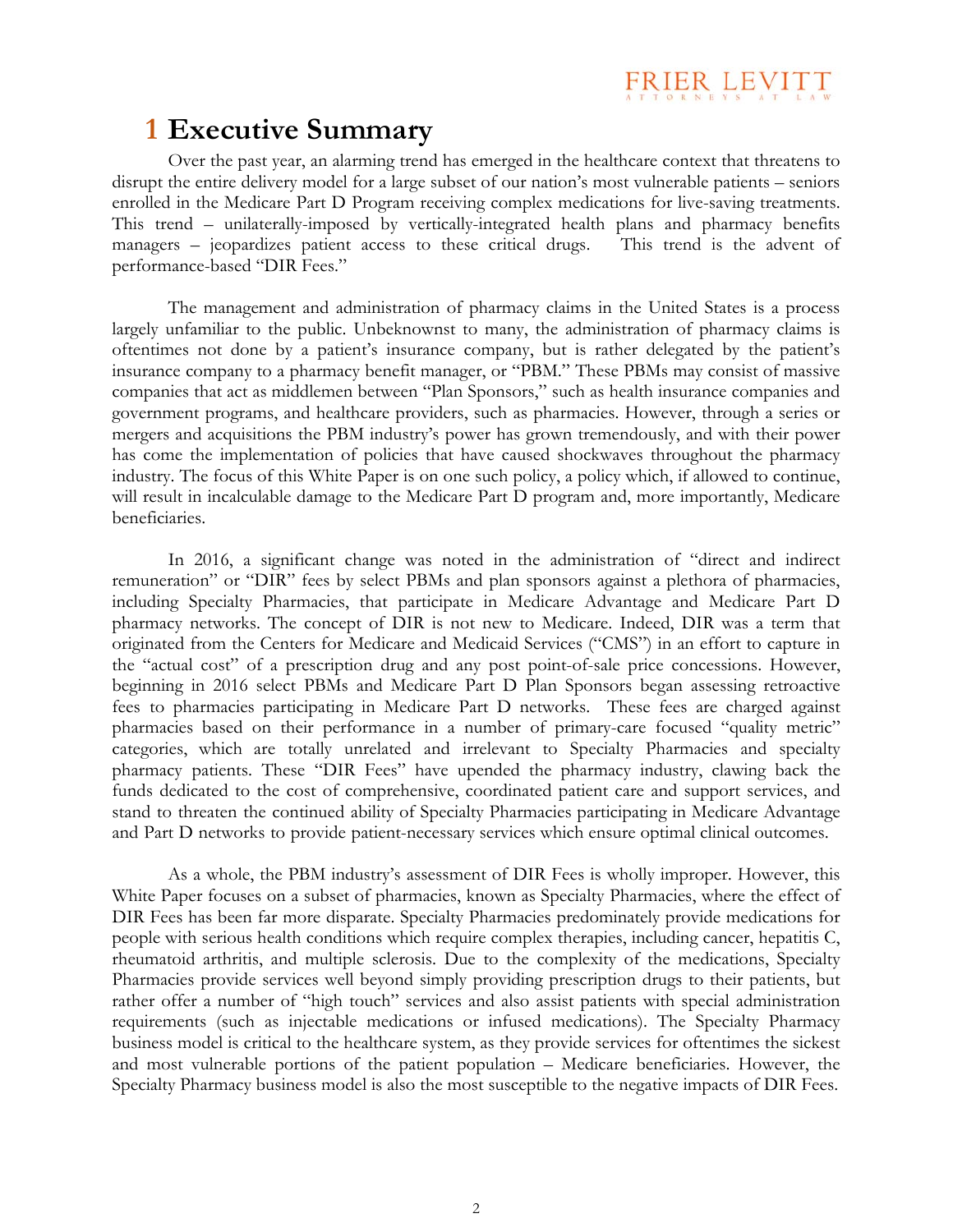

PBMs have recently begun to tie DIR Fees to a pharmacy's performance in a number of "quality metric" categories established by that PBM. The categories include a variety of different areas of performance, including, but not limited to diabetes adherence, statin adherence, and formulary compliance. Critically, the "quality metrics" utilized by many PBMs to assess a pharmacy's performance are retail pharmacy-centric, meaning that they focus on retail medications and therapies for commonplace disease states. As such, the criteria reviewed by PBMs are limited in their applicability to pharmacies that dispense retail medications and, as a result, are wholly inapplicable to the business model of Specialty Pharmacies. Rather than simply refrain from assessing DIR Fees on Specialty Pharmacies in light of the inapplicability of the "quality metrics," PBMs have opted to assign the average score of network pharmacies in each "quality metric" category to Specialty Pharmacies and calculate the DIR Fee accordingly. Said another way, PBMs are imposing crippling DIR Fees on Specialty Pharmacies based on the average performance of other network retail pharmacies, which have a much different drug mix, and patient and diseasemanagement focus. The effects of these actions have been monumental.

In light of the complex and serious conditions treated, the products dispensed by Specialty Pharmacies are often more expensive than typical retail medications. The medications, however, are not only expensive on the sale-side, but are also incredibly expensive on the acquisition-side. Indeed, mark-ups between what Specialty Pharmacies acquire medications for versus the benchmark prices at which they are reimbursed by PBMs often range between less than 1% to 6%. Thus, Specialty Pharmacies generally dispense medications with only a 2% to 5% gross margin, with no additional reimbursement received for the comprehensive patient care services critical to ensuring optimal patient clinical outcomes. DIR Fees, however, can range from 3% to greater than 5%, and can thus wholly eradicate any profits to be made by Specialty Pharmacies, and in many instances actually result in Specialty Pharmacies losing money when dispensing their medications. What's worse, Specialty Pharmacies are, in many instances, hamstrung from improving their overall performance score because the "quality metrics" utilized by PBMs are inapplicable because Specialty Pharmacies may only have a small handful, or no, patients to be measured by the quality metrics. Therefore, they are given the network "average" score causing their perceived quality to be lowered and their DIR Fees to increase. The Specialty Pharmacies have no ability to influence quality metrics scores when they do not have patients in the scored categories.

These performance-based DIR Fees threaten not just the ability of Specialty Pharmacies to continue to provide the required patient care support services to Medicare Part D plan participants, but directly harm patients and the Medicare program as a whole by reducing competition and beneficiary access. As confirmed in recent CMS reports, DIR Fees have the effect of shifting financial liability from PBMs and Part D Plan Sponsors to beneficiaries, and ultimately the Medicare program, through higher point-of-sale prices, despite the fact that the PBM claws back a portion of the negotiated price from the pharmacy. In addition, by rendering Specialty Pharmacy's wholly underwater and forcing them to lose money on every single Medicare claim, PBMs and Part D Plan Sponsors will make it untenable for Specialty Pharmacies to continue to offer the necessary support services for Medicare Part D plan participants, leaving the sickest patients with few alternatives for their live-saving medications and management of their condition.

As a result of the impact DIR Fees have had on Specialty Pharmacies throughout the country, members of the media and the pharmacy industry have begun scrutinizing PBMs and the practice of assessing DIR Fees. The United States Senate and House of Representatives have each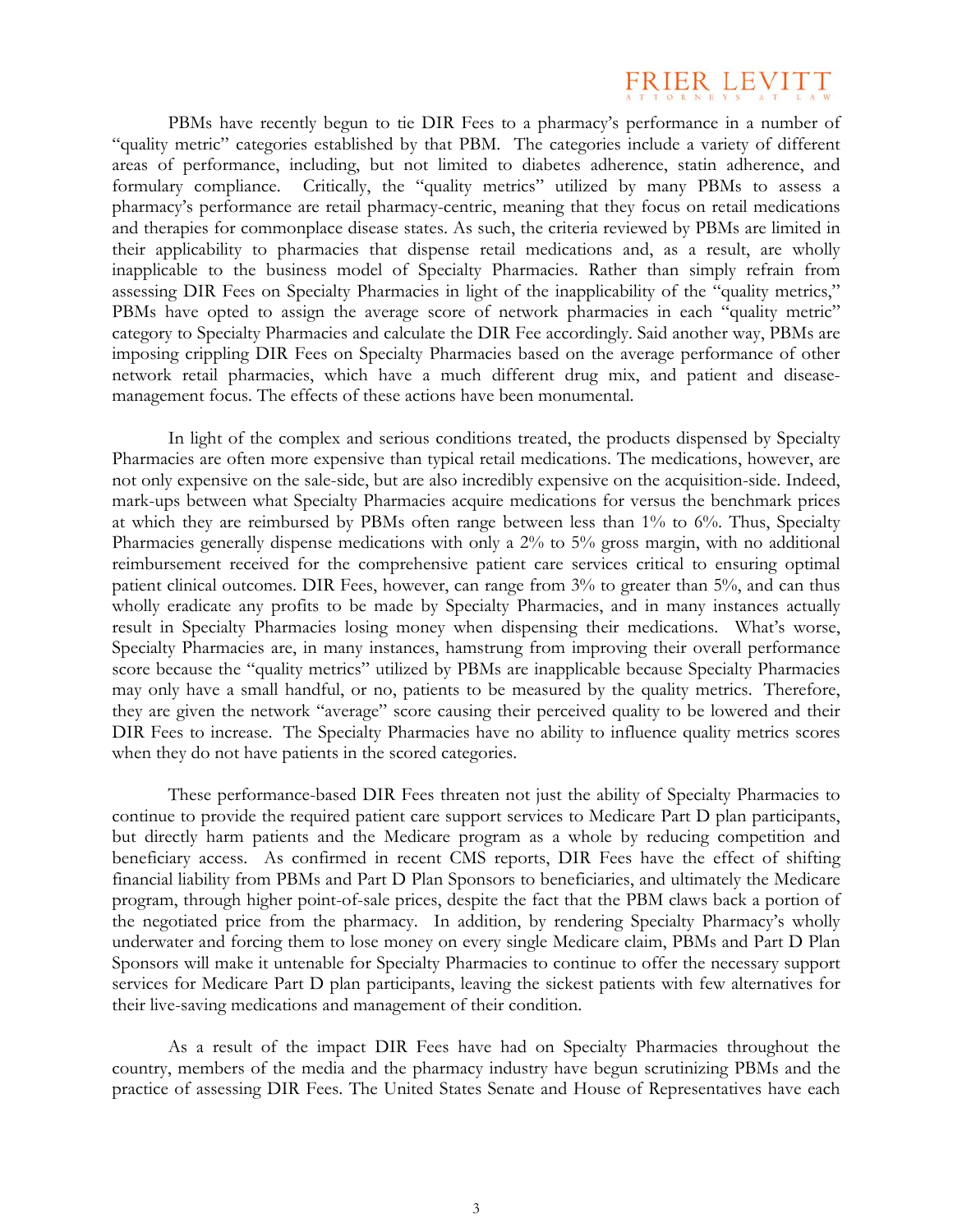

introduced proposed legislation aimed at addressing DIR Fees and CMS has issued reports commenting on the impact DIR Fees have on the Medicare Part D program and Medicare beneficiaries. However, more can and must be done to curtail the assessment of DIR Fees, or else patients and taxpayers alike will continue to suffer.

### **2 Introduction**

Perhaps more so than any other segment of the U.S. healthcare system, the coverage, management, and reimbursement of prescription drugs in this country is incredibly complex. The management and administration of pharmacy claims is controlled by a handful of companies known as pharmacy benefit managers, or "PBMs." Essentially middleman, these companies contract with "Plan Sponsors" such as health insurance companies, large employers, union groups and government programs (such as TRICARE) to administer the "pharmacy benefits" for these plan sponsors– with the medical benefits typically being managed separately. In turn, PBMs contract with a network of retail and specialty pharmacies, and negotiate with and process pharmacy claims submitted by these providers. PBMs also negotiate directly with manufacturers for rebates or other pricing concessions, in exchange for placing a particular manufacturer's drug on the PBM's formulary. These PBMs (such as Express Scripts, Humana, CVS Caremark, and OptumRx) are often massive companies, that strangely most Americans have never even heard of.



Among the "Plan Sponsors" that PBMs contract with are Medicare part D Plan Sponsors. Medicare Part D Plan Sponsors may be insurance companies, managed care organizations, or other entities that create and manage a Prescription Drug Plan made available under the Medicare Part D

4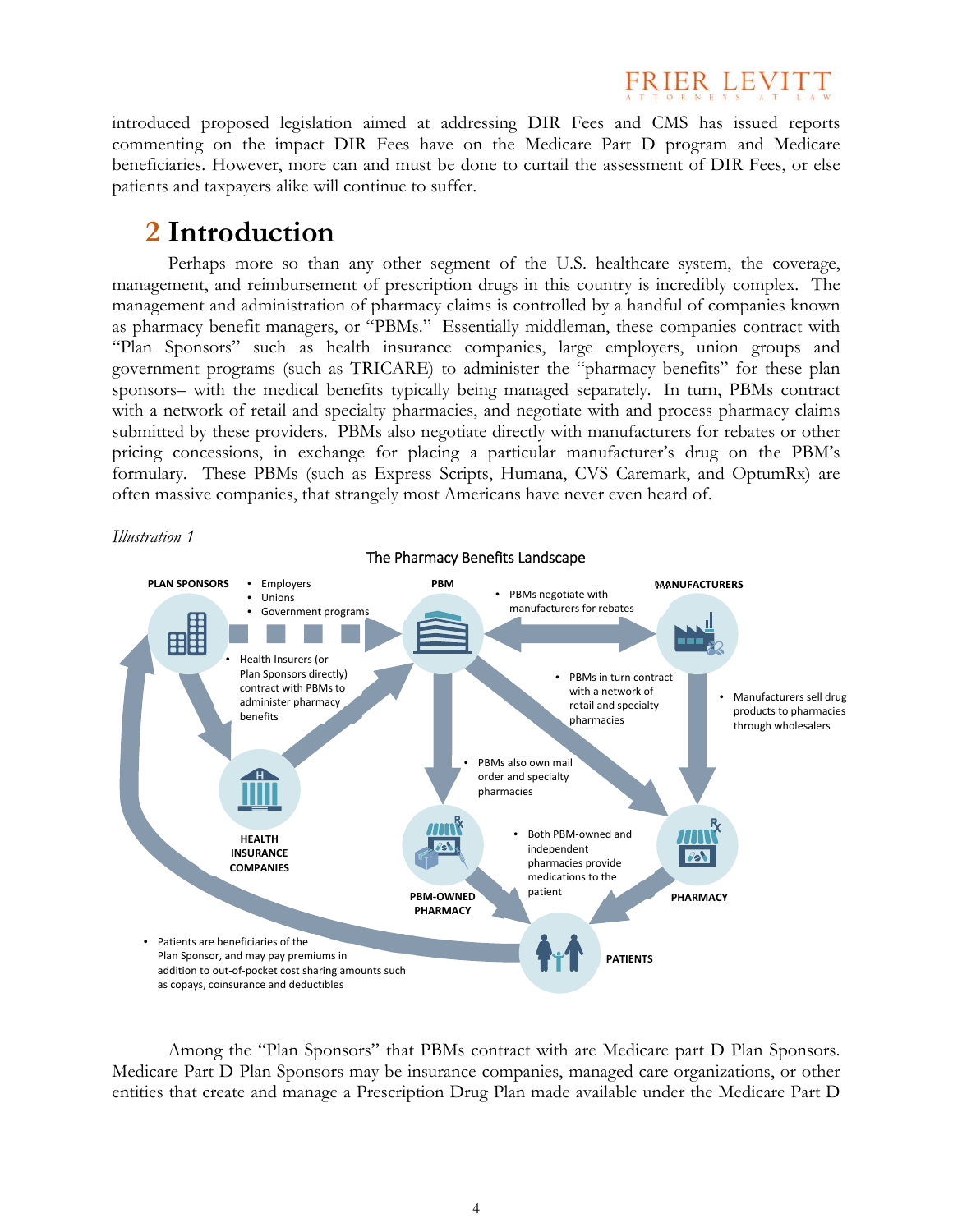

Program. As noted below, many Part D Plan Sponsors are owned or affiliated with the PBMs with whom they contract.

Medicare Part D was created following the Medicare Modernization Act of 2003 ("MMA"), and established for the first time comprehensive outpatient prescription drug coverage for Medicare Part D beneficiaries. Under Medicare Part D, the Centers for Medicare & Medicaid Services ("CMS") contracts with Part D Plan Sponsors to administer the Medicare drug benefit. Part D Plan Sponsors in turn contract with PBMs (many of whom may own, are owned by, or are affiliated with Part D Plan Sponsors) to administer the plans. PBMs in turn contract with pharmacies to provide services to plan beneficiaries. In addition to contracting with independently owned pharmacies, many PBMs also own their own retail, mail order, or specialty pharmacies. These wholly-owned pharmacies service the public, but benefit from PBM underwriting to directly compete with independently owned pharmacies. DIR Fees ultimately have the effect of steering business to the PBM wholly-owned specialty pharmacies allowing the PBM to capture DIR Fees at the plan level as increased profits.

Among the pharmacy providers with whom PBMs contract include retail pharmacies and specialty pharmacies. Retail pharmacies are generally defined as duly-licensed community pharmacies that primarily fill and sell a wide array of brand and generic prescription medications via retail storefront. Retail pharmacies – which may be chains or independents – provide general prescription drug services to general populations customers (walk-in or serviced through local delivery), and dispense commonly prescribed drugs and medication therapies, based on the habits of local prescribers and/or local plan formularies.

Meanwhile, Specialty Pharmacies are state-licensed pharmacies that predominantly provide medications for people with serious health conditions requiring complex therapies. These include conditions such as cancer, hepatitis C, rheumatoid arthritis, HIV/AIDS, multiple sclerosis, cystic fibrosis, organ transplantation, human growth hormone deficiencies, and hemophilia and other bleeding disorders. The specialty medications used to treat these conditions are often more complex than most prescription medications, and may have special administration requirements (such as injectable medications or infused medications), in addition to special storage and delivery requirements. The complexity of these medications may be due to the drugs themselves, the way they are administered, the management of their side effect profiles, or issues surrounding the access to those medications.

In addition to being state-licensed and regulated, Specialty Pharmacies are also often accredited by one or more independent third parties, such as URAC, the Accreditation Commission for Health Care ("ACHC"), the Center for Pharmacy Practice Accreditation ("CPPA") or the Joint Commission, and often employ Certified Specialty Pharmacists to deliver care. Specialty Pharmacies also provide a variety of clinical and support services that retail pharmacies are not equipped nor prepared to provide. This includes providing patient care services required for certain complex specialty medications (i.e., nursing support), providing patient training on how to administer specialty medications (i.e., instructions on how to self-administer injectable medications), assisting with patient support services for patients who are facing reimbursement challenges for these lifesaving but often costly medications, ensuring special handling of certain specialty medications with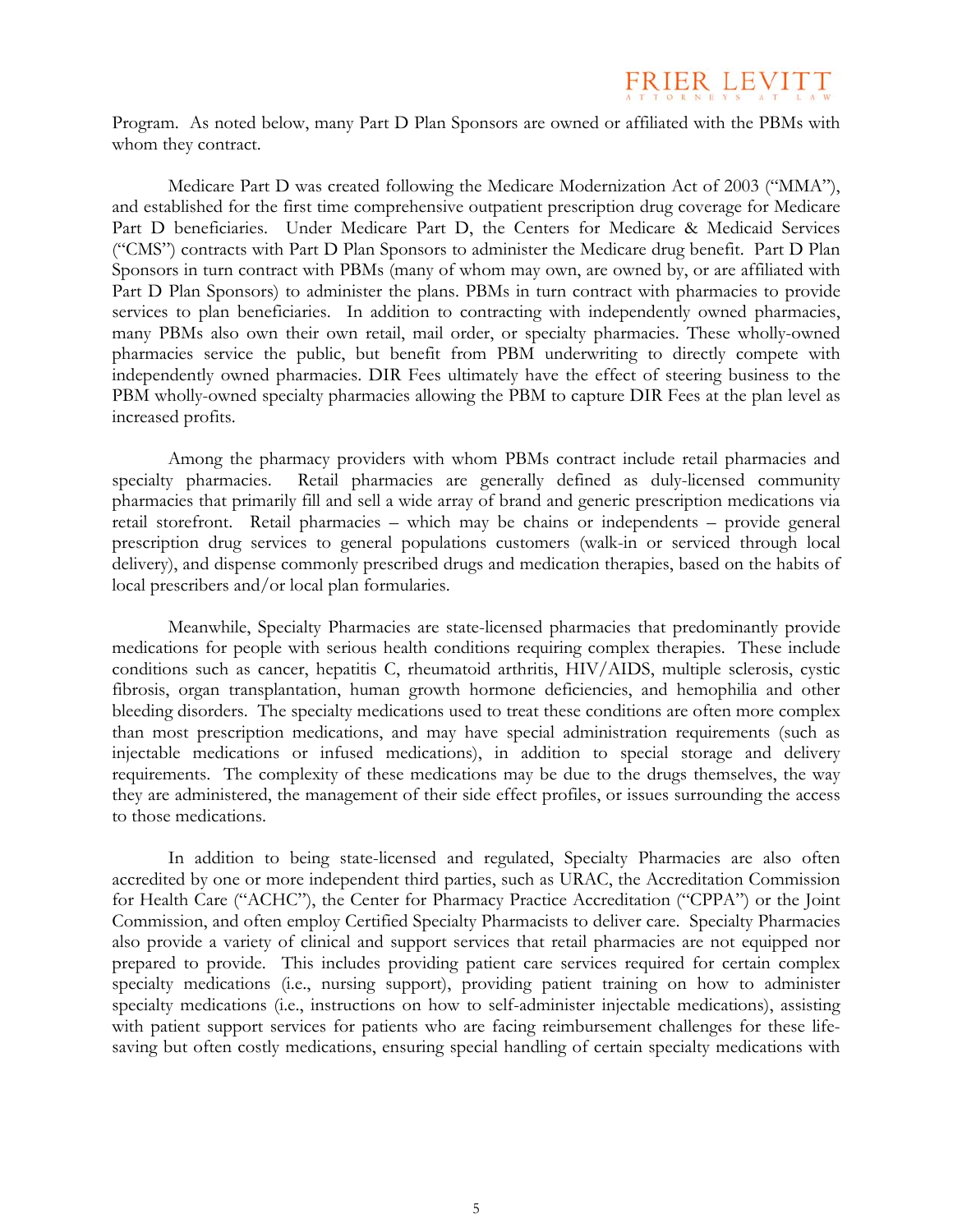

unique requirements, and engaging in ongoing patient monitoring based on medication and therapy requirements.<sup>1</sup>

The heightened services and customer care provided by Specialty Pharmacies has undoubtedly had an extraordinary impact on patients and physicians alike. For instance, one testimonial recently received by a Specialty Pharmacy reads:

*I want to put a very special word in for [a Specialty Pharmacist] and how kind and helpful she is and how much easier she made what could've been a confusing first (and second experience) when ordering through a specialty pharmacy, which I had never done before. She was able to explain everything about the drug to me (something I had never taken before and was quite nervous about starting due to it being a strong narcotic) and answer all my questions and by the time we were finished I was quite comfortable with the idea of the new medication I would soon be starting.* 

A medical provider recently submitted a testimonial with similar sentiments:

*Always mindful of side effects, [Specialty Pharmacy A] always keeps me informed of patient*  interactions, or when a patient may need something that they have not reported directly to me...the *patient is educated in office and over the phone by [the Specialty Pharmacy's] pharmacists. The patients hearing the information twice helps adherence…* 

Simply put, the services provided by Specialty Pharmacies have an overwhelming impact on patient adherence. It has been documented that only 50% of patients with chronic conditions take their medication as directed.<sup>2</sup> There are a multitude of reasons why Medicare patients suffer from nonadherence, including forgetfulness, a desire to avoid adverse medication side-affects, and high cost.3 Estimates indicate that nonadherence to prescription drug regimens cost \$105 billion in annual avoidable health care costs.<sup>4</sup>

However, the approaches utilized by Specialty Pharmacies when assisting their patients have demonstrably decreased the nonadherence rates for patients taking specialty medications One study revealed that patients who exclusively used Specialty Pharmacies had a 60% higher adherence rate when compared with patients using retail pharmacies, while another study found that Specialty Pharmacies, on average, had a 8.6% higher adherence rate when compared to retail pharmacies.<sup>5</sup> Specifically, studies show that adherence rates in specific specialty therapies are far greater than the average adherence rate for retail medications, with multiple sclerosis at 95.33%, rheumatoid arthritis at 94.65%, HIV at 97%, and Crohn's disease at 95.68%.<sup>6</sup> This is due in no small part to the expert services that Specialty Pharmacies provide, with no additional reimbursement, which drive

<sup>1</sup> http://naspnet.org/wp-content/uploads/2017/02/NASP-Defintions-final-2.16.pdf 2 Jessica Williams, US National Library of Medicine, Cost-Related Nonadherence by Medication Type Among Medicare Part D Beneficiaries with Diabetes, https://www.ncbi.nlm.nih.gov/pmc/articles/PMC3780603/ (last visited March 14, 2017).

<sup>3</sup> Id.

<sup>4</sup> Optum, How to Increase Adherence to Specialty Drugs, https://www.optum.com/resources/library/increaseadherence-specialty-drugs.html (last visited March 14, 2017) 5 Marmacy in Medication Adherence, 5 Maryann Dowd, R.Ph., Specialty Pharmacy Times, The Role of Specialty Pharmacy in Medication Adherence,

https://www.specialtypharmacytimes.com/publications/specialty-pharmacy-times/2016/july-2016/the-role-ofspecialty-pharmacy-in-medication-adherence/P-2 (last visited March 14, 2017).<br><sup>6</sup> Id.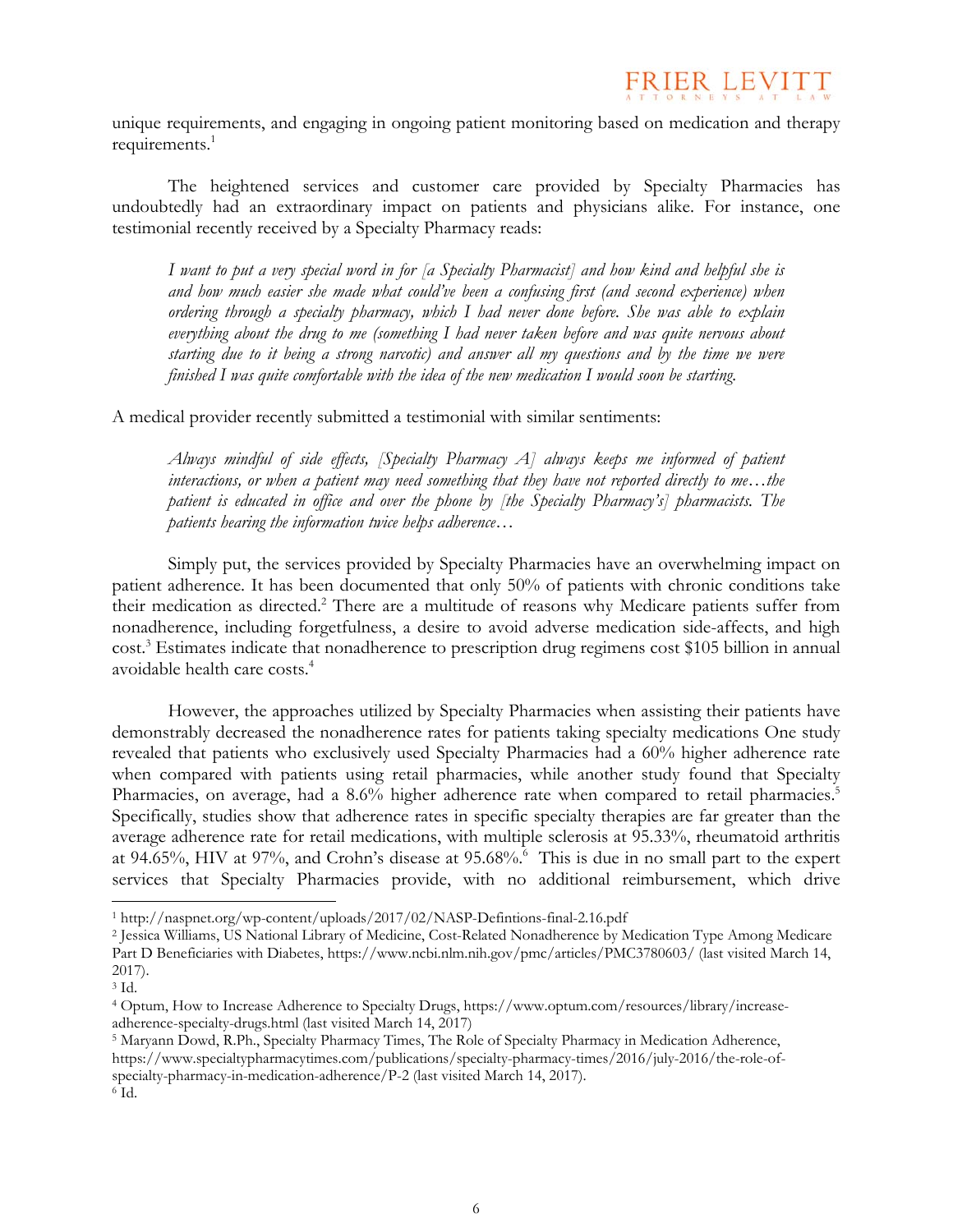## FRIER LEN

adherence and persistency, proper management of medication dosing and side effects, and ensure appropriate medication use, while supporting the needs of some of our nation's highest risk patients.

The businesses of specialty pharmacy and retail pharmacy operate very differently, both in terms of operational margins, ancillary services provided, and infrastructure required to support the complex medications and disease states associated with the specialty pharmacy business model.

#### Why Don't Retail Pharmacies Dispense Specialty Medications?

\_\_\_\_\_\_\_\_\_\_\_\_\_\_\_\_\_\_\_\_\_\_\_\_\_\_\_\_\_\_\_\_\_\_\_\_\_\_\_\_\_\_\_\_\_\_\_\_\_\_\_\_\_\_\_\_\_\_\_\_\_\_\_\_\_\_\_\_\_\_\_\_\_\_\_\_\_\_\_\_\_\_\_\_\_

Overall, retail pharmacies do not dispense medications that are used to treat patients afflicted by conditions requiring these complex specialty drugs and biologics because these conditions are not widely prevalent in the general population serviced by retail pharmacies. Additionally, the specialty medications that are dispensed by Specialty Pharmacies carry high overhead cost, and require additional technical capabilities. Costs incurred by Specialty Pharmacies include extremely expensive inventory, additional infrastructure (i.e., 24‐hour telephone access to pharmacists and temperature controlled storage/shipping), and additional staffing to assist with administration of specialty medication (i.e., skilled nursing network and patient training professionals). Specialty Pharmacies must also closely coordinate with physician offices to monitor patient conditions/adverse effects, aid in completing prior authorization requirements imposed by insurance companies, and ensure adherence to complete treatment regiments. Retail pharmacies cannot justify making the related investment if specialty medications that require these costs make up only a small percent of their normal customer base. Instead, Specialty Pharmacies are better equipped to be implement the structural requirements to dispense specialty medications and engage in the required close coordination with the physicians' offices to function within the healthcare continuum for these complex disease states.

Recently, within the Medicare Part D Program<sup>7</sup>, many PBMs and Part Plan Sponsors have begun to introduce and expand "fees" being charged to pharmacies under the guise of "network rebates," "performance variable rates," or "direct and indirect remuneration" – or "DIR" – Fees. As noted below, many of these DIR Fees have had a grossly disproportionate impact on Specialty Pharmacies with percentage-based fees being particularly damaging.

\_\_\_\_\_\_\_\_\_\_\_\_\_\_\_\_\_\_\_\_\_\_\_\_\_\_\_\_\_\_\_\_\_\_\_\_\_\_\_\_\_\_\_\_\_\_\_\_\_\_\_\_\_\_\_\_\_\_\_\_\_\_\_\_\_\_\_\_\_\_\_\_\_\_\_\_\_\_\_\_\_\_\_\_\_

As part of the Part D program, plan sponsors must report actual costs of all drugs covered under Part D, inclusive of all "**d**irect" and "**i**ndirect" **r**emuneration received from third-parties. Historically, the bulk of DIR received by plan sponsors and their agents was made up of manufacturer rebates that could not reasonably be calculated at the point-of-sale for the Part D covered medication. CMS wanted to ensure that it knew of and could share in part of the savings realized from manufacturer rebates. CMS also contemplated scenarios where providers, such as pharmacies, might actually be entitled to *additional* compensation based on performance. Overall, the original purpose of the DIR calculation and report was intended to provide the true cost of medication dispensed to Medicare beneficiaries, as evidenced below in the simplified illustration.

<sup>7</sup> Although certain payers have begun making these fees applicable across the board for commercial and Medicare plans alike.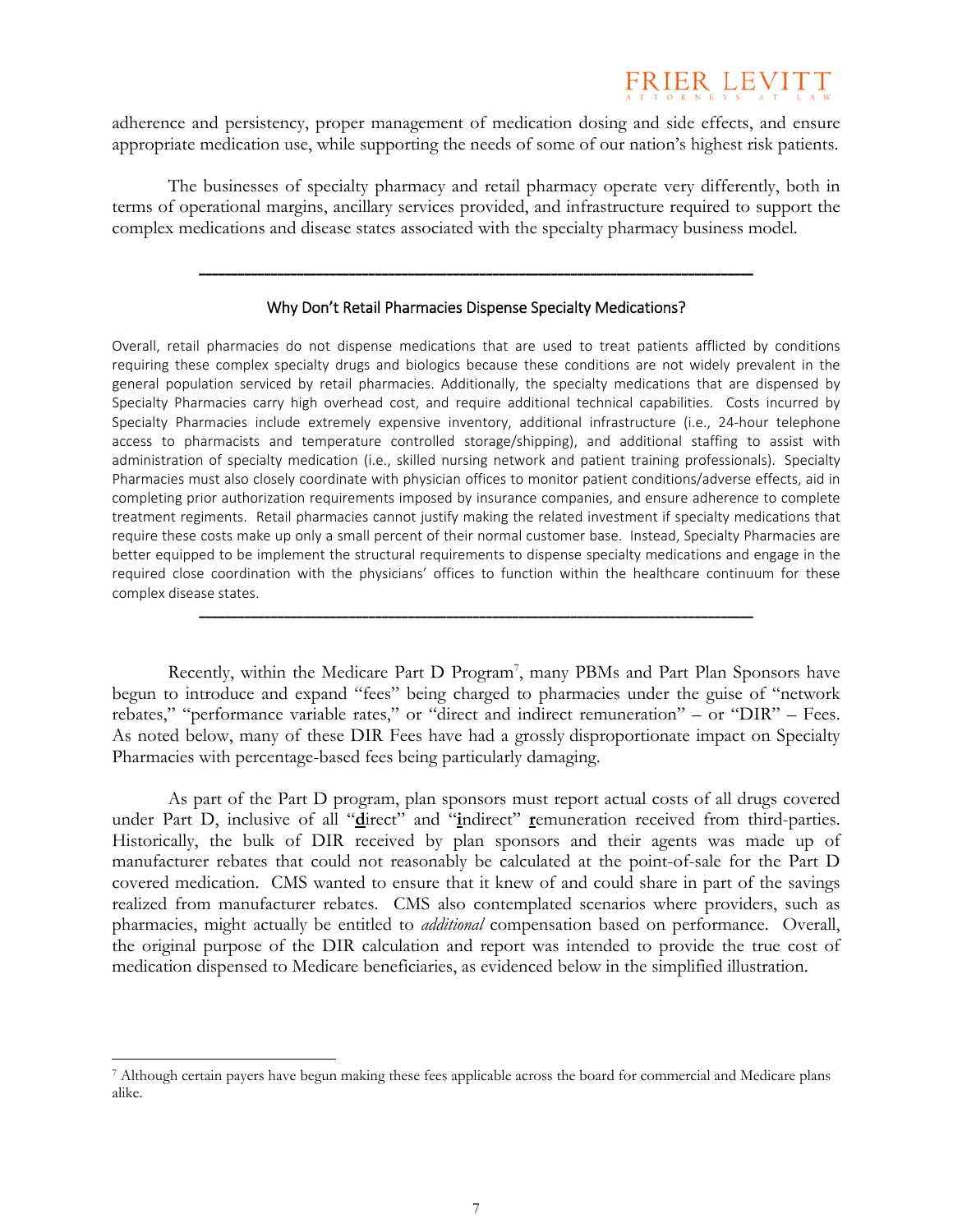

#### *Illustration 2*



#### Impact of Manufacturer Rebate on Prescription Drug Event

However, many PBMs have taken this framework and used it to justify the assessment of after-the-fact "DIR Fees" against network providers, including Specialty Pharmacies. These DIR fees charged to pharmacies are distinct from the original DIR as contemplated under the MMA. Instead of incentivizing increased performance, many PBMs have manipulated DIR to instead extract additional monies from pharmacies, including on high cost specialty medications. Such DIR Fees can take the form of either a flat fee per prescription based fee, or may be a percentage-based DIR Fee that is calculated using the ingredient cost of the dispensed medication.

Both percentage-based and flat rate DIR Fees pose serious problems and questions for pharmacies, who are assessed these murky fees either at the time of reimbursement or sometimes months after the fact, but the percentage-based fees have an increased propensity for serious consequences as these fees can be 1,000% to 10,000% higher than flat rate DIR Fees. Many DIR Fee constructs are nothing more than a "tax" on pharmacies, or a fee paid by providers for the privilege of participating in the PBM's network, regardless of whether they are cast as flat fee or percentage-based DIR.

However, under the guise of "performance-based" fees, some PBMs have levied an extraordinary cost on Specialty Pharmacies in particular by calculating DIR Fees as a *percentage* of gross drug reimbursement per claim. This type of percentage-based fee is a particularly egregious example of PBM-imposed DIR Fee constructs, and imposes an exceptionally high and burdensome cost on Specialty Pharmacies, as the predominance of their dispensing volume is expensive medication. The disparate impact on specialty pharmacies becomes especially clear when fees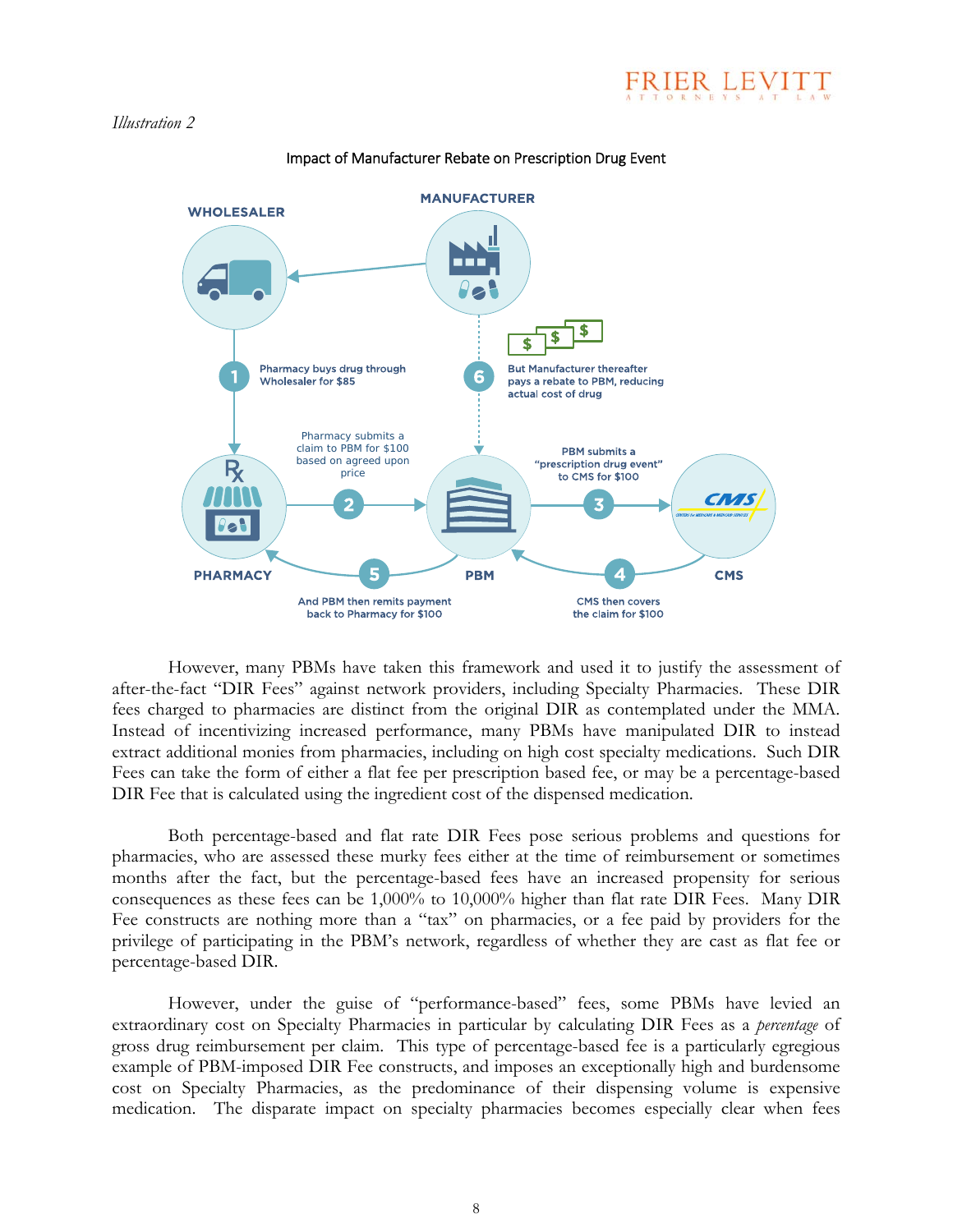

extracted from specialty pharmacies, sometimes months after medication is purchased and dispensed to patients, result in the pharmacy being reimbursed below the acquisition cost of the medication. This extraordinary result stems from the fact that Specialty Pharmacies operate in a market where the expected profit margin is a small percentage of the total cost of the medication. Further, the calculation of the DIR Fee relates primarily to qualitative measures that are not applicable to specialty pharmacies.

In this White Paper we will explore the impact DIR Fees have on one subset of healthcare providers, Specialty Pharmacies. We will explain how performance-based DIR Fees, particularly those calculated as a percentage of drug cost, have a disproportionate impact on Specialty Pharmacies and the expensive medications they dispense. This disproportionate impact is compounded, as the "quality metric" categories utilized in calculating DIR Fees review categories of information that are distinctly irrelevant to the drugs dispensed and services provided by Specialty Pharmacies. Specialty Pharmacies are further disproportionately impacted by such unreasonable and irrelevant DIR Fees because of the high concentration of specialty medications they dispense, compared to their retail counterparts (for whom DIR Fees were primarily designed). This White Paper will also explore the impact that such DIR Fees – when applied in the Specialty Pharmacy context – have on Medicare Part D beneficiaries and the Program alike. In particular, it will examine the shifting of financial liability from PBMs (including those owned or aligned with Part D Plan Sponsors) to taxpayers and beneficiaries (many of whom are among the most vulnerable population). Finally, we examine the current state of affairs of DIR Fees, as it relates to Specialty Pharmacies and their patients, and what more can and must be done to curb this abusive and destructive practice.

This White Paper was commissioned by the National Association of Specialty Pharmacy ("NASP"). The findings reflect the independent research and opinions of the authors; Frier Levitt, LLC does not intend to endorse any product or organization. The use of any registered trademarks or logos is purely for reference and educational purposes only. This report and any conclusions or inferences drawn therefrom represent the opinions of Frier Levitt, LLC. If this report is reproduced, we request that it be reproduce in its entirety, as pieces taken out of context can be misleading.

### **3 Performance-Based DIR Fees**

DIR Fees can encompass a number of charges to Specialty Pharmacies, including "pay-toplay" fees for preferred pharmacy networks, network access fees, and administrative fees. However, the type of DIR Fees that have created recent shockwaves throughout the specialty pharmacy industry are the "performance-based" DIR Fees. Indeed, performance-based DIR Fees have effectively clawed back millions of dollars from Specialty Pharmacies nationwide, and have detrimentally impacted Medicare Part D and its beneficiaries, and threaten the future of patient care access and choice.

Performance-based DIR Fees are often based on a pharmacy's performance in a number of "quality metric" categories, established by the PBM. The categories can include a variety of different areas of performance, including ACE/ARB adherence, statin adherence, diabetes adherence, Comprehensive Medication Review ("CMR") completion rate, and formulary compliance. Under performance-based DIR Fee programs, the amount of DIR Fees assessed against a pharmacy depends on the pharmacy's performance in these categories, with lower performing pharmacies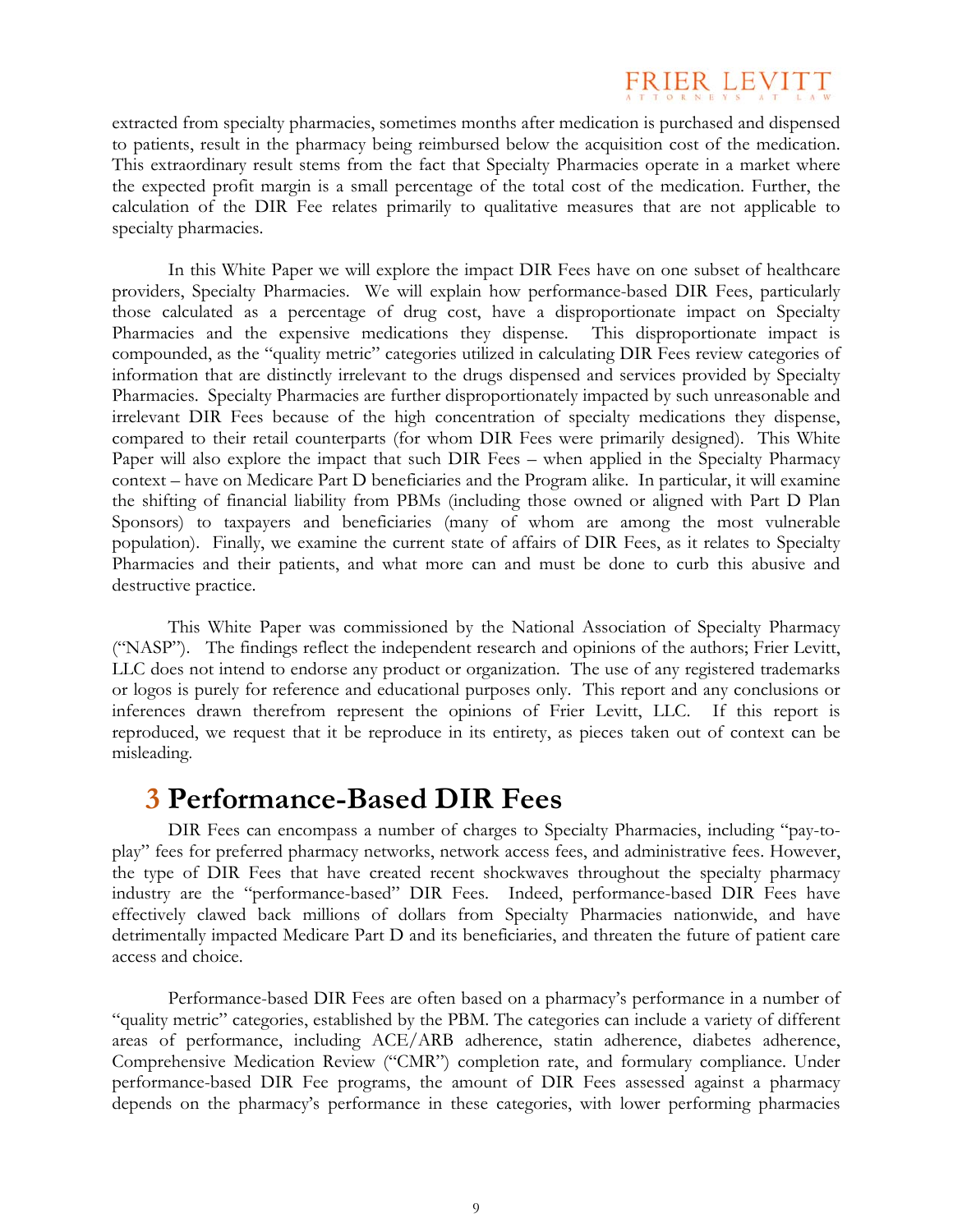

being assessed a higher percentage-based DIR Fee and better performing pharmacies being assessed lower DIR Fees. Importantly, the quality metric categories are weighted, which means that certain quality metric categories count more toward the overall performance of the pharmacy than others. Some categories can weigh as much as 25%, whereas other categories can weigh as little as 5%. Regardless, the quality metric categories are virtually inapplicable to Specialty Pharmacies.

Performance-based DIR Fees can be assessed one of two ways: flat fee or percentage. An example of a flat-fee performance-based DIR Fee would have the PBM withhold \$5.00 from each claim submitted by a pharmacy to the PBM. Thereafter, the PBM will review the pharmacy's performance in three categories. For each category the Specialty Pharmacy scores in at least the 50<sup>th</sup> percentile but below the  $80<sup>th</sup>$  percentile, the pharmacy will be refunded \$0.50. For each category the pharmacy scores above the  $80<sup>th</sup>$  percentile, \$2.25 will be refunded. As such, the pharmacy stands to potentially pay a \$5.00 DIR Fee on each claim if its performance score is below the  $50<sup>th</sup>$  percentile in all three categories, but can potentially receive a DIR "bonus" of \$1.25 if its performance score is above the  $80<sup>th</sup>$  percentile in all three categories. This is illustrated in Table 1 (below).

| 1 able 1                         |                                          |                                                                 |                                          |
|----------------------------------|------------------------------------------|-----------------------------------------------------------------|------------------------------------------|
|                                  | Below the 50 <sup>th</sup><br>Percentile | Between the 50 <sup>th</sup><br>and 79 <sup>th</sup> Percentile | Above the 80 <sup>th</sup><br>Percentile |
| <b>Adjudicated Price</b>         | \$100.00                                 | \$100.00                                                        | \$100.00                                 |
| Per Claim Withhold               | $-55.00$                                 | $-55.00$                                                        | $-55.00$                                 |
| Category 1 Refund                | \$0.00                                   | \$0.50                                                          | \$2.25                                   |
| Category 2 Refund                | \$0.00                                   | \$0.50                                                          | \$2.25                                   |
| Category 3 Refund                | \$0.00                                   | \$0.50                                                          | \$2.25                                   |
| Net Reimbursement to<br>Pharmacy | \$95.00                                  | \$96.50                                                         | \$101.25                                 |

*Table 1* 

Notwithstanding the proposed availability of a "bonus," there is limited evidence that bonuses are paid out, particularly in the specialty pharmacy context. As noted above, these flat rate DIR Fees can pose serious problems for retail and specialty pharmacies alike, particularly where there is little actual ability for the provider to influence the performance scores.

However, performance-based DIR Fees may also be percentage-based. If such DIR Fees are percentage-based, a percent of the total claim submitted by the pharmacy to the PBM will be recouped by the PBM as a DIR Fee. The percentage clawed back by the PBM is calculated using the pharmacy's performance in quality metric categories. While in prior years, non-performance-based DIR Fees were retracted at the time of initial payment by the PBM (typically within the same 14-day claims cycle during which pharmacy claims were normally paid in the first case), more recent performance-based DIR Fees are not calculated or assessed until months later, leaving the pharmacy totally clueless as to the true "net amount" they would ultimately be paid for the claim. Similar to the flat-fee model explained above, pharmacies are assessed a lower percentage DIR Fee if they perform "better" in the quality metric categories. However, under certain models, a certain minimum percentage DIR Fee will be assessed by the PBM, regardless of how well the pharmacy performs in the quality metrics. These percentage-based DIR Fees usually range from 0% to 9%,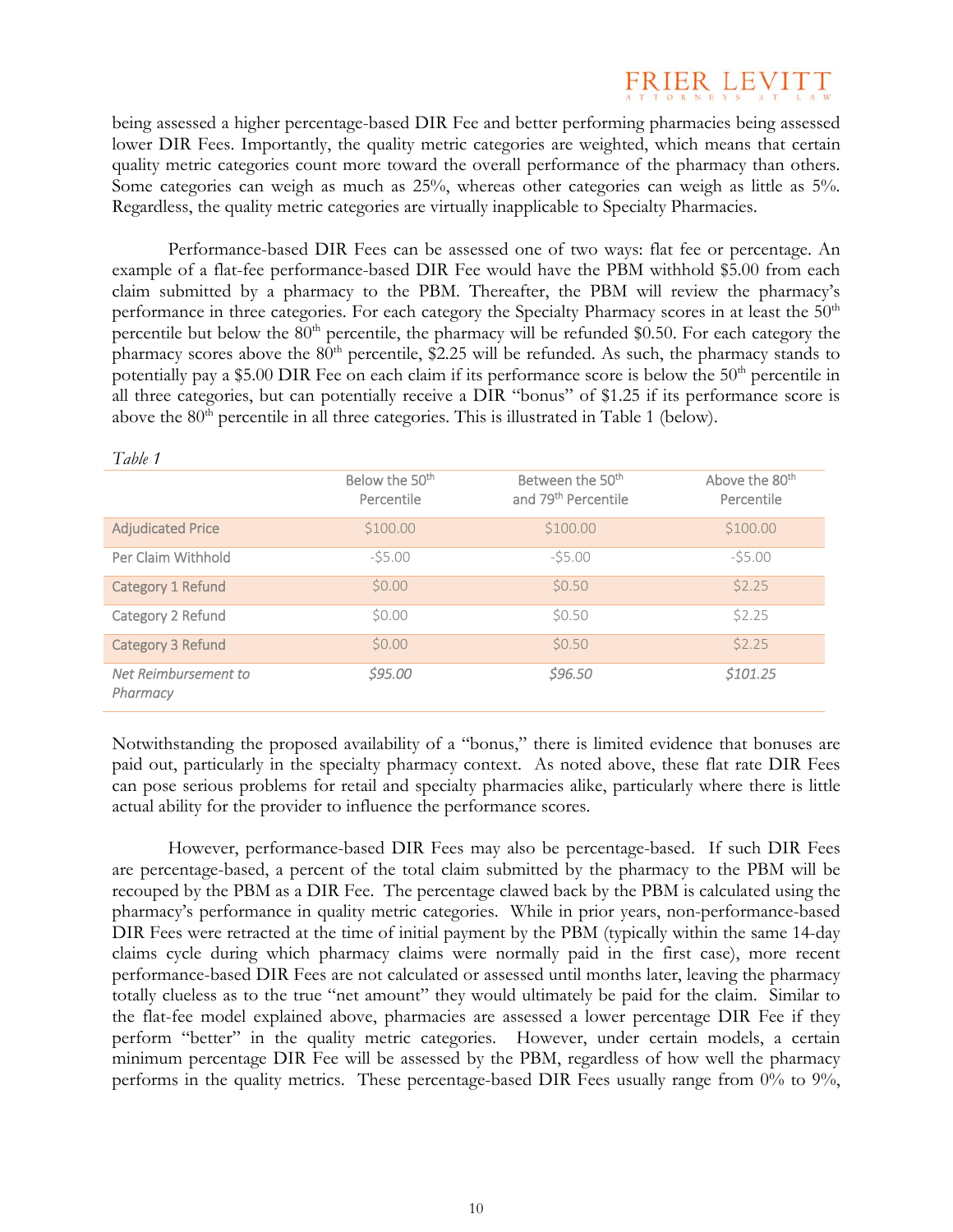with many falling in the range of 3% to greater than 5% of the total claim submitted. This is illustrated in Table 2 (below).

| Table $2^8$          |           |                                |                                            |                                         |  |  |
|----------------------|-----------|--------------------------------|--------------------------------------------|-----------------------------------------|--|--|
| Performance<br>Score | DIR Fee % | Impact with Drug X             | Pharmacy with<br>Performance<br>Score of 5 | Pharmacy with<br>Performance Score of 1 |  |  |
| 5                    | 3.5%      | <b>Ingredient Cost Paid</b>    | \$229.98                                   | \$229.98                                |  |  |
| 4                    | 4.0%      | <b>Dispensing Fee Paid</b>     | \$1.00                                     | \$1.00                                  |  |  |
| 3                    | 4.5%      | <b>Patient Copay</b>           | \$10.00                                    | \$10.00                                 |  |  |
|                      | 5.0%      | <b>Total Amount Paid</b>       | \$220.98                                   | \$220.98                                |  |  |
|                      | 5.5%      | <b>DIR</b> Fee                 | \$8.05                                     | \$12.65                                 |  |  |
|                      |           | <b>Total Net Reimbursement</b> | \$212.93                                   | \$208.33                                |  |  |

Most critically, as it applies to Specialty Pharmacies, each pharmacy will generally be assessed DIR Fees based on these fixed "quality metric" categories, irrespective of whether the pharmacies have any claims subject to the reporting and measurement criteria. Said another way, each pharmacy – including Specialty Pharmacies – will be judged by select PBMs using the same set of "quality metric" categories, even if the Specialty Pharmacy's business model renders the "quality metric" categories wholly inapplicable. What's worse, in a circumstance where a Specialty Pharmacy does not fill claims that fall within a particular "quality metric" category, the Specialty Pharmacy will receive the Part D plan's representative performance score for that "quality metric" category for that particular review period. Thus, a Specialty Pharmacy's performance score in a particular "quality metric" category is often dictated by average performance scores of the other retail pharmacies within the network on products that the Specialty Pharmacy generally does not dispense at all. Ultimately, and as detailed below, based on the imposition of the average performance scores of other retail pharmacies within the network, the DIR Fees imposed on Specialty Pharmacies in these cases are largely unrelated to the Specialty Pharmacy's performance, medications dispensed or services provided.

<sup>8</sup> Melanie Maxwell, *Understanding Pay for Performance and DIR Impact to Pharmacy Reimbursement RxSelect Pharmacy Services*, 20, 22 (Sept. 12, 2015), http://www.morx.com/assets/docs/2015AC/9-12-

<sup>15%20%20%20415%20</sup>pm%20%20%20%20%20mapc%202015%20third%20party%20landscape%20maxwell.pdf (last visited Mar. 9, 2017).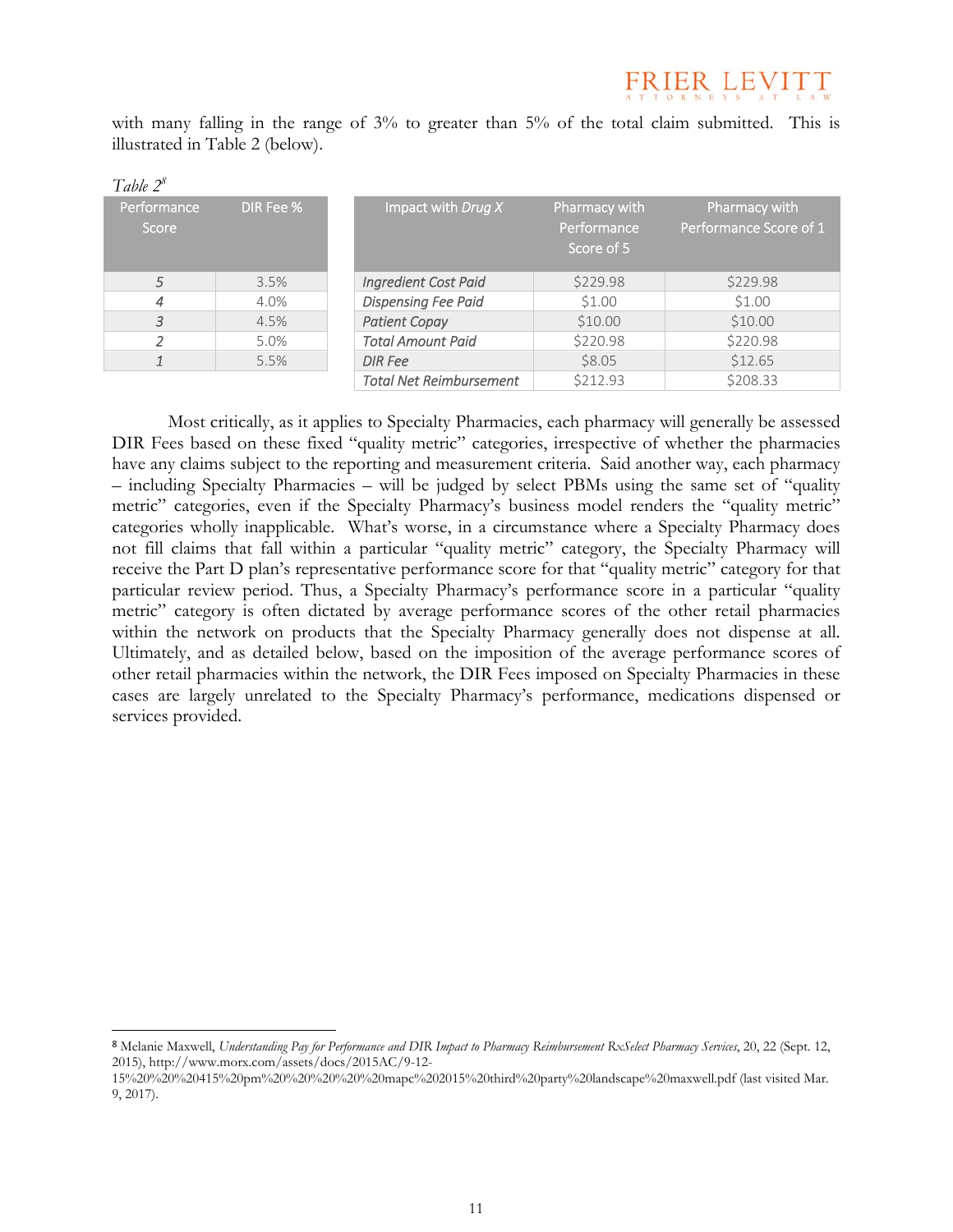

*Illustration 3* 

September.

#### Specialty Pharmacies: Measured by Their Retail Neighbors



The PBMs' timing of assessing DIR Fees is also a huge problem. Aside from the tremendous costs charged by PBMs to Specialty Pharmacies in connection with DIR Fees, the method PBMs use to calculate DIR Fees serve to add "insult to injury." DIR Fees are calculated retrospectively, which, in effect, means they are assessed against Specialty Pharmacies many months after the drug has been dispensed to the patient and the Specialty Pharmacy has been reimbursed. For example, a prescription dispensed in January may not have a DIR Fee assess until as late as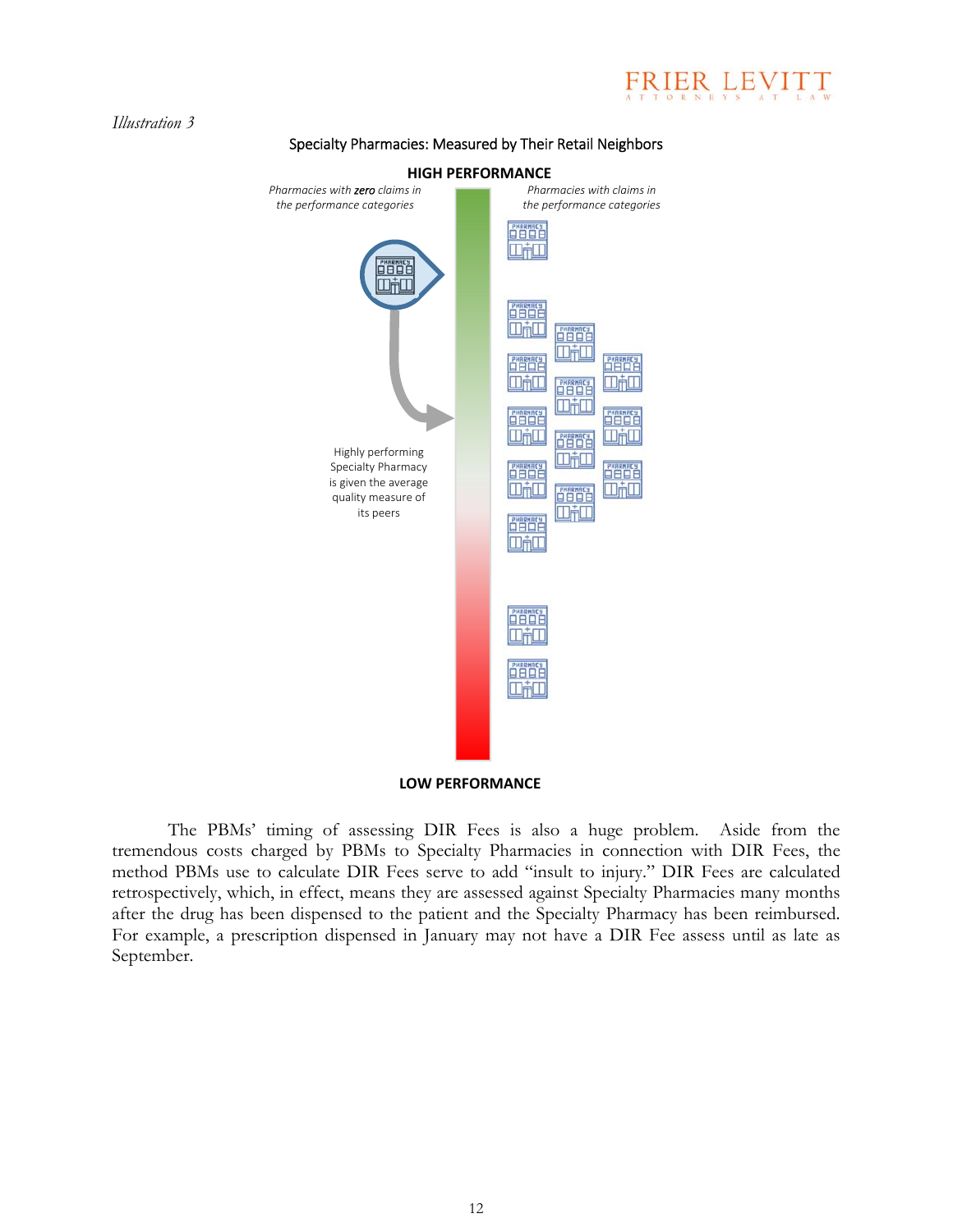## RIER LEVIT

*Illustration 4* 



This creates immense uncertainty at the time the medication is dispensed as to how much the Specialty Pharmacy will ultimately be reimbursed for the product (not to mention for CMS to know exactly how much is actually being paid for the drug). The inability to understand true reimbursement for medications dispensed makes it nearly impossible for the Specialty Pharmacy to properly account for projected revenues and cash flows, particularly where it is expected to provide substantial ancillary services to patients (i.e., training, adherence monitoring, and collaboration with other healthcare providers) in order to ensure a high level of patient care on complex disease states. Overall, this lack of visibility jeopardizes the ability of Specialty Pharmacies to continue to provide the necessary comprehensive patient support services to ensure maximal therapeutic outcomes to Medicare Part D plan participants, thereby greatly diminishing the level of care and treatment of some of our country's sickest and most vulnerable patients. Unfortunately, as set forth in greater detail below, it appears that this murky construct may be by design.

## **4 The Negative Impact of DIR Fees on Specialty Pharmacies**

Specialty Pharmacies operate as a niche provider in the healthcare space and serve a critical role in the country's healthcare continuum. These pharmacies provide medication to the sickest and most vulnerable members of society. The medications utilized by this population are almost all extremely complex and typically require special handling both in processing claims (as the dispensing of the medications needs Prior Authorization beyond merely a prescriber's prescription), as well as provision of the medication to the patient (such as maintenance of medication at a cold temperature from manufacture until patient administration). The complexities related to Specialty Pharmacies highlight the important role of these healthcare providers and explain why the application of DIR Fees to this segment of the healthcare system must be analyzed accurately and practically. Failing to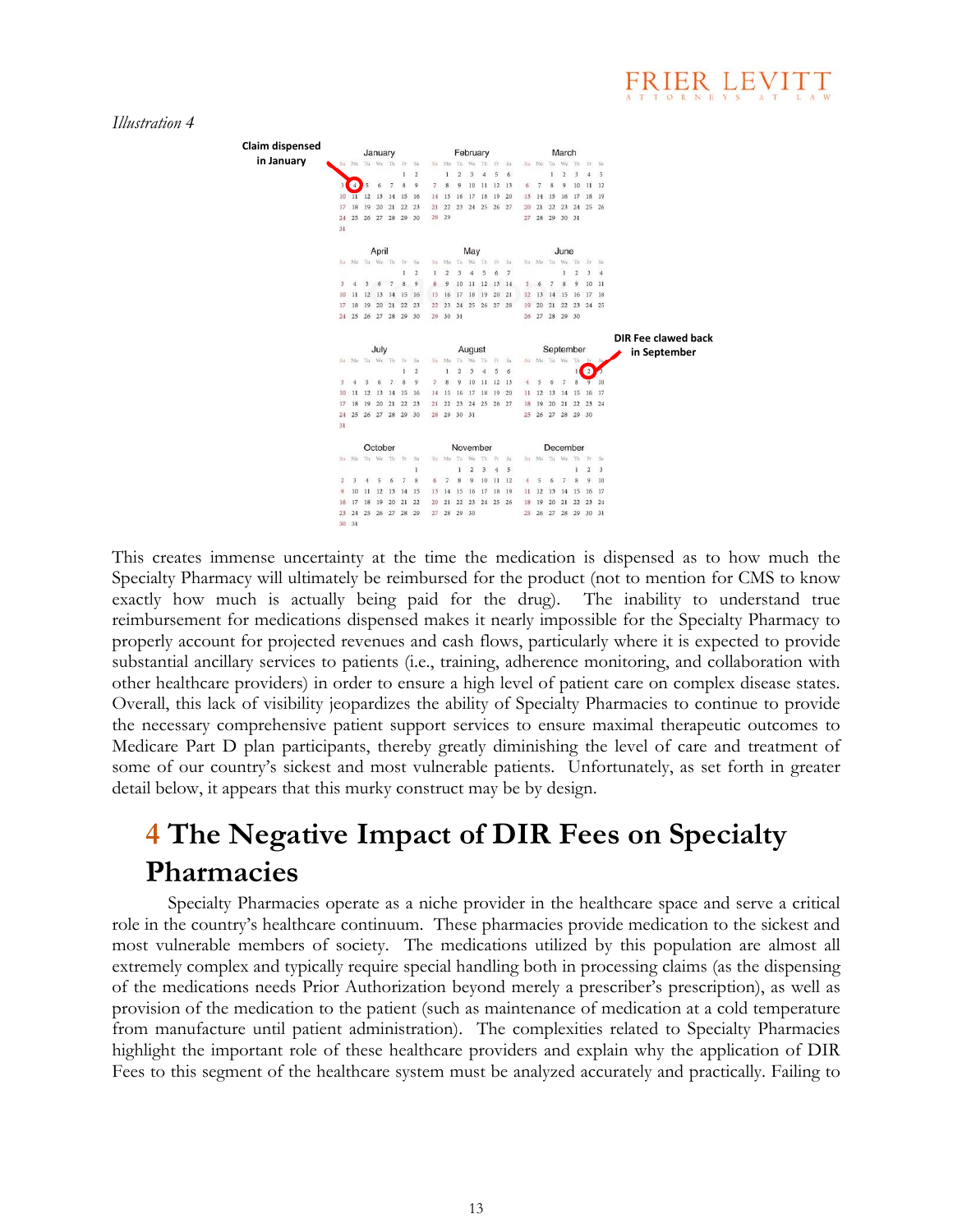

do so will result in a plethora of unintended consequences that will be detrimental to the healthcare system as a whole, and to Medicare in particular.

Unfortunately, PBM-imposed performance-based DIR Fees have had a severe and disparate impact on Specialty Pharmacies. Specialty Pharmacies have no ability to influence, control, or drive the quality measurements utilized by PBMs in many of their current DIR Fee programs, yet PBMs nevertheless assess DIR Fees – whether flat-fee or percentage-based – against Specialty Pharmacies for measures they have no ability to control. Moreover, given the unique nature of the specialty pharmacy industry and alternative distribution framework for many specialty medications, the result of these *post-hoc* DIR Fees has often led to unreasonable, below-acquisition reimbursement rates which severely negatively impact Specialty Pharmacies' ability to continue to provide the critical support services to Medicare Part D plan participants, seriously jeopardizing the health and welfare of Medicare Part D beneficiaries. Finally, this disproportionate and unreasonable impact on Specialty Pharmacies is exacerbated by the fact that such Specialty Pharmacies have a higher percentage of high-cost specialty medications (which are sometimes limited distribution in nature), given the patient populations they serve.

Far beyond merely reducing profits, DIR Fees force Specialty Pharmacies to often times dispense drugs far below their acquisition costs. This section endeavors to explore the nature and scope of that negative impact on Specialty Pharmacies.

#### **4.1 DIR Fees' Effect on Specialty Pharmacy Reimbursement**

An understanding of how DIR Fees impact reimbursements for Specialty Pharmacies requires first an understanding of the economics of the specialty pharmacy drug distribution channel. The manufacture, sale, and distribution differ markedly for specialty products, as compared to the distribution of traditional brand and generic retail medications.

First, specialty products (whether drugs or biologics) often treat serious, critical, complex, rare, and life-threatening conditions, such as cancer, Hepatitis C, HIV, and Multiple Sclerosis. As such, specialty products are often newer, breakthrough products, with little or no generic alternatives available. Given that they are primarily branded medications, manufacturers have a substantially greater amount of control over the distribution and pricing of these products.

In addition, specialty products differ from their retail counterparts in terms of supply chain and distribution channels. The distribution channels for specialty medications can be widely divided into three categories: (i) specialty medications in a "limited distribution" framework; (ii) specialty medications accessible through a "specialty contract" only; and (iii) specialty medications with traditional accessibility.

Many specialty medications are dispensed through a limited distribution network and are referred to as "limited distribution drugs" or "LDDs." LDDs could include products that are sold directly from the manufacturer to a select number of specialty pharmacies. Specialty medications acquired directly from the manufacturer represent an estimated 10% of the market.<sup>9</sup> Certain medications are dispensed in this limited fashion for a multitude of reasons, including a need for special handling (i.e. medications that require temperature controlled transportation), requirement

<sup>9</sup> http://www.drugchannels.net/2016/10/the-top-specialty-drug-distributors-in.html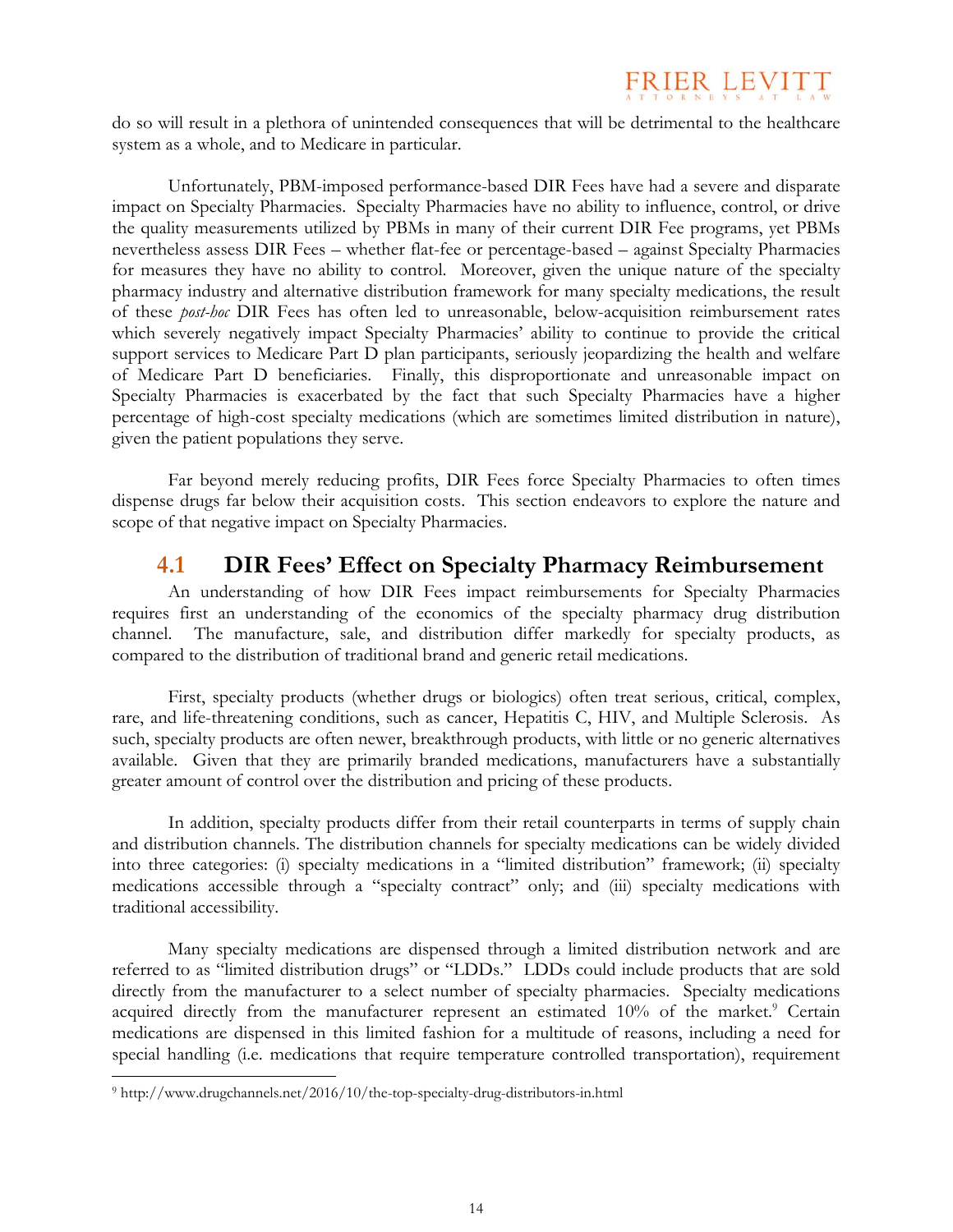

for manufacturers to maintain data regarding patient receipt and utilization (i.e. medications that are subject to an FDA Risk Evaluation and Mitigation Strategies ("REMS")), and overall marketability of dispensing information (i.e. utilization of dispensing data to evaluate distribution strategies). The distribution network of a single LDD could be so constrained that it is available only from one or two Specialty Pharmacies nationwide. Often, even the PBM-owned specialty pharmacies do not have access to specific LDDs. LDDs often have higher cost of handling and even lower margins, as compared to other specialty and retail medications.

Other specialty medications may not be distributed directly from manufacturers, but nevertheless are still distributed in a limited fashion as compared to widely accessible medications (such as retail brand and generic medications like Pfizer's Lipitor or generic omeprazole). These medications typically require access to specialty medication wholesalers/distributors or through a large wholesaler's specialty contract. Access to this subset of distribution contract is not widely available and include distributors such as ASD Healthcare, Oncology Supply or Besse Medical (all three owned by AmerisourceBergen Corp.), McKesson Specialty (owned by McKesson, Corp.), CuraScriptSD (owned by Express Scripts, Inc.), and Specialty Solutions (owned by Cardinal Health Corp.) This marketplace is highly concentrated in the three largest drug wholesalers, AmerisourceBergen, Corp., Cardinal Health, Corp. and McKesson, Corp. with estimated shares of the specialty distribution market of  $34\%$ ,  $41\%$  and  $19\%$ , respectively.<sup>10</sup>

Lastly, many drugs categorized as specialty medications by PBMs and/plan sponsors are more widely available through the same distribution market as retail medication. These can include medications such as Humira and Enbrel. Medications acquired through the standard distribution chain may still be unable to be dispensed by retail pharmacies that do not participate in the specialty pharmacy network, depending on the plan sponsor, or may also be subject to different credit and pricing terms.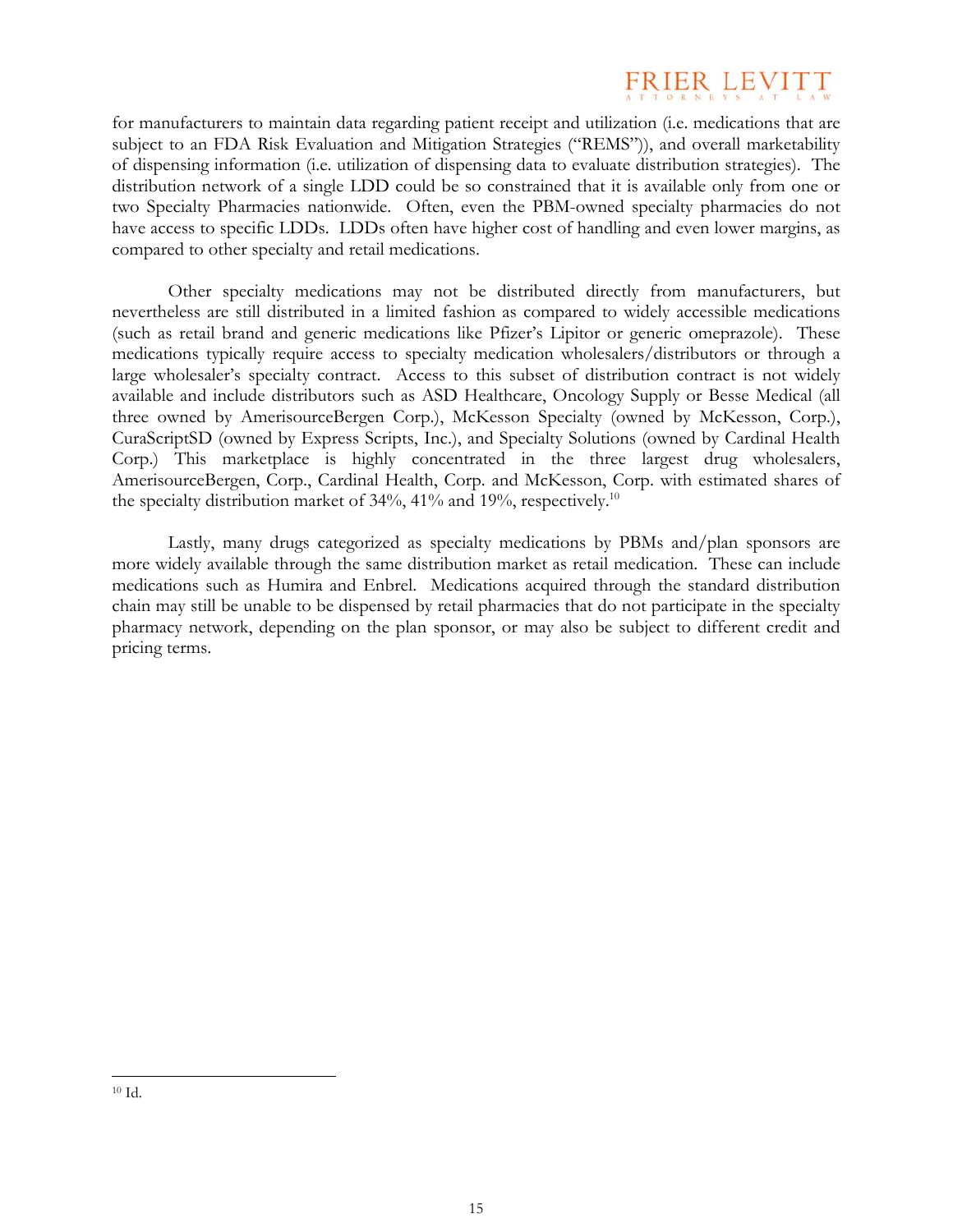



These alternative distribution strategies limit a Specialty Pharmacy's ability to "shop around" for lower acquisition costs, and reduce a Specialty Pharmacy's leverage to negotiate with wholesalers and manufacturers for lower prices. As such, specialty products are not only generally much more expensive as compared to retail drugs (sometimes upwards of \$30,000 for a 30-day supply), but the available margins or mark-ups for the products are often much lower than retail drugs, with most specialty products having margins no greater than  $6\frac{1}{1}$ . These smaller profit margin percentages are often a function of the fact that specialty medications tend to be very expensive, so a smaller percentage margin is more acceptable. As set forth in greater detail below, small margins combined with higher drug costs means that percentage-based DIR Fees often eliminate any profit and put Specialty Pharmacies into the red, driving Specialty Pharmacies out of the Medicare Part D marketplace. This has the effect of decreasing competition for PBM-owned specialty pharmacies and ultimately increases Medicare's drug spend, all while restricting medication access and limiting beneficiaries' freedom of choice. Where these practices push out Specialty Pharmacies that have access to LDD, it could even create a serious patient care crisis, where such restricted medications are simply unavailable in the marketplace to certain beneficiaries.

<sup>11</sup> http://www.drugchannels.net/2015/03/diplomat-shows-specialty-pharmacys.html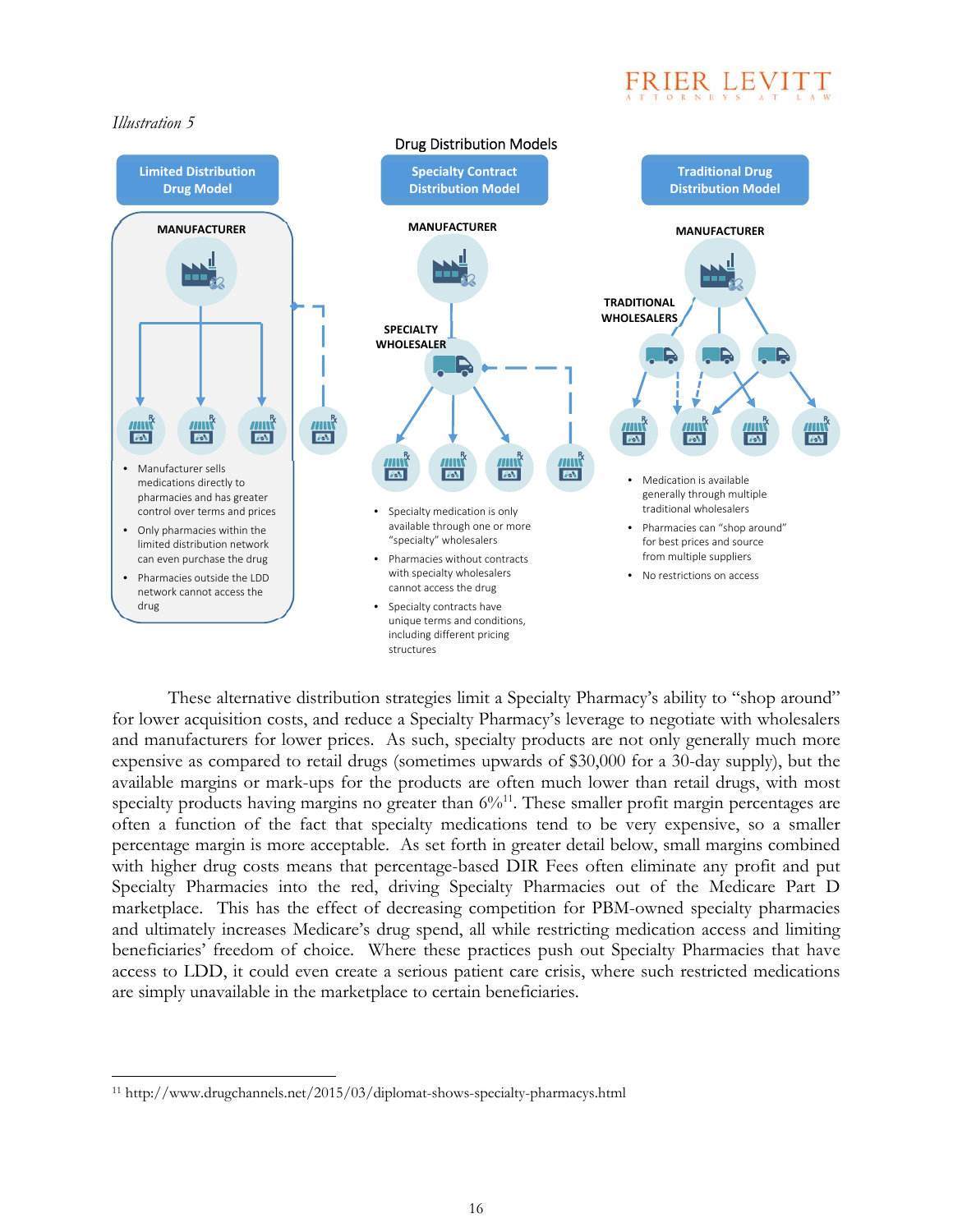

Mark-ups between what Specialty Pharmacies acquire drugs for versus the benchmark prices at which they are reimbursed by PBMs (typically a function of AWP<sup>12</sup> minus a certain percentage, or WAC<sup>13</sup> plus or minus a certain percentage) often range between less than 1% up to 6%. Meanwhile, the mark-ups for retail drugs range from 10% to 30% for brand drugs and can range from 30% to over 1,000% for generics.14 These differences in distribution frameworks and profit margins pose real difficulties for Specialty Pharmacies once after-the-fact percentage-based DIR Fees are introduced.

In this vein, Specialty Pharmacies often times dispense medication with only a 2% to 5% gross margin to begin with, thus, a retroactive DIR Fee of 3% to greater than 5% may not just eat up their profits, it may (and often does) put the Specialty Pharmacy underwater entirely. These economics present dire realities for Specialty Pharmacies, even if they can manage to obtain the best performance score (and in turn, lowest minimum DIR Fee) possible.

Consider the below example of a Specialty Pharmacy dispensing Drug  $A^{15}$ , an oral medication prescribed for the treatment of lung cancer for a Medicare Part D participant.

| DIR Fees on a Claim for Drug A                         |                            |                                                               |                            |  |
|--------------------------------------------------------|----------------------------|---------------------------------------------------------------|----------------------------|--|
| Acquisition<br>AWP                                     | \$13,514.99<br>\$16,217.99 | Acquisition<br>AWP                                            | \$13,514.99<br>\$16,217.99 |  |
| Contracted AWP Discount<br><b>Reimbursement Amount</b> | $-15.10%$<br>\$13,769.07   | <b>Contracted AWP Discount</b><br><b>Reimbursement Amount</b> | $-15.10%$<br>\$13,769.07   |  |
| <b>Initial Gross Profit Above Acquisition</b>          | \$254.08                   | <b>Initial Gross Profit Above Acquisition</b>                 | \$254.08                   |  |
| DIR Fee (Lowest End -3.00%)                            | \$(413.07)                 | DIR Fee (Highest End -5.00%)                                  | $$$ (688.45)               |  |
| <b>NET REIMBURSEMENT</b>                               | \$(158.99)                 | <b>NET REIMBURSEMENT</b>                                      | $$$ (434.37)               |  |

In the above example, every Specialty Pharmacy losses money on every claim for Drug A. With per claim DIR Fees of up to \$688.45, the best the Specialty Pharmacy can hope for is to cap their losses at \$158.99 per claim. With this reimbursement, the Specialty Pharmacy is operating at negative margins of between -1.2% and -3.2%. This is before taking into account any costs for overhead, such as payroll, professional fees, and rent, let alone the unique and high-touch services Specialty Pharmacies provide.

The economics of these reimbursements are particularly egregious for LDDs, to which large chain pharmacies and even many PBM-owned specialty pharmacies have no access, and which often require substantial additional administrative and clinical services as part of the dispensing process. By way of illustration of actual harm to Specialty Pharmacies, consider the following example

*Example 1* 

<sup>12 &</sup>quot;Average Wholesale Price."

<sup>13 &</sup>quot;Wholesale Acquisition Cost."

<sup>14</sup> http://www.thepharmaletter.com/article/1-000-pharmacy-mark-up-on-generics 15 This example of "Drug A," and all other examples contained in this White Paper, are based off of actual real-world examples. However, specific identifiers have been removed, and certain data may have been changed slightly, to avoid providing any information that could be deemed proprietary or confidential. However, in each case, the import of the example and the impact on the Specialty Pharmacy or the patient remains the same.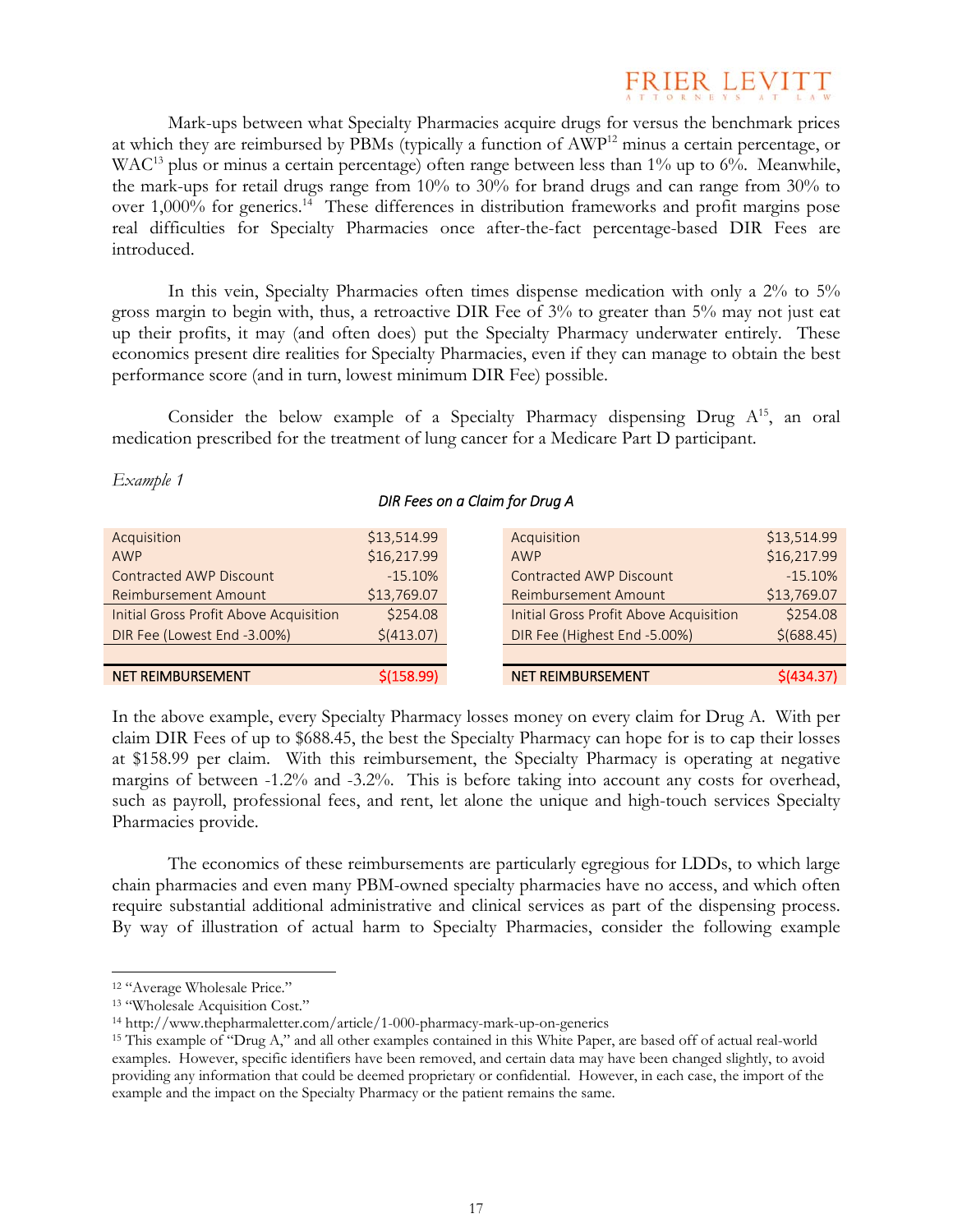## FRIER LEVITT

involving a prescription for Drug B, a "high-touch," life-supporting oral oncolytic, classified as a limited distribution drug.

| <b>NET REIMBURSEMENT</b>                                                                   | \$(112.36)   | <b>NET REIMBURSEMENT</b>                                                                   | S(320.10)   |
|--------------------------------------------------------------------------------------------|--------------|--------------------------------------------------------------------------------------------|-------------|
|                                                                                            |              |                                                                                            |             |
| DIR Fee (Lowest End -3.00%)                                                                | $$$ (311.61) | DIR Fee (Highest End -5.00%)                                                               | \$ (519.35) |
| <b>Initial Net Profit</b>                                                                  | \$199.25     | <b>Initial Net Profit</b>                                                                  | \$199.25    |
| (Includes intake, processing, clinical services,<br>courier/delivery and dispensing costs) |              | (Includes intake, processing, clinical services,<br>courier/delivery and dispensing costs) |             |
| Cost of Services Per Specialty Claim                                                       | \$(150.00)   | Cost of Services Per Specialty Claim                                                       | \$(150.00)  |
| Acquisition                                                                                |              |                                                                                            |             |
| Initial Gross Profit Above                                                                 | \$349.25     | Initial Gross Profit Above Acquisition                                                     | \$349.25    |
| <b>Reimbursement Amount</b>                                                                | \$10,386.95  | <b>Reimbursement Amount</b>                                                                | \$10,386.95 |
| <b>Contracted AWP Discount</b>                                                             | $-15.49%$    | <b>Contracted AWP Discount</b>                                                             | $-15.49%$   |
| AWP                                                                                        | \$12,291.06  | AWP                                                                                        | \$12,291.06 |
| Acquisition                                                                                | \$10,037.70  | Acquisition                                                                                | \$10,037.70 |
|                                                                                            |              |                                                                                            |             |

#### *Example 2*

#### *DIR Fees on a Claim for Drug B*

These "high touch" services provided by Specialty Pharmacies are critical and necessary, and are what set Specialty Pharmacies apart in functioning as high-level healthcare providers. It can require several man-hours per fill in order for Specialty Pharmacies to process and dispense these medications to their patients. These services could include enhanced patient consultation, obtaining additional information from the prescriber (including clinic notes and records), consulting with nursing staff, completed REMS program reporting, sensitive packaging based on special medication, and finding charitable funding support for patients in financial need. Often times, many of these services are required as part of the Specialty Pharmacy's mandatory accreditation in order to receive licensing, access to drugs or admission to payor and PBM networks. By creating a reimbursement system that puts Specialty Pharmacy below water – particularly on LDDs to which PBM-owned pharmacies do not have access – PBMs are essentially shifting the financial liability for providing services ancillary to filling the prescription to independent Specialty Pharmacies, forcing them to do it at a loss or not at all. In short, Specialty Pharmacies are losing money treating the most vulnerable Medicare patient population, directly as a result of PBM imposed DIR Fees.

Importantly, however, the disproportionate negative impact on Specialty Pharmacies created by DIR Fees is not limited to LDDs. Many other specialty medications and products that are subject to an open distribution model, such as Enbrel, Humira or Harvoni, are subject to the excessively high and unreasonable percentage-based DIR Fees, putting Specialty Pharmacies underwater and threatening their ability to continue to provide these critical, high touch, patientcentric services to drive patient compliance, persistency and optimal clinical outcomes.

What's worse, for Specialty Pharmacies, a higher percentage of their patient population receive high-cost specialty medications, which leads to DIR Fees having a disparate impact on accredited Specialty Pharmacies as compared to other providers.

This is illustrated with an example. Consider two pharmacies, Pharmacy A, a retail pharmacy, and Pharmacy B, a Specialty Pharmacy who has devoted substantial resources to invest in Hepatitis C therapies, clinical protocols and treatments, and who has forged relationships with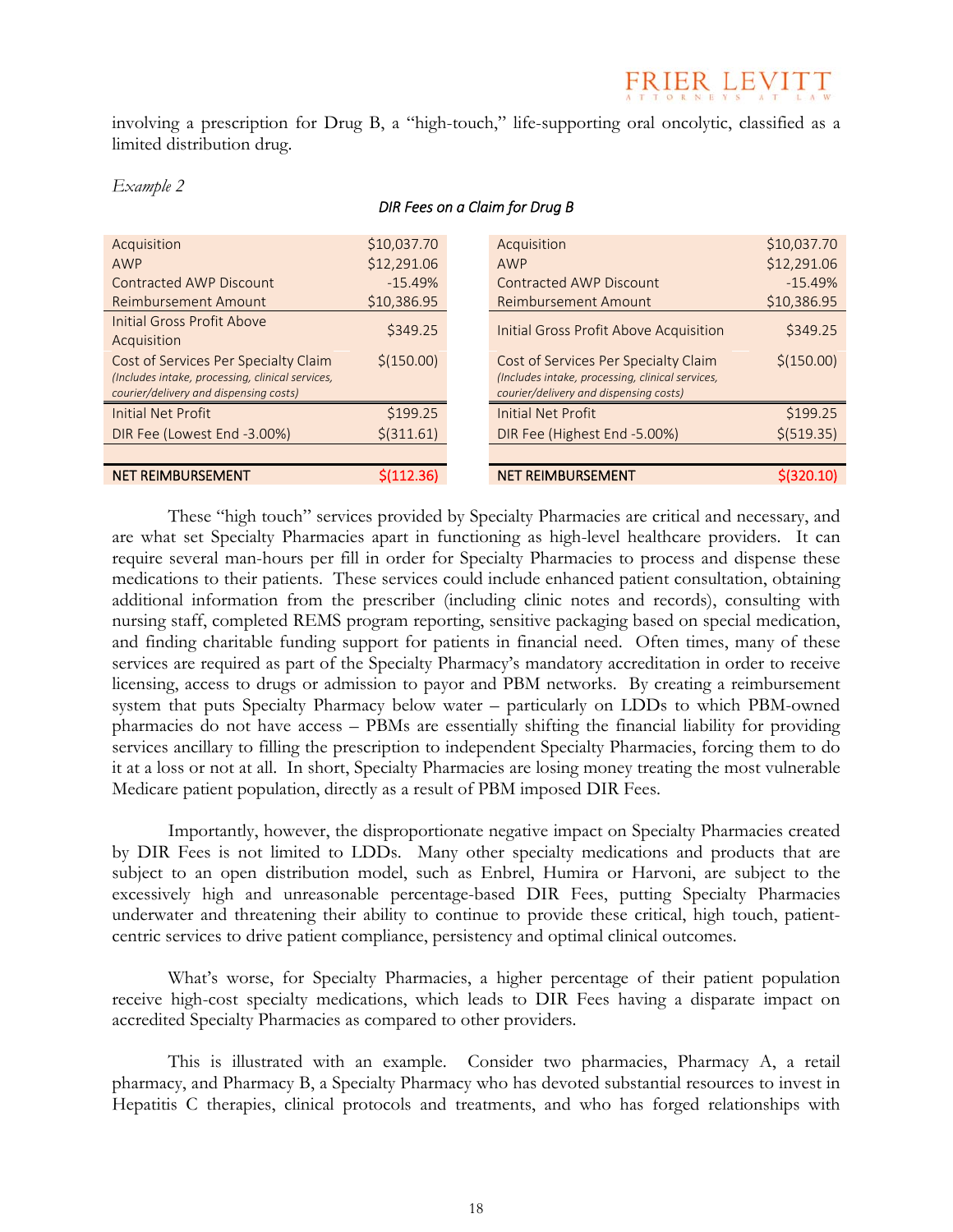

prescribing physicians and Hepatitis patient groups alike. If Pharmacy A fills 100 prescriptions in a given month, 98 of the prescriptions would likely be for traditional retail medications at \$100.00 per fill, and perhaps 2 of the prescriptions would be for Drug Y, a specialty oral hepatitis medication for the treatment of Hepatitis C, for \$25,000 per fill. Meanwhile, when Pharmacy B fills 100 prescriptions in a given month, it is possible that 98 of them would be Drug Y, and only 2 of them might be traditional retail medications.

If both Pharmacy A and B are assessed the same DIR Fee of 4.5%, Pharmacy A's total DIR Fee clawbacks would be \$2,691.00, while Pharmacy B's clawbacks would be \$110,259.00. Of course, if the DIR Fees were a flat fee, or were capped at a rate in line with other PBMs, the total DIR Fees for both pharmacies would only be \$500.00. In either event, however, these fees are based on performance and quality measures irrelevant to specialty pharmacy outcomes, and regardless of the formula used to calculate the fees, these fees are levied with no added value delivered by the PBM to the Part D beneficiary or the Medicare Part D program.

These trends are only more pronounced in cases where Specialty Pharmacies have access to limited distribution drugs. In those cases, Specialty Pharmacies receive an *even higher* percentage of prescriptions for those limited therapies, to which they are often one of only a handful of pharmacies with access to sell the product, and such Specialty Pharmacies regularly receive referrals from other providers (including PBM-owned specialty pharmacies who do not even have access to certain medications). Penalizing Specialty Pharmacies whose clinical systems are designed to handle rare medications, so that PBMs can reap staggering profits on DIR Fees, is unconscionable and ultimately hurts Medicare patients and the Medicare system generally.

In addition, many of the conditions requiring specialty medications tend to have higher incidences in the Medicare Part D population, where performance based DIR Fees have been most heavily implemented.<sup>16</sup> For example, cancer and rheumatoid arthritis are conditions with a variety of high cost specialty medications available in the marketplace, and which have a higher incidence among seniors.<sup>17</sup> Medicare patients have a much higher chance of having these diseases than younger patients covered by commercial policies, where these performance-based DIR Fees do not generally apply.

These factors only serve to compound an already precarious and unsustainable position for Specialty Pharmacies' ability to serve patients and provide the critical support services in certain Medicare Part D networks. The severe, negative economic impact on Specialty Pharmacies caused by DIR Fees compromises the access and choice of our most vulnerable patient population – Medicare Part D beneficiaries. If Specialty Pharmacies are forced to discontinue providing these support services and specialty medications to Medicare Advantage and Medicare Part D participants, Medicare beneficiaries will not have access to a broad selection of willing providers to service their critical medication needs. As a result, DIR Fees may effectively steer Medicare beneficiaries toward a small subset of PBM and payor-owned specialty pharmacies with few incentives to achieve optimal clinical outcomes and patient service. As noted below, this narrowing of Medicare Part D Specialty

<sup>16</sup> http://www.unitedhealthgroup.com/~/media/uhg/pdf/2014/unh-the-growth-of-specialty-pharmacy.ashx 17 https://www.acscan.org/sites/default/files/2013-Medicare-Chartbook-Online-Version.pdf ("In 2012, more than 1.6

million new cases of cancer were diagnosed in the United States. Fully half of those individuals –880,000—were over the age of 65"; http://www.modernhealthcare.com/article/20160401/NEWS/160409993 ("A substantial number of rheumatoid arthritis patients are Medicare enrollees…";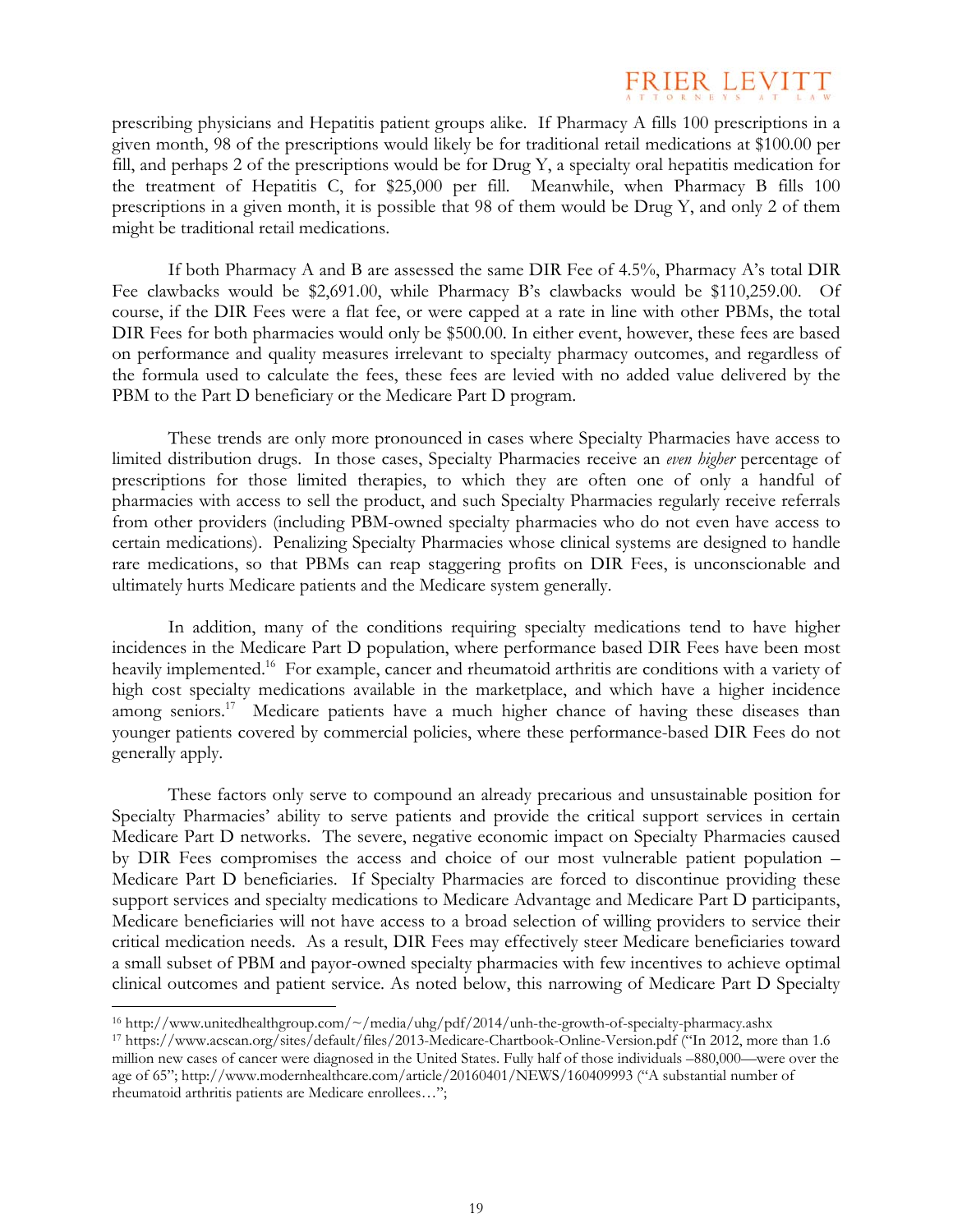

Pharmacy networks circumvents the intent of the Medicare Any Willing Provider Provisions and seriously threatens beneficiary access and choice.

#### Case Study: Flat Fee DIR Fees vs. Percentage Based DIR Fees

\_\_\_\_\_\_\_\_\_\_\_\_\_\_\_\_\_\_\_\_\_\_\_\_\_\_\_\_\_\_\_\_\_\_\_\_\_\_\_\_\_\_\_\_\_\_\_\_\_\_\_\_\_\_\_\_\_\_\_\_\_\_\_\_\_\_\_\_\_\_\_\_\_\_\_\_\_\_\_\_\_\_\_\_\_

Without commenting on the propriety of any one format, or even of any DIR Fee construct as a whole, it is important to recognize that percentage‐based DIR Fees are not the only format in existence in the Medicare Part D marketplace. Many PBMs employ DIR Fee programs that encompass a fixed dollar amount per claim. Utilizing information across the pharmacy industry it is clear that the utilization of percentage based DIR Fees ultimately has a disproportionate impact on Specialty Pharmacies. An industry wide example of different PBM programs illustrates the disproportionate impact of percentage based DIR Fees on Specialty Pharmacies. The chart below illustrates the enormous fee associated with percentage‐based DIR Fees as compared to Flat Rate DIR Fees.



Percentage‐based DIR Fees result in assessments against Specialty Pharmacies nearly 20‐times the average of other industry flat‐rate DIR Fees. Of note, with the average cost of a generic retail drug is a little more than \$280 per year.<sup>18</sup> A 4.5% DIR Fee on a generic retail medication would result in a clawback of approximately \$12.60, or 1.06 per prescription, a number more in line with other flat rate DIR Fees. The flat rate DIR Fee imposed on a generic drug illustrates and further confirms the inappropriateness of percentage‐based DIR Fees in the context of Specialty Pharmacy.

Moreover, the disproportionate impact on Specialty Pharmacies is often larger than the average listed above, as many Specialty Pharmacies often dispense much more expensive products. For example, Specialty Pharmacies dispense certain medication with costs above \$30,000. The DIR Fee for these medications are well above \$1,000 per prescription per month when calculated on a percentage basis as oppose to fees that max out around \$9.00 under flat rate DIR Fee programs with other PBMs. This is nearly a 20,000% increase over the average DIR Fees in flat fee programs.

\_\_\_\_\_\_\_\_\_\_\_\_\_\_\_\_\_\_\_\_\_\_\_\_\_\_\_\_\_\_\_\_\_\_\_\_\_\_\_\_\_\_\_\_\_\_\_\_\_\_\_\_\_\_\_\_\_\_\_\_\_\_\_\_\_\_\_\_\_\_\_\_\_\_\_\_\_\_\_\_\_\_\_\_\_

<sup>18</sup> http://www.aarp.org/health/drugs-supplements/info-2015/prices-spike-for-generic-drugs.html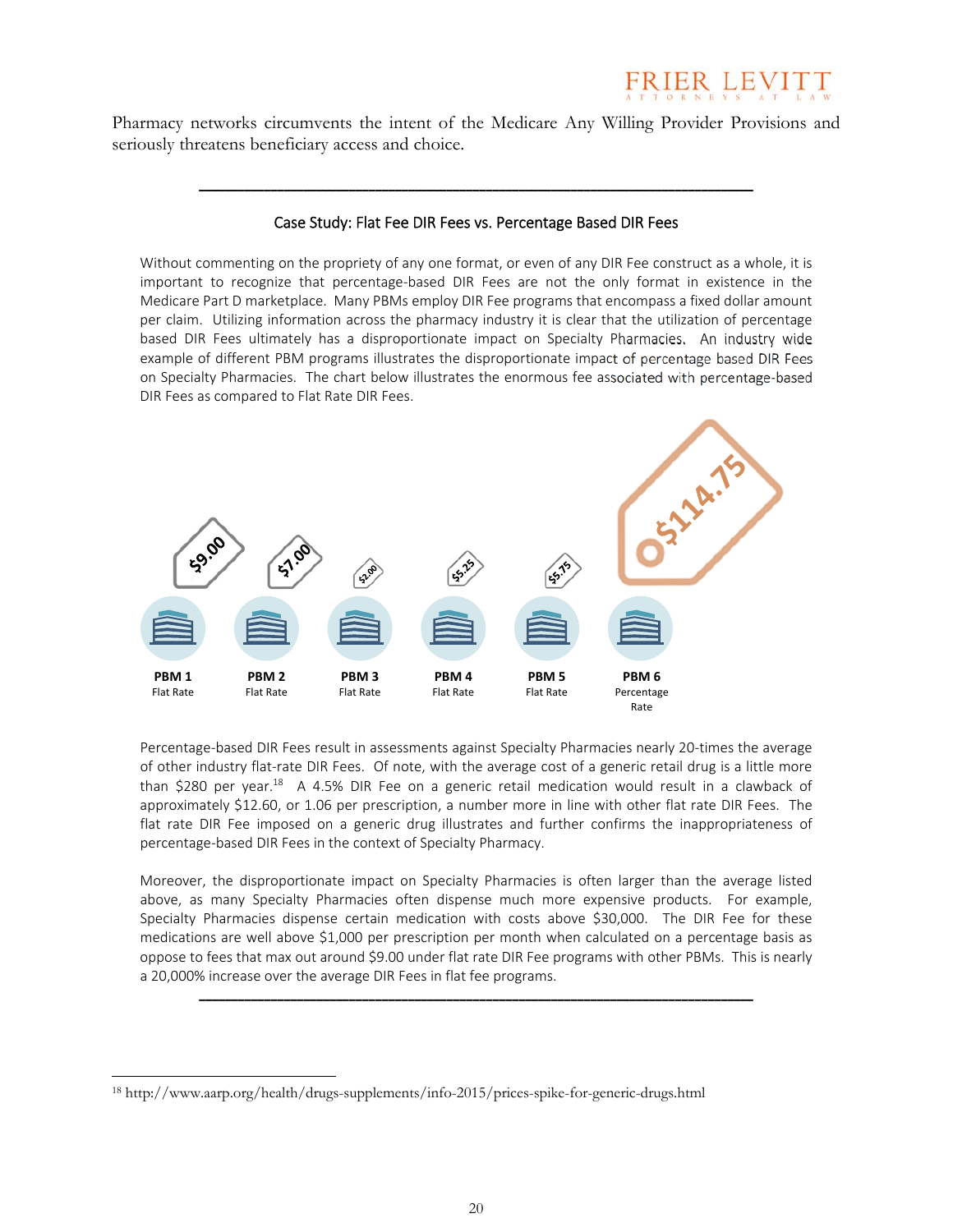FRIER LEVITT

### **4.2 Inapplicability of Performance Metric Criteria to Specialty Pharmacies**

The disparate impact of DIR Fees on Specialty Pharmacies goes beyond solely the economics of percentage-based DIR Fees applied to high-cost specialty drugs. Specialty Pharmacies face a "double whammy" when percentage-based DIR Fees are calculated based on quality metric categories that have nothing to do with the products and services provided by Specialty Pharmacies, and over which Specialty Pharmacies have no ability to influence performance scores. Overall, the quality metric categories, as implemented and applied by PBMs, do not provide an adequate basis of measuring Specialty Pharmacies' impact on patient care.

Quality metric categories utilized by PBMs to calculate DIR Fee are largely inapplicable to Specialty Pharmacies. In many early DIR Fee programs, PBMs have adopted the CMS Star Ratings System to develop performance metrics. There's good reason they do this, as PBMs and Part D sponsors themselves receive a financial bonus with the achievement of higher Star Ratings from CMS. As a result, these quality metric categories often include individual patient adherence to certain treatment regimes in specific categories such as: 1) heart disease (Angiotensin-converting enzyme ("ACE") inhibitors / angiotensin receptor blockers ("ARB") adherence); 2) treating high cholesterol (statin adherence); 3) managing high blood sugar levels (diabetes adherence). Putting aside the mechanics of how these metrics are calculated (which is a discussion for another day, given the murkiness of PBM contracts), these quality metric categories are primarily retail pharmacy driven, and are largely inapplicable to Specialty Pharmacies as these pharmacies do not focus on the treatment of the few above-mentioned medical conditions.

Specialty Pharmacies instead focus on providing medication for the sickest members of the population that face incredibly complex, serious, and often rare medical conditions. inapplicability of limited quality metric categories is best viewed through a real-life example. During the period of time that Specialty Pharmacy A is reviewed to assess its score of the quality metrics, Specialty Pharmacy A dispensed 1,800 prescriptions. Of those 1,800, only 1% or 18 individual prescriptions fit into the PBM's above-mentioned performance categories because Specialty Pharmacies do not dispense ACE/ARB, statins, or diabetes medications. Nevertheless, the PBM will assess percentage-based DIR Fees on Specialty Pharmacy A on all 1,800 claims based on "performance" on only 18 claims.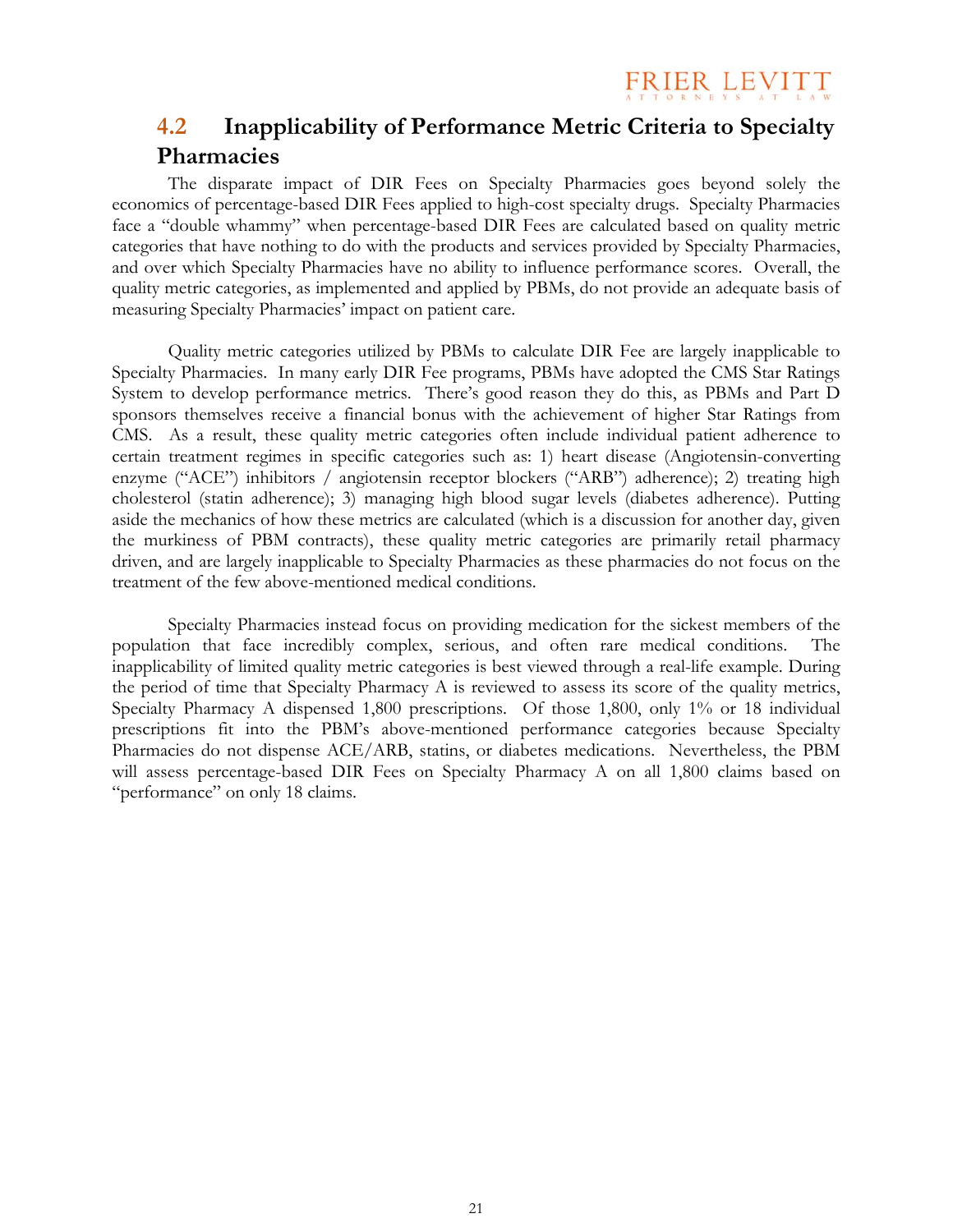

#### *Illustration 6*

Claims Subject to Reporting Requirements vs. Claims Subject to Performance‐Based DIR Fees



The experiences of Specialty Pharmacy A are not unique within the specialty pharmacy industry.

*Illustration 7* 



Pharmacy A **Pharmacy B** Pharmacy B Pharmacy C

17 claims subject to quality measurement criteria

1,066 claims assessed DIR Fees

\$135,000 in DIR Fees assessed

4.69

DIR Fees if only assessed on claims subject to quality measurement criteria



5 claims subject to quality measurement criteria

430 claims assessed DIR Fees

\$65,000

in DIR Fees assessed

\$3.84

DIR Fees if only assessed on claims subject to



0 claims subject to quality measurement criteria

120

claims assessed DIR Fees

\$37,500 in DIR Fees assessed

\$3.84 SO<br>
Solid if only assessed on claims subject to<br>  $\log_{10}$  DIR Fees if only assessed on claims subject to<br>
quality measurement criteria DIR Fees if only assessed on claims subject to<br>quality measurement criteria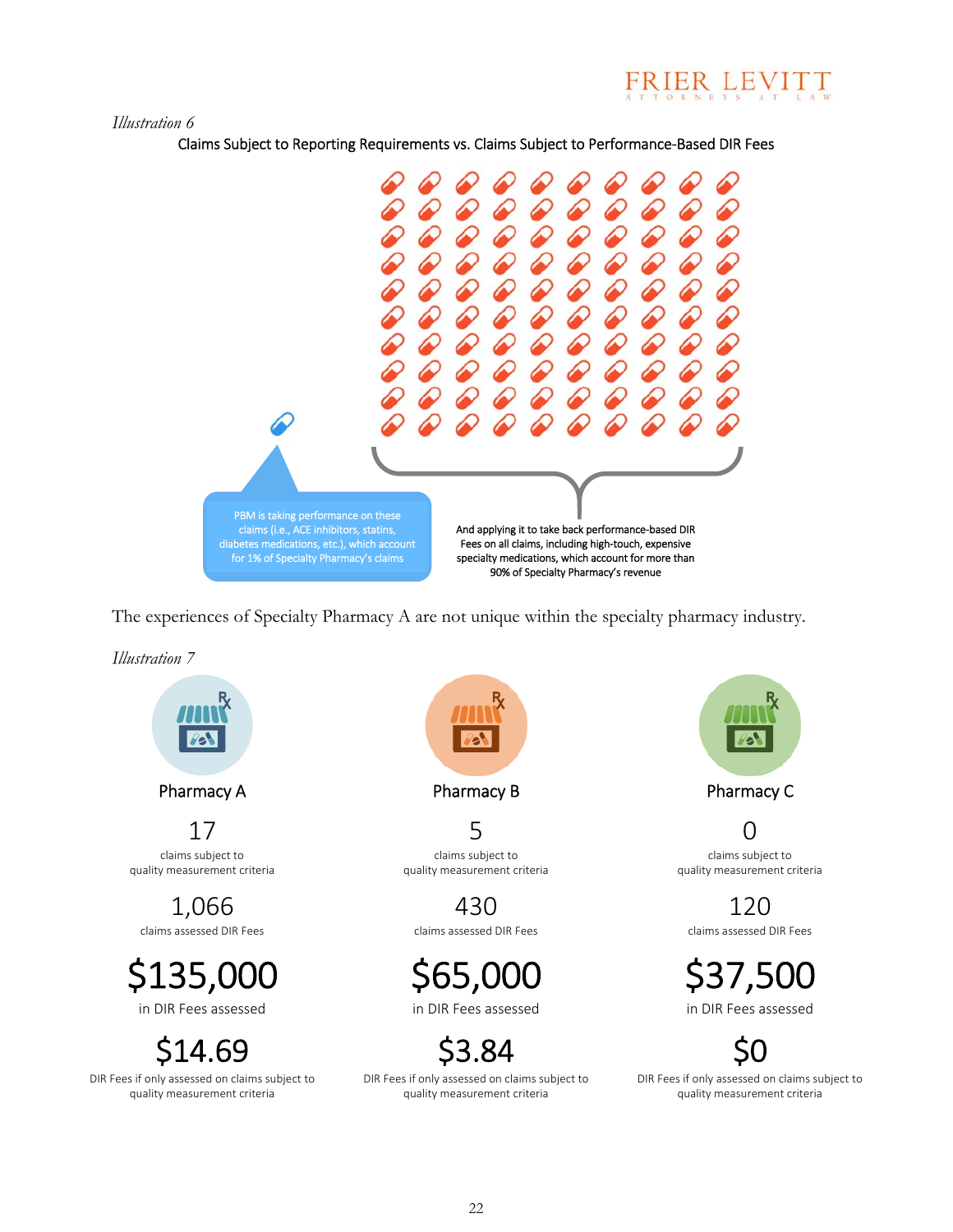

Pharmacy C's experience in the scenario above raises an important question about what happens when a pharmacy does not have sufficient claims volume in the various performance criteria. Many PBM contracts may state that in such cases, the pharmacy will neither be advantaged nor disadvantaged by this scenario. However, in practice, such Specialty Pharmacies are ultimately assigned the average score for that particular Part D plan and penalized.

This is perhaps the most egregious aspect of how DIR Fees are applied and weighted in the Specialty Pharmacy context. In these situations, Specialty Pharmacies may often find themselves being ascribed the average performance of other pharmacies for the various categories (such as, diabetes adherence), within that particular Part D plan during that assessment period. These categories tend to make up the bulk of the weighting (around 95%) for the performance score, leaving Specialty Pharmacies with control of only minimal components of the performance criteria (such as formulary compliance, which appears to simply list all claims dispensed by a pharmacy in that plan during that time period). This design and application flies in the face of not only the concept that Specialty Pharmacies will neither be harmed nor helped by not having claims in a given category, but also the concepts of overall fairness and equity. In fact, these network average scores often prove to be much less than scores that are or could be obtained by Specialty Pharmacies, who are often best-equipped to obtain positive patient outcomes for the diseases and medical conditions of which each Specialty Pharmacy specializes in.

Consider the following three examples of Specialty Pharmacies, who had no claims subject to any of the reporting criteria, *except* for the Formulary Compliance metric.



In each of the above cases, the Specialty Pharmacies are ascribed a performance score based on the network averages that is substantially lower than the scores the pharmacies *did achieve* in the Formulary Compliance category that is applicable to their Medicare patient population. As is demonstrated in Pharmacy 3's example, this Specialty Pharmacy had zero claims in any of the quality metric categories, other than the "Formulary Compliance" metric. As noted, the Specialty Pharmacy

#### *Illustration 8*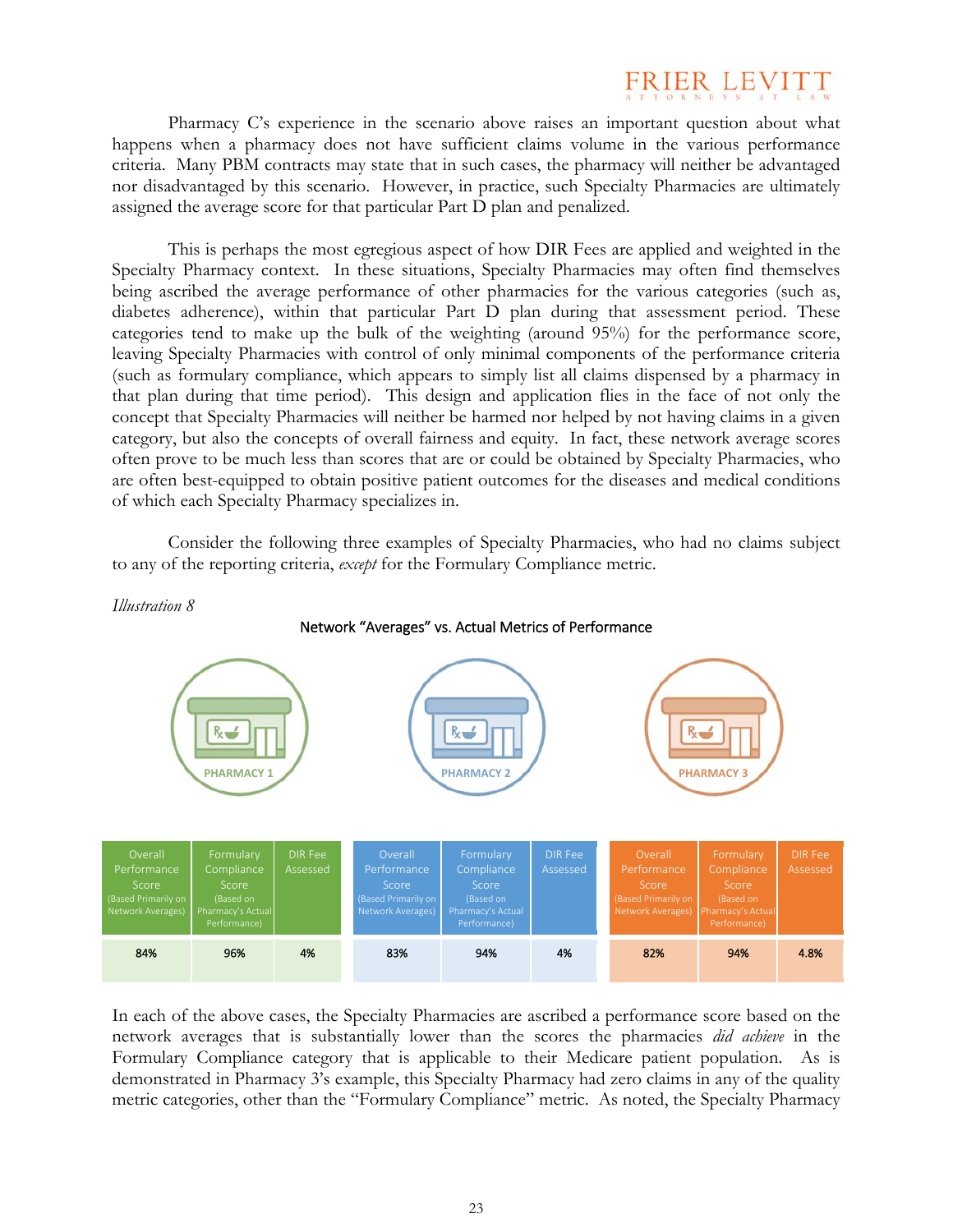

scored exceedingly well on those claims, with a score of 94%, but was nevertheless assigned the "average" performance score of all pharmacies in the other quality metric categories, which dramatically reduced its overall performance score to 82%. Thus, the Specialty Pharmacy obtained a score more than 14% higher based on metrics against which it was actually measured. Such a significant improvement in performance scores could put the pharmacy in a different DIR Fee tier altogether, as compared to the 4.80% that the Specialty Pharmacy was assessed. Even the difference of one percentage point in DIR Fee rates (assuming they could even be applied in the first place) could result in decreased costs to some Specialty Pharmacies of hundreds of thousands of dollars in one trimester alone.

Moreover, because the Star Ratings system is essentially a retail pharmacy construct, DIR Fee performance metrics based on this system are focused on retail pharmacy functions, and overlook the superior performance and quality measures demanded and routinely attained by accredited Specialty Pharmacies. For example, while Specialty Pharmacies do not create policies and protocols around maintaining diabetes or statin adherence (since they very rarely dispense those types of products), they do develop and maintain a robust series of procedures and workflows surrounding other quality measures more applicable to specialty pharmacy. These include measurements of Proportion of Days Covered ("PDC"), Drug Safety, Dispensing Accuracy and Patient Satisfaction, just to name a few. These metrics are carefully tracked real-time by Specialty Pharmacies (often as part of their accreditation requirements), and are far better indicators of the performance level of Specialty Pharmacies compared to Star Ratings. Most critically in this regard, however, is the fact that for these measurement criteria, Specialty Pharmacies seek and attain performance rates far in excess of the network average scores they are ascribed through many PBMimposed DIR Fee programs. For example, Specialty Pharmacies routinely strive for and actually meet compliance rates of either 90% or better, 98% or better, or even 99.8% or better. Thus, the performance metrics used by PBMs have *no bearing whatsoever* on the services and products actually provided by Specialty Pharmacies.

The methods in which DIR Fees are assessed against Specialty Pharmacies are at best puzzling, and at worst illogical and capricious. What's worse, the method of calculating DIR Fees is completely divorced from the overall purpose of the program: to reward pharmacies for performing well, and to punish pharmacies for performing poorly. Rather, these performance-based DIR Fee programs have devolved into economically punishing pharmacies for the poor performance of their competitors.

### **5 The Negative Impact of DIR Fees Is Not Limited to Specialty Pharmacies as DIR Fees Push Medicare Part D Beneficiaries into the Coverage Gap Prematurely and Increase Overall Costs to Beneficiaries and the Government**

Contrary to many recent statements in the marketplace and by the PBM lobby, the expansion of DIR Fees has had a substantial negative impact on both Medicare beneficiaries and the Program as a whole. As confirmed in recent CMS studies, DIR Fees ultimately shift financial liability from the Part D Plan Sponsor to the patient, then ultimately to Federal government,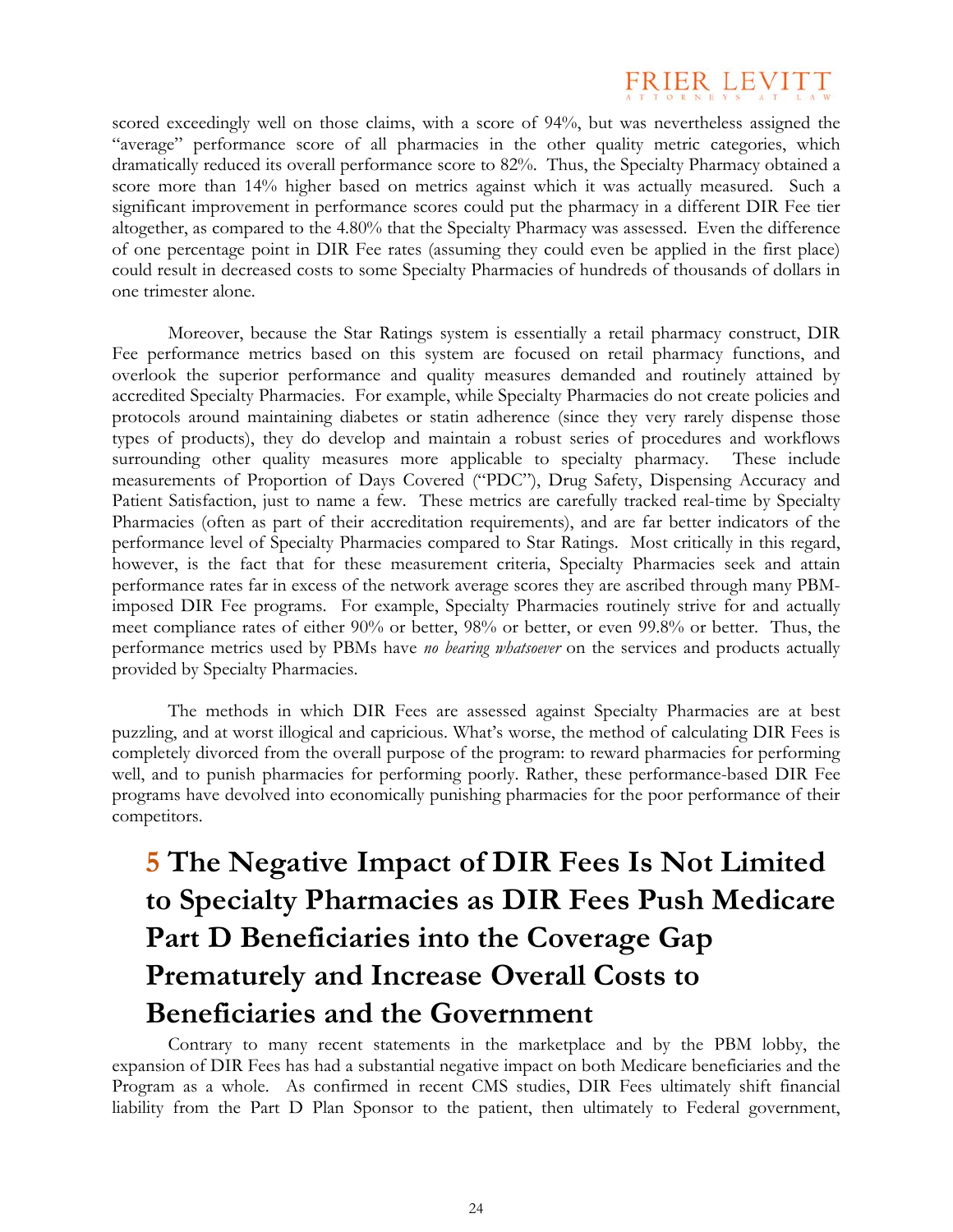## FRIER LEN

through Medicare's catastrophic coverage framework. The shifting of financial liability away from the Part D Sponsor and to Medicare and the patient is even more pronounced in the context of specialty medications. An understanding of this phenomenon requires first an understanding of the Medicare Part D coverage breakdown.

Most Medicare Part D prescription drug benefit plans have three stages: (1) initial coverage, (2) the coverage gap, or "donut hole," and (3) catastrophic coverage. Each stage has different limits or thresholds, which are updated from year-to-year. In 2017, the initial coverage for a Medicare Part D beneficiary was  $$3,700^{19}$ . As illustrated in detail in the table below, this means that for the first \$3,700, the beneficiary, under most Part D plans, will have minimal out-of-pocket costs, which are usually limited to the beneficiary's deductible (in plans that have a deductible component), copayments, and potentially coinsurance for their prescription drugs (coinsurance is often 25% of the drug cost). Once the beneficiary and the Medicare Part D plan spend \$3,700 collectively on covered drugs, the beneficiary enters stage 2, known as the "coverage gap" or "donut hole." When a Medicare beneficiary is within the "donut hole," they are responsible for up to 40% of the plan's cost for brand-name drugs, and up to 51% of the plan's cost for generic drugs (importantly, Part D Plan Sponsors are only responsible for 10% of brand-name medications and 49% of generic medications in the donut hole, as compared to  $75\%$  during the initial coverage stage<sup>20</sup>). Thus, the Part D Plan Sponsor has a financial incentive to move Medicare beneficiaries into the Donut Hole. A Medicare beneficiary remains in the "donut hole" until the beneficiary and Part D plan have spent \$4,950 collectively in 2017. Once the beneficiary and plan's cost exceed \$4,950, the beneficiary enters stage 3, "catastrophic coverage." In stage 3, a beneficiary's out-of-pocket costs greatly decrease, as they are capped at either 5% or \$3.30 (whichever is greater) for generic or preferred medications, and 5% or \$8.25 (whichever is greater) for all other drugs. Most critically, the Part D Plan Sponsor's share decreases to 15% during the catastrophic coverage stage – this is 5-times less than their responsibility during the initial coverage stage. This three-stage process is illustrated in Illustration 9 below.

<sup>19</sup> https://q1medicare.com/PartD-The-2017-Medicare-Part-D-Outlook.php 20 https://www.segalco.com/media/2521/me-5-4-2016.pdf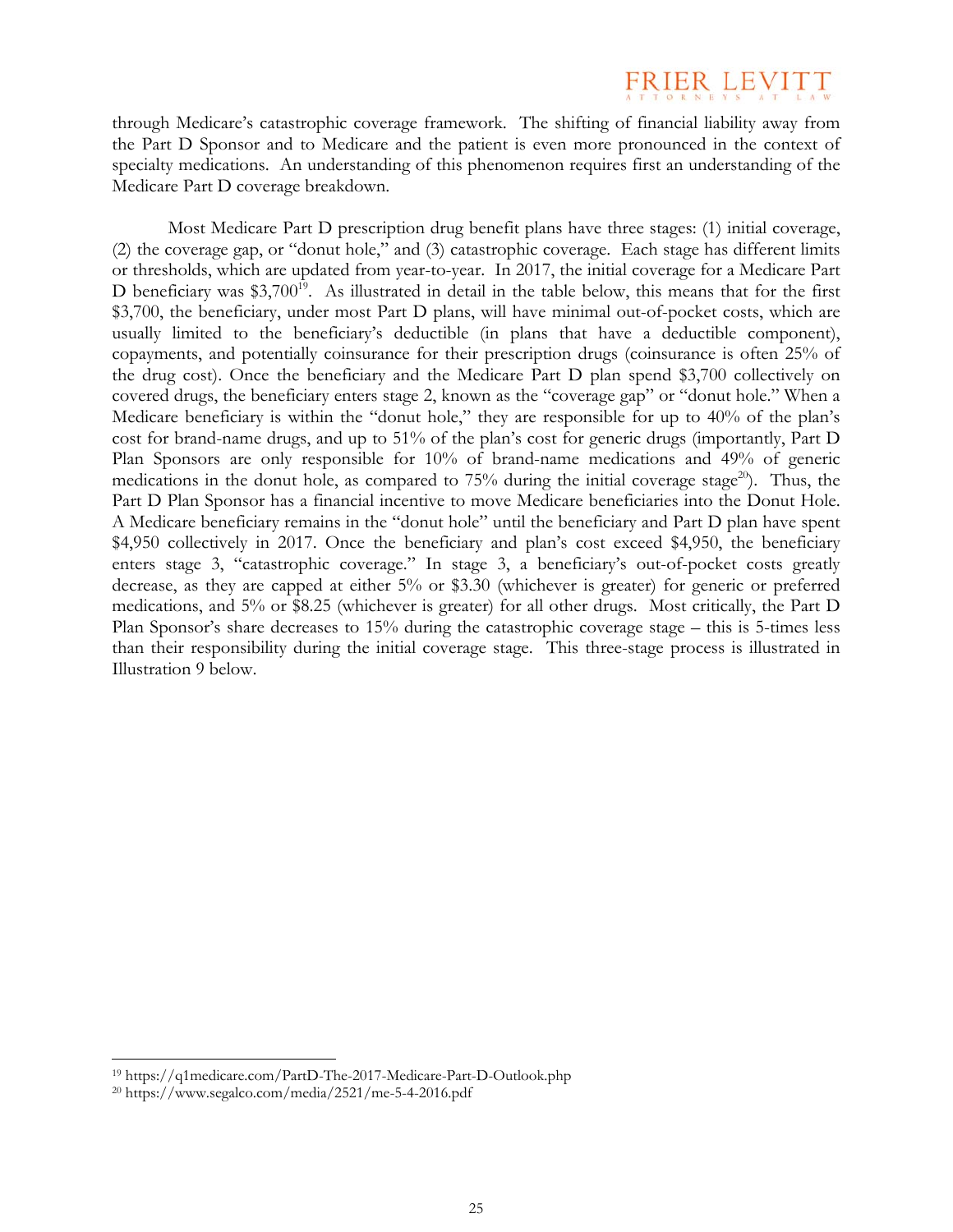



Ultimately, the post point-of-sale imposition of DIR Fees may result in Medicare beneficiaries entering the donut hole prematurely. For example, Patient A receives a prescription drug once a month with a negotiated price of \$290 per month. Patient A will enter the "donut hole" after twelve fills, and will thus be responsible for an increased level of cost sharing until Patient A reaches catastrophic coverage limits. If, however, the negotiated price for the drug charged at the point of sale had reflected a 5.5% DIR Fee (instead of the PBM subsequently assessing such fee on the Specialty Pharmacy after the Medicare beneficiary enters the Donut Hole), the costs charged to Patient A would dramatically decrease. In fact, Patient A would have never entered the "donut hole" in the first place. This is shown in the illustration below based on 2016 limitations.

 $\overline{a}$ 21 https://www.senior-advisors.com/medicare-blog/changes-upcoming-to-part-d-of-medicare-in-2017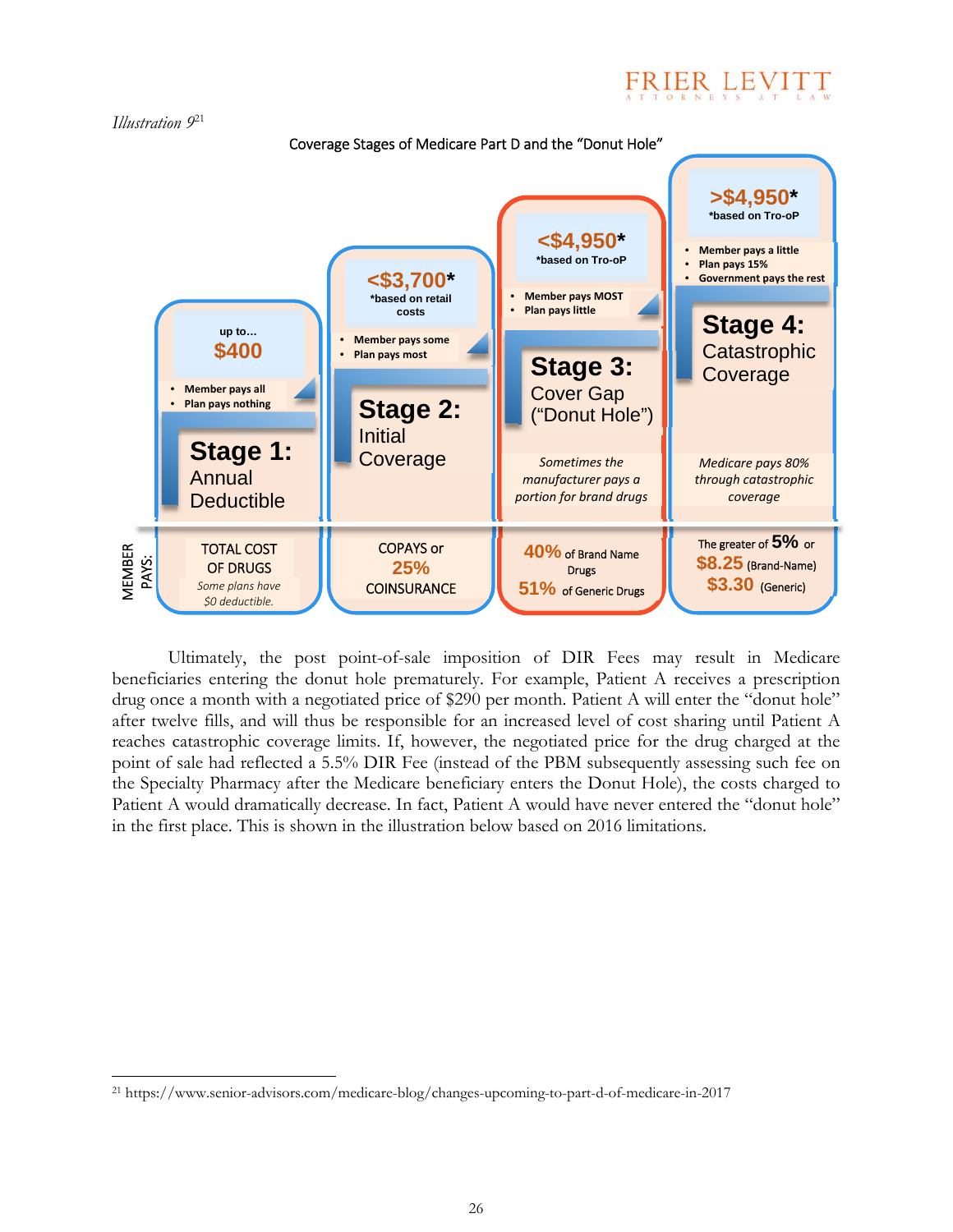

#### *Illustration 10*



Additionally, the out-of-pocket costs for Medicare beneficiaries in the coverage gap and in the catastrophic coverage phase are based on a percentage of the total cost of the prescription drug. In the coverage gap phase, a beneficiary's out-of-pocket cost can be as high as 51% of the cost of the drug, whereas in the catastrophic coverage phase the beneficiary's out-of-pocket cost can be as high as 5% of the cost of the drug. Said another way, a beneficiary's out-of-pocket cost in stage 2 and stage 3 (and oftentimes in stage 1, as well) is directly dependent on the actual point-of-sale cost of the drug (as opposed to other forms of beneficiary cost sharing, such as copayments, where the amount stays fixed). So, when the actual cost of the drug changes after the point of sale, only the PBMs charging such fees benefit.

DIR Fees, whether percentage-based or flat fee, undoubtedly increase the ultimate costs borne on Medicare beneficiaries, as the cost of a prescription drug at the point-of-sale – which is where beneficiaries' out-of-pocket expenses are determined – are artificially inflated. To illustrate this concept, imagine a prescription drug with a negotiated price of \$500 at the point of sale. If the beneficiary is in the coverage gap, the beneficiary's out-of-pocket expenses could be as high as 51% of the cost of the drug, which would amount to \$255. However, if the actual price of the drug is subsequently lowered 4.5% by a DIR Fee, the cost of the drug would be lowered to \$478.50 and the Medicare beneficiary's out-of-pocket expense would be similarly lowered to approximately \$244. Thus, the retroactive DIR Fee resulted in the beneficiary paying approximately \$11 more out-ofpocket than he/she should have.

The financial harm to Medicare beneficiates is exaggerated in the specialty drug context, where drug costs are not \$500 per fill, but oftentimes exceed \$10,000 per fill. Consider the following example: Patient A fills a prescription for Drug Y, a specialty medication, once-per-month. The point-of-sale adjudicated price for a prescription of Drug Y is \$11,170.90. During Patient A's first month filling the prescription, the costs to Patient A and her Part D plan result in Patient A speeding through the initial coverage stage as well as the coverage gap stage. Patient A's total out-ofpocket costs for the first fill of Drug Y, which is inclusive of Patient A's deductible, copayment, and cost-sharing, is  $$3,067.89$ . Thereafter, for the next eleven fills, Patient A is in catastrophic coverage, and is paying approximately \$558.55, or 5% of the drug cost. Patient A's total out-of-pocket costs for the year would be approximately \$9,211.93.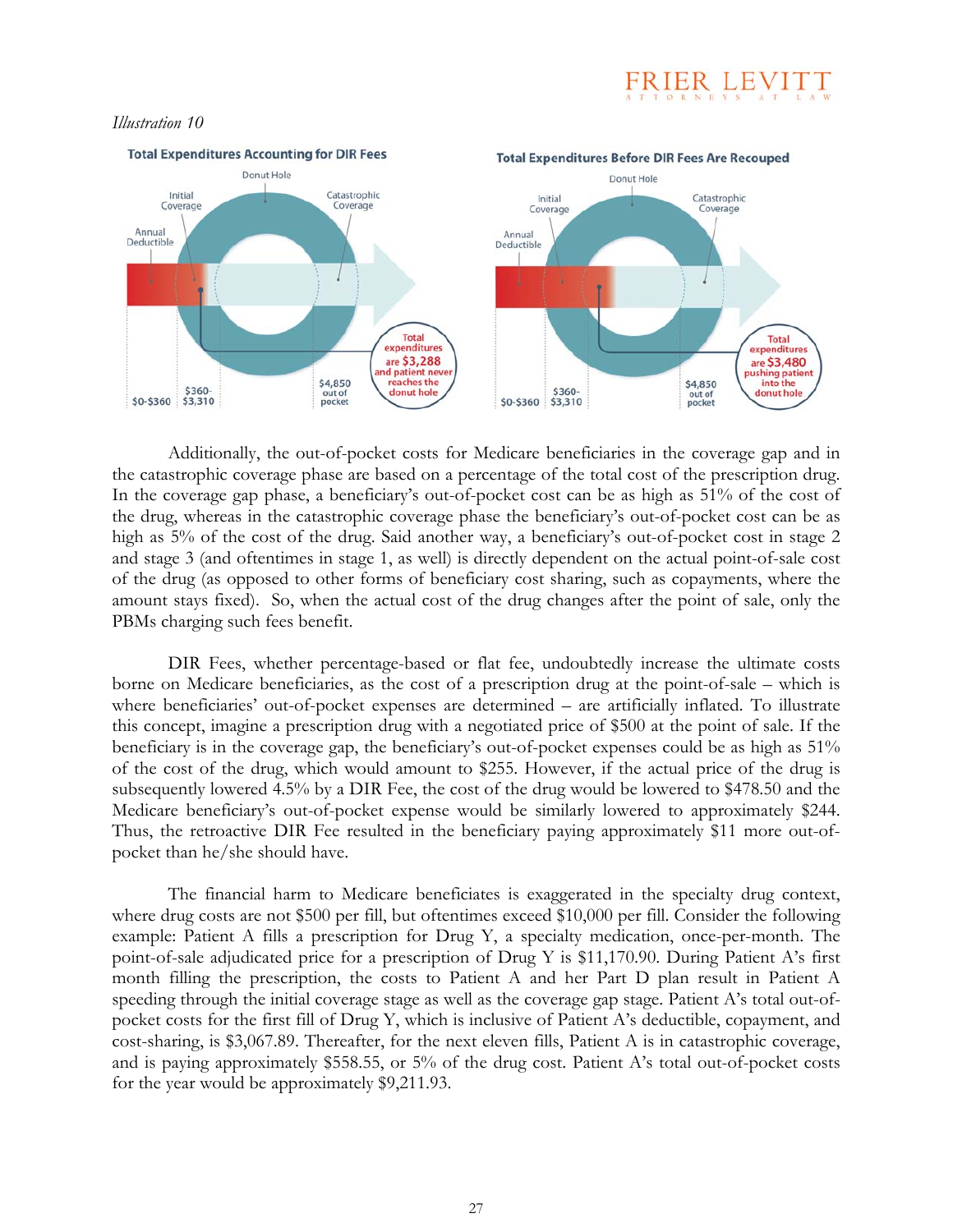

Next, consider the impact a 4.6% DIR Fee would have on Patient A's out-of-pocket expenses. Instead of Drug Y costing Patient A and her Part D Plan \$11,170.90 each month, the DIR Fee being charged at the point of sale would result in the actual price of the drug being \$10,657.04, a difference of \$513.86 per month. Accordingly, Patient A's first-fill would cost approximately \$3,042.20, and each subsequent month Patient A would be responsible for approximately \$532.85. Patient A's total out-of-pocket expenses for the year would amount to \$8,903.55. Thus, Patient A paid an additional \$308.38 throughout the course of the year out-ofpocket because Patient A's cost-sharing amounts were based on the drug's cost prior to the PBM's imposition of DIR Fees. In other words, Patient A's out-of-pocket costs were based on an inaccurate, artificially inflated number created by the PBM. In this instance, the PBM and Part D Plan Sponsor effectively shifted \$308.38 of costs from the plan sponsor to the Medicare beneficiary for this one drug. It is important to note that although this is an individual example of the incurred financial harm of one Medicare beneficiary, this cost shifting is happening on all claims in select networks resulting in huge additional profits for the plans (often wholly owned subsidiaries of the PBM's that created the fees), and causing in widespread beneficiary impact and harm.

Unfortunately, this shifting of financial liability does not end here. Because the Medicare Part D Program provides reinsurance payments for catastrophic coverage costs exceeding \$4,950, Part D Plan Sponsors effectively also shift costs from the Part D Plan to the Medicare Program, and ultimately the taxpayer, through these inflated point-of-sale prices. In that same example as above, with 12 fills of Drug Y at an adjudicated cost of \$11,170.90, the Medicare catastrophic coverage would ultimately kick in, and Medicare would pay a total of \$101,037.74 for this patient. However, if the assessment of the 4.6% DIR Fee had been applied at the point-of-sale, Medicare would have only been responsible to pay \$96,105.03. In this instance, the DIR Fee resulted in an overpayment by the Government of \$4,932.71 for this one patient, for this one drug. This serious impact on the Government and the patient is illustrated in Table 3 below.

*Table 3* 



#### Additional Costs to Patient and Government Caused by DIR Fees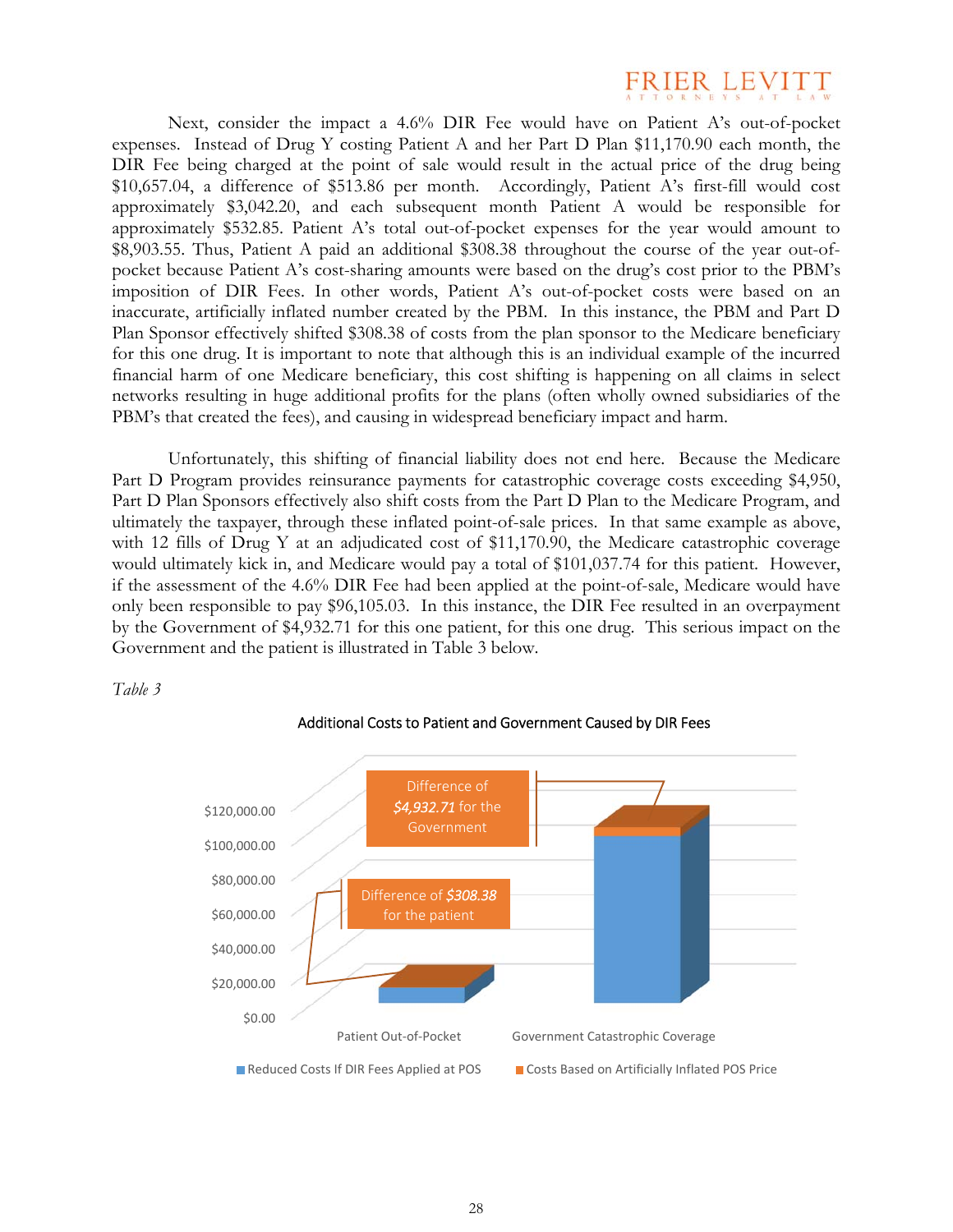

The impact DIR Fees have on Medicare beneficiary coverage is evident. In fact, in a Fact Sheet issued on January 19, 2017, CMS opined on the effects of DIR Fees, and noted that DIR Fees "[do] not reduce the cost of drugs for beneficiaries at the point-of-sale."22 Moreover, it is critical to note that DIR Fees do not simply result in beneficiaries prematurely entering the donut hole or paying an artificially higher amount of cost-share, but they negatively impact beneficiary adherence to prescription drug treatments and likely increase overall Medicare costs, which include also the health benefit in addition to the drug benefit. Indeed, it is estimated that more than 25% of all Part D beneficiaries that fall into the donut hole will discontinue adherence to their prescription drug regiments.23 Discontinued patient adherence results in Medicare having to spend more money to remediate poor clinical outcomes, including expensive hospital readmissions.

#### Is the Money Really Returned?

\_\_\_\_\_\_\_\_\_\_\_\_\_\_\_\_\_\_\_\_\_\_\_\_\_\_\_\_\_\_\_\_\_\_\_\_\_\_\_\_\_\_\_\_\_\_\_\_\_\_\_\_\_\_\_\_\_\_\_\_\_\_\_\_\_\_\_\_\_\_\_\_\_\_\_\_\_\_\_\_\_\_\_\_\_

In recent public communications, several PBMs and their representatives have claimed that DIR Fees do not increase the costs to the Medicare program, claiming that DIR Fees are passed back to Part D Plan Sponsors, and that all DIR Fees are "reported" to CMS. But what does that really mean?

Let's start with the first point: DIR Fees are passed back to Part D Plan Sponsors. In order to understand the significance of this statement, it is necessary to understand the Medicare Part D Plan Sponsor framework. Part D Plan Sponsors create and fund Part D plans, often taking on insurance risk. Four of the largest Part D Plan Sponsors include: UnitedHealth Group, Humana, SilverScript (CVS Health), and Express Scripts.<sup>24</sup> Each of these Plan Sponsors owns, is owned by or is affiliated with its own PBM.

| PART D PLAN | JJJ UnitedHealthcare<br>Medicare Solutions | Humana<br>MEDICARE (PDP) | SilverScript <sup>®</sup> | EXPRESS SCRIPTS  |
|-------------|--------------------------------------------|--------------------------|---------------------------|------------------|
|             |                                            |                          |                           |                  |
| <b>PBM</b>  | OPTUM"                                     | Humana                   | <b>CVS</b><br>CAREMARK    | EXPRESS SCRIPTS* |

So while they may pass a portion of DIR Fees back to the Part D Plan Sponsors (less any DIR Fees reclassified as administrative expense by the PBM), it is more often than not tantamount to the PBM taking money out of one pocket (the PBM) and passing it to its other pocket (the wholly-owned Plan Sponsor).

Moreover, nowhere in these Press Releases do PBMs state that they return the money to Medicare. Rather, they are always cautious to state that DIR Fees are "reported" to CMS. This is an important distinction, because many times, it results in no financial difference whatsoever to the amounts that CMS or beneficiaries ultimately pay for the medications based on the high upfront costs. While Part D Plan bids are "reconciled" once a year in the beginning of the June following the conclusion of the plan year, Plans are not required to pass back – dollar-for-dollar – any overpayments they received from the government. Rather, if it turns out that the bid as submitted was too high based on the net costs as lowered by retroactive DIR Fees, Plans are only required to reimburse any monies to CMS if there is more than a 5%

<sup>&</sup>lt;sup>22</sup> See CMS, Medicare Part  $D -$ Direct and Indirect Remuneration (DIR) (Jan 19. 2017),

http://www.cms.gov/Newsroom/MediaReleaseDatabase/Fact-sheets/2017-fact-sheet-items/2017-01-19-2.html. 23 See Jason Claffey, Medicare 'Donut hole" Checks in the Mail, Foster's Daily Democrat (Aug. 14, 2010),

http://archive.is/RKP2u (last visited February 21, 2017). 24 http://kff.org/medicare/report/medicare-part-d-in-its-ninth-year-the-2014-marketplace-and-key-trends-2006-2014/; http://www.fiercehealthcare.com/payer/top-10-insurers-part-d-arena-unitedhealth-at-top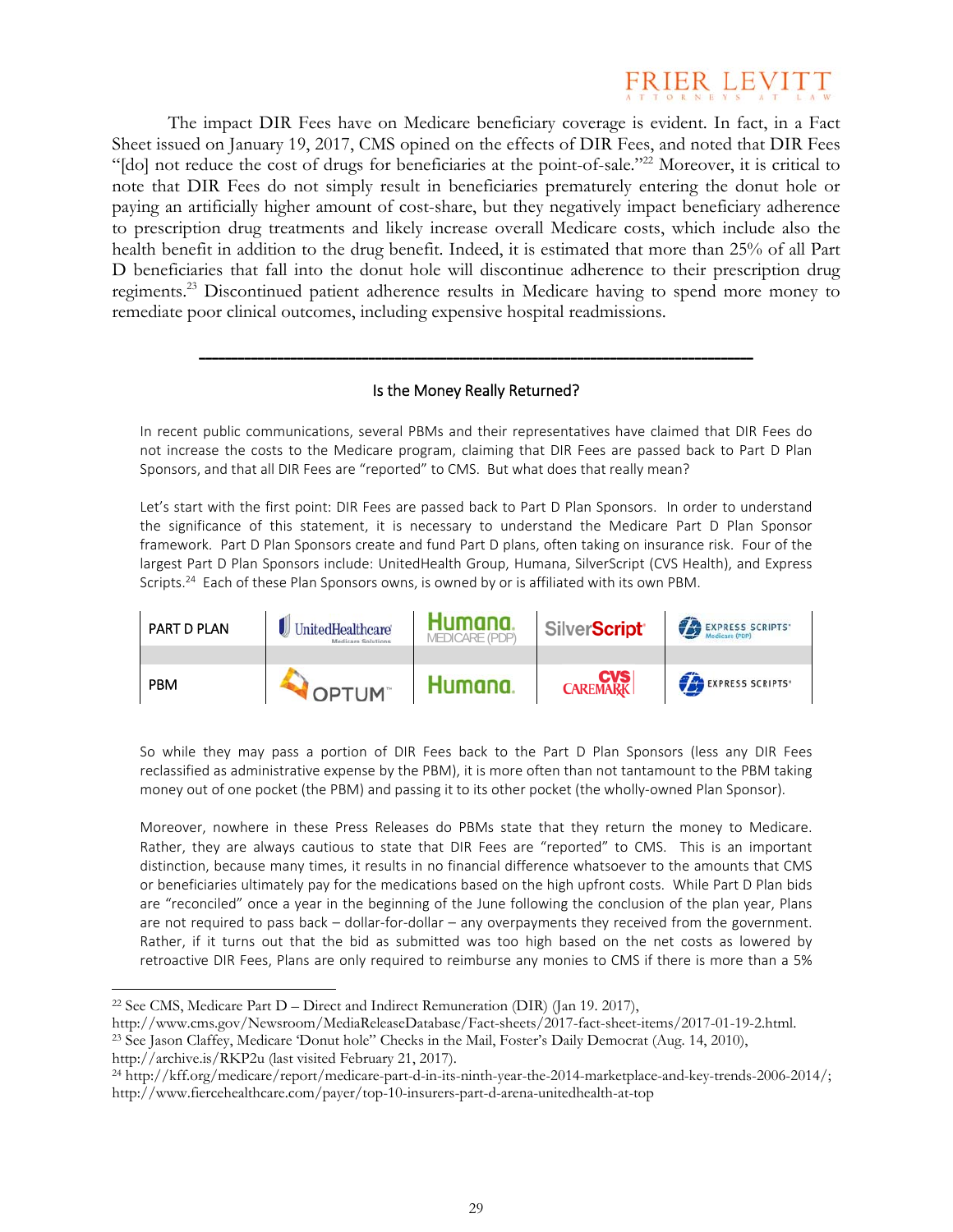

deviation from the bid and actual costs.<sup>25</sup> Even then, the amounts the Plan is required to reimburse are not dollar‐for‐dollar. Rather, Plans are only required to return a percentage of the excess profits realized under the bid as reconciled.<sup>26</sup> PBMs and Plans at times have the ability to lower these numbers further, by allocating certain amounts of DIR Fees to administrative expenses. In either event, none of these excess profits between the increased upfront drug costs, and net costs as lowered by DIR Fees are passed back to patients, who have been forced to pay higher out of pocket amounts. Nor has it been proven that beneficiaries ultimately realize lower plan premiums, as these lower net plan costs generally only impact bid submissions and premium calculations for the following plan year, leaving patients with no immediate relief from being overcharged.

These concepts were borne out in a recent CMS report which noted that higher levels of DIR also have resulted in continually higher net costs to the Medicare program, and "ease the financial burden borne by Part D plans essentially by shifting costs to the catastrophic phase of the benefit, where plan liability is limited."27



*Table 4*<sup>28</sup>

Final Plan Liability D DIR Reducing Plan Liability D DIR Reducing Government Liability D Final Medicare Reinsurance Subsidy

Thus, while monies may be passed along to Part D Plan Sponsors, and even "reported" to CMS, there is no evidence that DIR Fees serve to lower overall costs to the Medicare Part D Program or to Medicare patients.

\_\_\_\_\_\_\_\_\_\_\_\_\_\_\_\_\_\_\_\_\_\_\_\_\_\_\_\_\_\_\_\_\_\_\_\_\_\_\_\_\_\_\_\_\_\_\_\_\_\_\_\_\_\_\_\_\_\_\_\_\_\_\_\_\_\_\_\_\_\_\_\_\_\_\_\_\_\_\_\_\_\_\_\_\_

 $\overline{a}$ 

<sup>28</sup> *See* CMS, *Medicare Part D – Direct and Indirect Remuneration (DIR)* (Jan. 19, 2017),

<sup>25</sup> MedPac, *Report to the Congress: Medicare and the Health Care Delivery System,* Ch. 6, 141 (Jun. 2015), *available at*  http://www.medpac.gov/docs/default-source/reports/chapter-6-sharing-risk-in-medicare-part-d-june-2015-report-

<sup>.</sup>pdf?sfvrsn=0. See also, 42 C.F.R. § 423.265.

<sup>26</sup> MedPac, *Report to the Congress: Medicare and the Health Care Delivery System,* Ch. 6, 141 (Jun. 2015), *available at*  http://www.medpac.gov/docs/default-source/reports/chapter-6-sharing-risk-in-medicare-part-d-june-2015-report- .pdf?sfvrsn=0.

<sup>27</sup> *Id.*

https://www.cms.gov/Newsroom/MediaReleaseDatabase/Fact-sheets/2017-Fact-Sheet-items/2017-01-19-2.html (last visited Jan. 26, 2017).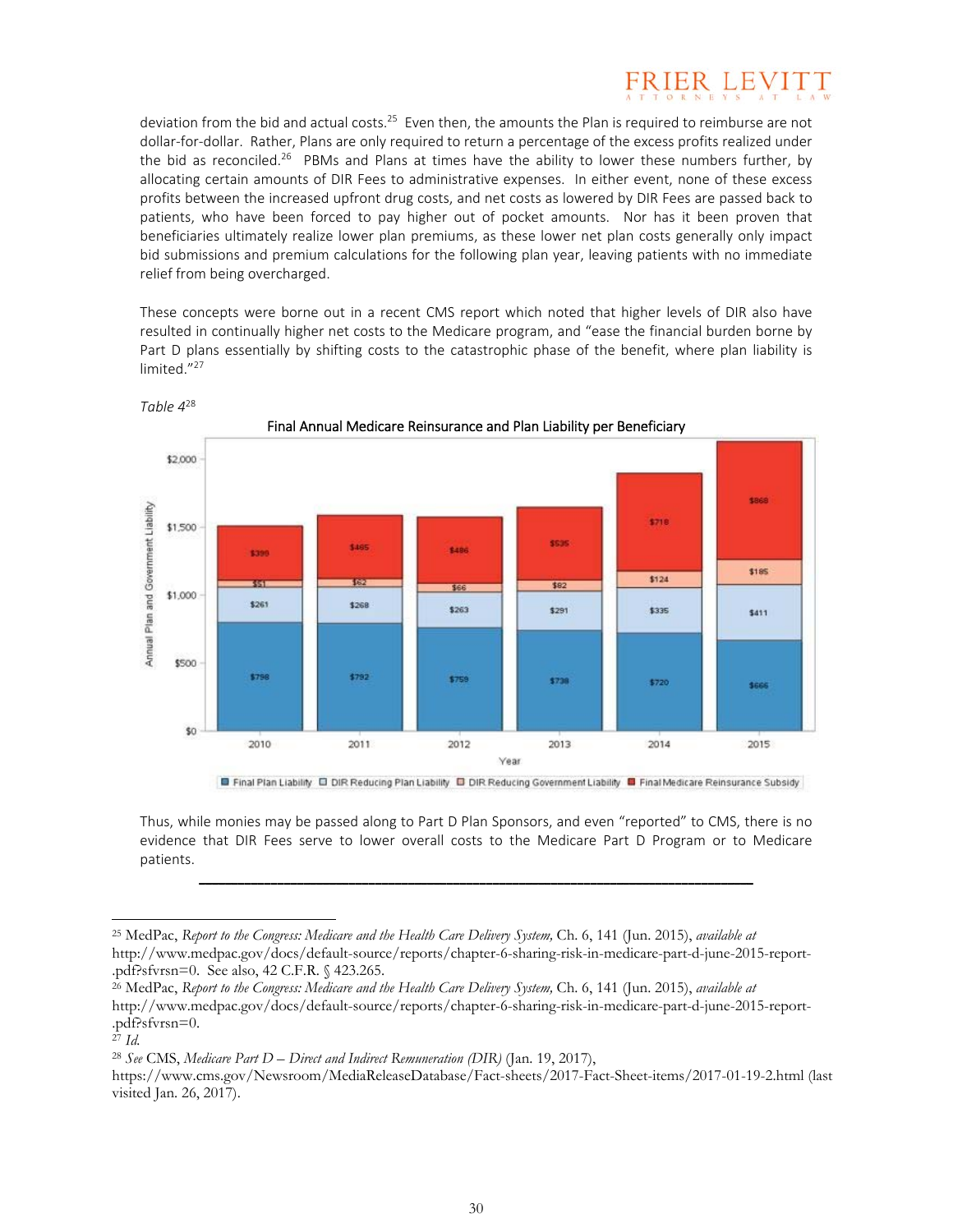

### **6 Where Do We Stand?**

Increased media and industry attention in DIR Fees has begun to expose the truly egregious impact such fees have had on Specialty Pharmacies participating in Medicare Part D, as well as Medicare beneficiaries and the program as a whole. However, increased attention alone has not had the effect of curtailing the assessment of DIR Fees. DIR Fees remain an existential crisis for Specialty Pharmacies and their ability to deliver the patient care services associated with drug dispensing to Medicare Part D program participants as well as patients with serious medical conditions throughout the United States. Continued delay and inaction only serves to paint the outlook for Specialty Pharmacies and their ability to maintain their current level of engagement with the Medicare Part D program bleaker with each passing day.

Importantly though, various groups, organizations, and key stakeholders have begun to take notice of the flagrance of DIR Fees and their disproportionate impact in certain pharmacy spaces. In response to pressure from pharmacy organizations, CMS made several strides towards clarifying the adjudication in reimbursement structure, including through its January 10, 2014 Proposed Rules set forth in Vol. 79, No. 7 of the Federal Register and its May and September 2014 draft guidances. In May 2014, CMS first attempted to address DIR Fees by revising the definition of "negotiated price." CMS noted that a Part D plan sponsor's "negotiated price" is the amount that a Specialty Pharmacy actually receives and retains as payment in connection with a Part D claim.29 CMS was concerned that pricing in bidding and cost reporting across the Part D program had the potential to be inconsistent, as some Part D plan sponsors reported DIR Fees as price concessions and others reported DIR Fees as DIR.<sup>30</sup> Specifically, CMS stated that it had learned that some Part D sponsors have been reporting costs and price concessions to CMS in different ways, and that such reporting differential could affect beneficiary cost sharing, CMS payments to plans, and Medicare catastrophic coverage.31 CMS also noted that differential treatment of costs could also affect plan bids, and suggested that when Part D sponsors and their intermediaries elect to take some price concessions from pharmacies in forms other than the negotiated price and report them outside the PDE (say, in the context of DIR), "the increased negotiated prices generally shift costs to the beneficiary, the government and taxpayer." As noted below, this premonition has since come true, as evidenced by CMS's January 17, 2017 report on the impact of the expansion of DIR Fees and Medicare/beneficiary liability for cost sharing amounts.

CMS attempted to safeguard against this reality by seeking to revise the definition of "negotiated price" to include "all price concessions, except those…that cannot be reasonably determined at the point of sale."32 CMS released draft guidance on September 29, 2014, which made clear that a broad, inclusive standard should be applied to the "reasonably determined at the point of sale" standard, and indicated that any price concession that could be *reasonably approximated* at the point-of-sale should not be included as DIR, but rather part of the Part D plan sponsor's

 $\overline{a}$ 

32 42 C.F.R. § 423.100

<sup>29 42</sup> C.F.R. § 423.100

<sup>30</sup> Cheri Rice, Direct and Indirect Remuneration (DIR) and Pharmacy Price Concessions, Centers for Medicare and Medicaid Services, September 29, 2014.

<sup>31</sup> Cheri Rice, Direct and Indirect Remuneration (DIR) and Pharmacy Price Concessions, Centers for Medicare and Medicaid Services, September 29, 2014.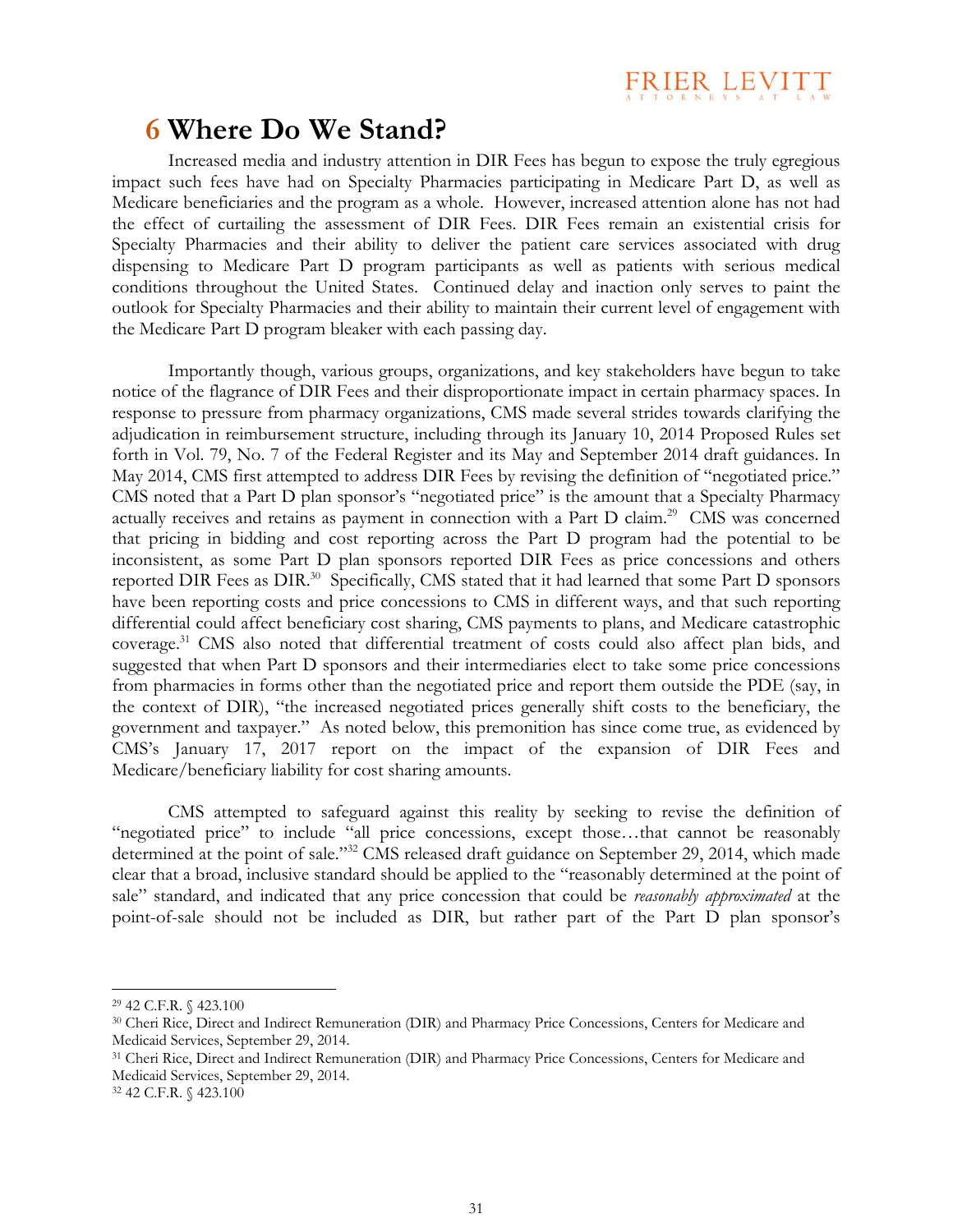## FRIER LEVITT

"negotiated price."33 CMS seemed to be cognizant of performance metric DIR Fees, and specifically opined that a basic rate to a Specialty Pharmacy at the point-of-sale, with subsequent enhanced payment rates based on performance in enumerated categories is considered a price concession that could be reasonably determined at the point-of-sale, and should therefore be reported at the pointof-sale.<sup>34</sup>

In addition to these past efforts at clarifying the PBMs' obligation with respect to fair and clearly established negotiated prices for Part D providers, CMS has also independently taken note of the substantial negative impact that DIR Fees have had on the financial responsibilities of Medicare beneficiaries and the Medicare program. In a Fact Sheet issued by CMS on January 19, 2017, CMS noted the steady but substantial growth of point-of-sale drug costs, combined with rapid increases in DIR.<sup>35</sup> CMS noted that these trends contributed to higher upfront drug costs, which CMS found placed more of the burden on beneficiary cost-sharing, noting that "Medicare's costs for these beneficiaries also grow. Higher beneficiary cost-sharing also results in the quicker progression of Part D enrollees through the Part D drug benefit phases and potentially leads to higher costs in the catastrophic phase, where Medicare liability is generally around 80 percent."36 Thus, as concluded by CMS, DIR Fees not only increase upfront drug costs and, in turn, beneficiary copayment responsibility, but also result in increased Federal government spending on catastrophic coverage, once initial coverage and the "donut hole" have been satisfied.<sup>37</sup>

CMS was not alone in these observations concerning Medicare and its beneficiaries. As time progressed, more and more organizations and stakeholders began to question and challenge the legitimacy, reasonableness, and legality of PBM-imposed performance-based DIR Fees. The National Community Pharmacy Association ("NCPA")<sup>38</sup>, National Association of Specialty Pharmacy ("NASP")<sup>39</sup>, Community Oncology Alliance ("COA")<sup>40</sup>, and AmerisourceBergen<sup>41</sup> have all voiced serious concerns about the appropriateness of such DIR Fees, with COA having commissioned an extensive White Paper analyzing the lawfulness of DIR Fees and how PBMs were utilizing them to increase their profits at the expense of taxpayers and providers.<sup>42</sup> Overall opposition to DIR Fees has garnered wide support across stakeholders in the healthcare industry as 99 organizations joined in a letter<sup>43</sup> supporting Federal legislation aimed at prohibiting DIR Fees.

<sup>35</sup> *See*, CMS, *Medicare Part D – Direct and Indirect Remuneration (DIR)* (Jan. 19, 2017),

<sup>33</sup> Cheri Rice, Direct and Indirect Remuneration (DIR) and Pharmacy Price Concessions, Centers for Medicare and Medicaid Services, September 29, 2014.

<sup>34</sup> Cheri Rice, Direct and Indirect Remuneration (DIR) and Pharmacy Price Concessions, Centers for Medicare and Medicaid Services, September 29, 2014

https://www.cms.gov/Newsroom/MediaReleaseDatabase/Fact-sheets/2017-Fact-Sheet-items/2017-01-19-2.html (last visited Jan. 26, 2017).

<sup>36</sup> *Id.*

<sup>37</sup> While CMS's Fact Sheet accurately stated the impact of DIR on CMS and Medicare beneficiaries, the impact on Specialty Pharmacies was overlooked.<br><sup>38</sup> http://www.ncpanet.org/advocacy/pbm-resources/lack-of-transparency-and-higher-costs/dir-fees

<sup>&</sup>lt;sup>39</sup> http://naspnet.org/wp-content/uploads/2017/02/12-10-2106-DIR-Presentation-with-data.pdf;

http://naspnet.org/wp-content/uploads/2017/02/DIR-.web\_.pdf<br><sup>40</sup> https://www.communityoncology.org/portfolio-items/pbm-dir-fees-costing-medicare-and-beneficiaries-investigativewhite-paper-on-background-cost-impact-and-legal-issues/<br><sup>41</sup> http://www.amerisourcebergen.com/abcnew/pharmacies/take-a-stand-against-dir-fees.aspx<br><sup>42</sup> https://www.communityoncology.org/wp-content/uploads/2017/01/COA\_White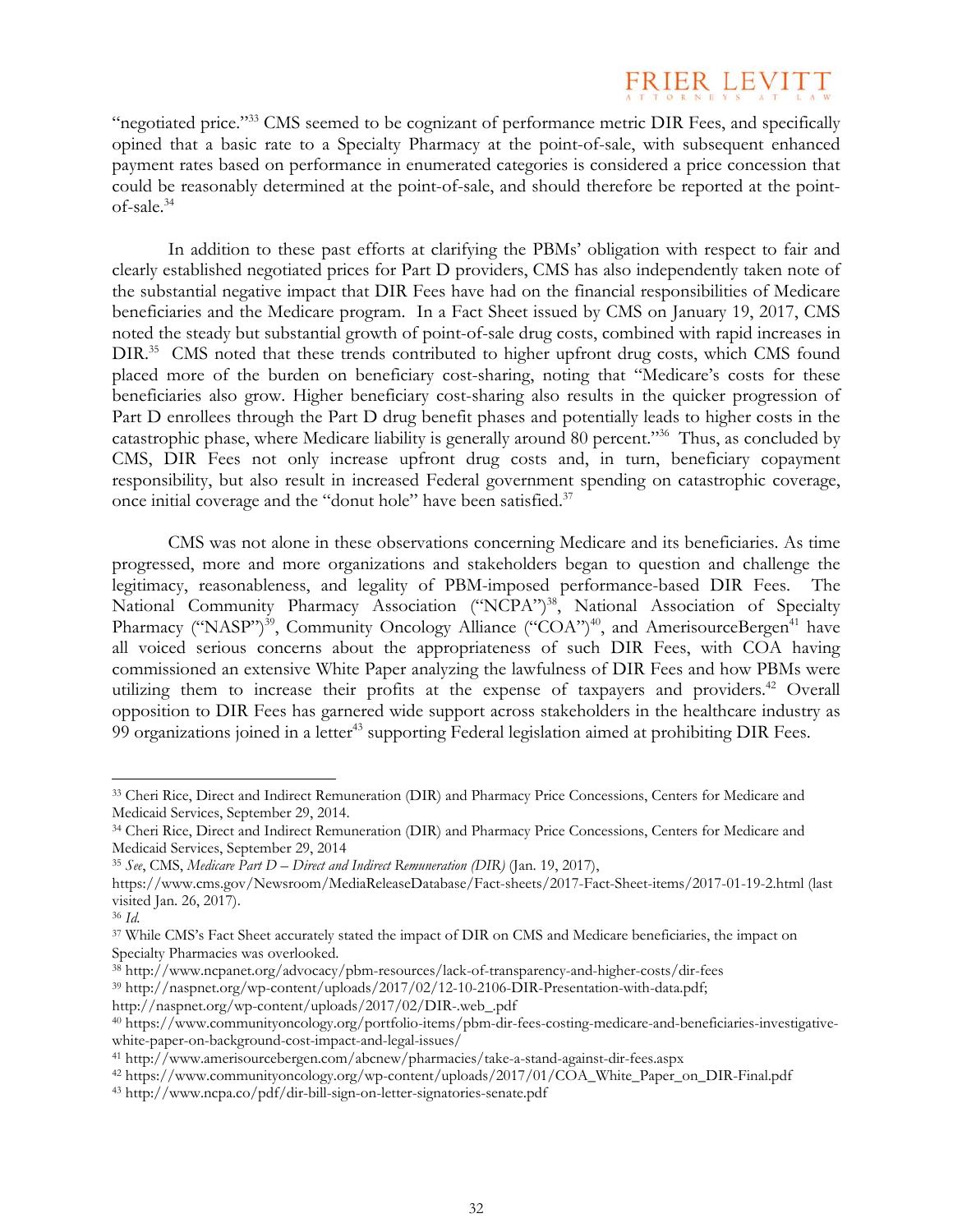

Recognizing the seriousness of DIR Fees, several Senators and Representatives introduced Federal legislation aimed at curbing retrospective DIR Fees. The "Improving Transparency and Accuracy in Medicare Part D Spending Act" (H.R. 1038 / S. 413) aims to prohibit the use of retroactive DIR Fees by Medicare Part D plan sponsors and PBMs. The proposed legislation would amend the Social Security Act by adding a section entitled "Prohibiting Retroactive Reductions in Payments on Clean Claims." The proposed legislation would effectively prohibit Part D plan sponsors and their agents (such as PBMs) from retroactively reducing payment on clean claims altogether – essentially seeking to do away with after-the-fact PBM claw backs under the guise of DIR Fees. This bill had originally been introduced in the  $114<sup>th</sup>$  Congress in September 2016 but has since been re-introduced in the  $115<sup>th</sup>$  Congress on February 14, 2017.

Unfortunately, the recent publicity and notoriety of DIR Fees has also resulted in the PBM industry quickly grabbing their swords to defend DIR Fee programs. In ways not unlike the former CEO of Turing Pharmaceuticals – Martin Shkreli – attempted to defend his company's 13,000% price hike, so too did the PBM lobby and the CEOs of major PBMs seek to defend the murky and secretive fees. Facing questions from Wall Street analysts about their DIR Fee programs, many PBMs were quick and direct in their efforts to defend and justify the programs in press releases and during earnings calls.

On February 2, 2017, in a swiftly drafted Press Release, CVS Health (NYSE: CVS) responded to questions regarding the lawfulness of DIR Fees just three days before its quarterly earnings. In the Press Release, CVS Health only indicated that a change in the DIR Fee "would not be material to our profitability," and stated that such DIR Fees "are allowed under CMS regulation, and are fully disclosed as part of the annual bid process."44 During CVS Health's Fourth Quarter 2016 earnings call on February 9, 2017, its CEO also touched on DIR Fees as the very first issue after reporting basic earning numbers. CVS Health attempted to categorize the existing reporting and comment on DIR Fees as false and misleading, yet CVS Health parsed words in discussing its DIR Fee – or "Performance Network" – program. CVS Health claimed that DIR Fees are utilized to reduce the net cost of the Medicare Part D program, stating that such DIR Fees are "fully passed through from the PBM to its clients [i.e., Part D Plan Sponsors]."45 What CVS Health failed to mentioned, however, is that its single largest "client" in the Medicare Part D space is SilverScript, a wholly-owned subsidiary of CVS Health.<sup>46</sup> As noted above, this is tantamount to simply moving money from one pocket (i.e., from its PBM arm, CVS Caremark) to another pocket (i.e., to its plan sponsor, SilverScript). Importantly, in its investor presentation, CVS Health stated "*CVS Caremark* [the company's PBM subsidiary] does not keep or profit from performance network-based DIR."47 The company did not say that CVS Health – the publicly-traded parent corporation – did not benefit from the DIR Fees it extracts from Specialty Pharmacies.

During Express Scripts Holding's (NYSE: ESRX) Fourth Quarter 2016 earnings call on February 2, 2017, its CEO dismissively concluded that DIR Fees were agreed to by *retail pharmacies* and have no impact on the PBM<sup>48</sup>. The CEO made no mention of the inappropriate impact on

<sup>&</sup>lt;sup>44</sup> https://cvshealth.com/newsroom/press-releases/cvs-health-statement-regarding-direct-and-indirect-remuneration-dir<br><sup>45</sup> http://seekingalpha.com/article/4044425-cvs-health-cvs-q4-2016-results-earnings-call-transcript?pa

transcript?part=single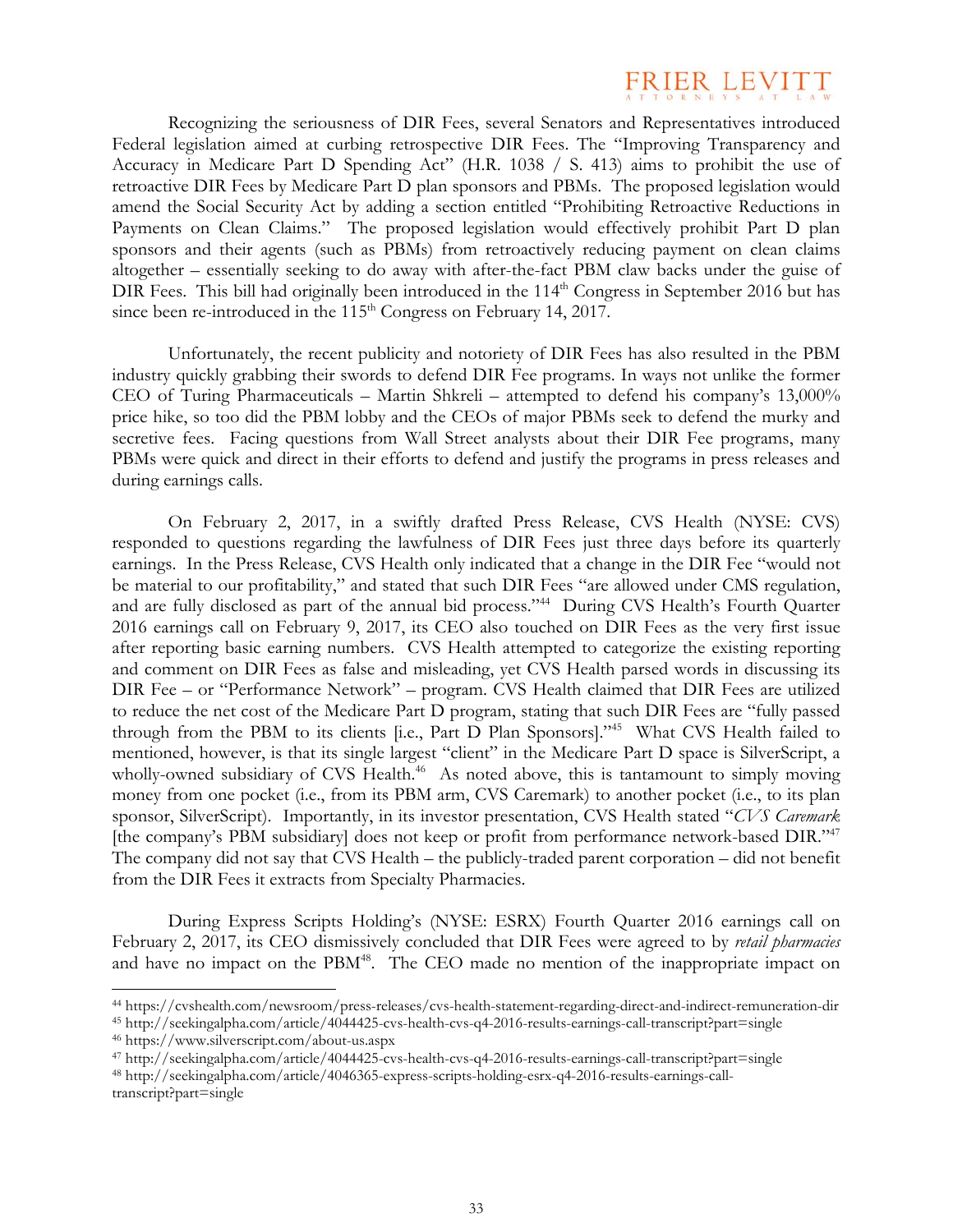

Specialty Pharmacies, and instead, alleged that DIR Fees helped to drive down costs by being passed back to plan sponsors and "reported" to CMS. Express Scripts similarly failed to mention that it too owns a large Medicare Part D plan, Express Scripts Medicare, the exact entity that receives DIR Fees. With little options or room for negotiation or bargaining power, independent pharmacies are often left with no choice but to accept one-sided PBM contracts with ambiguous and unclear terms, which are in turn, used by PBMs to their advantage, at the expense of Specialty Pharmacies, as well as patients and the Federal government.

Of extreme importance in all of these PBM communications, other than a flippant and offthe-cuff remark by CVS Health's Executive Vice President in response to a question from an analyst, is that nowhere do the PBMs state that any of the monies recouped through DIR Fees actually get passed back *to the Government*. Again, they are all careful to state that the monies are passed back to the Part D Plan Sponsors, but never state that the monies are actually turned over to Medicare. Instead, they use specific language, stating that the DIR Fees are in some capacity "reported" to Medicare. Importantly, even to the extent that these fees are even reported to Medicare, as noted above, it does not mean that they are passed back to the government.

Perhaps some of the strangest defenses of PBM-imposed DIR Fees came from Pharmaceutical Care Management Association ("PCMA"), the powerful lobby for the PBM industry. In response to an earlier published White Paper, PCMA issued a statement attacking the sponsors of the White Paper as a "splinter group of oncologists," and accusing doctors of being profit hungry, while making odd and ill placed analogies to the costs of drugs under the Medicare part B program (point of fact, drugs under the Medicare Part B program – where PBMs or not involved – are on average  $49\%$  lower than drugs reimbursed under Medicare Part  $D^{49}$ ). The PCMA has since refined its positions, and recently stated that DIR Fees "don't harm the health industry in any way" but that "[t]hey only help it."50 As has been demonstrated over and over again throughout this White Paper, DIR Fees clearly harm Specialty Pharmacies, Medicare beneficiaries and Medicare. These abusive DIR Fees not only regularly put Specialty Pharmacies substantially underwater on their prescriptions, but deny Specialty Pharmacies any meaningful opportunity to influence measured performance outcomes. Moreover, as demonstrated recently through independent reports by CMS, retroactive DIR Fees have the effect of shifting cost from Part D Plan Sponsors to patients and to Medicare. The organization went on, however, suggesting that the reason providers attack DIR is because "they sign a contract to pay for it, and then they don't want to hold up their end of the bargain."<sup>51</sup> The truth of the matter, however, is that the retroactive, performance-based DIR Fees, those that are the focus of this White Paper and that pose the most nefarious risk to the industry, are not clearly articulated by contract, especially for Specialty Pharmacies. Such DIR Fee programs are generally included in retail pharmacy agreements and discuss retail pharmacy performance, not Specialty Pharmacy performance. In PCMA's eyes, Specialty Pharmacies should have somehow predicted that DIR Fees would apply with the same rigor and degree to specialty medications, when the quality metrics apply almost exclusively to retail therapies and offer Specialty Pharmacies no real opportunity to affect performance.

<sup>49</sup> Office of Inspector General. *Medicaid Drug Price Comparison: Average Sales Price to Average Wholesale Price.* June 2005. OEI-03-05-00200.

<sup>50</sup> http://www.specialtypharmacytimes.com/news/pbms-and-dir-fees-wheres-the-data 51 Id.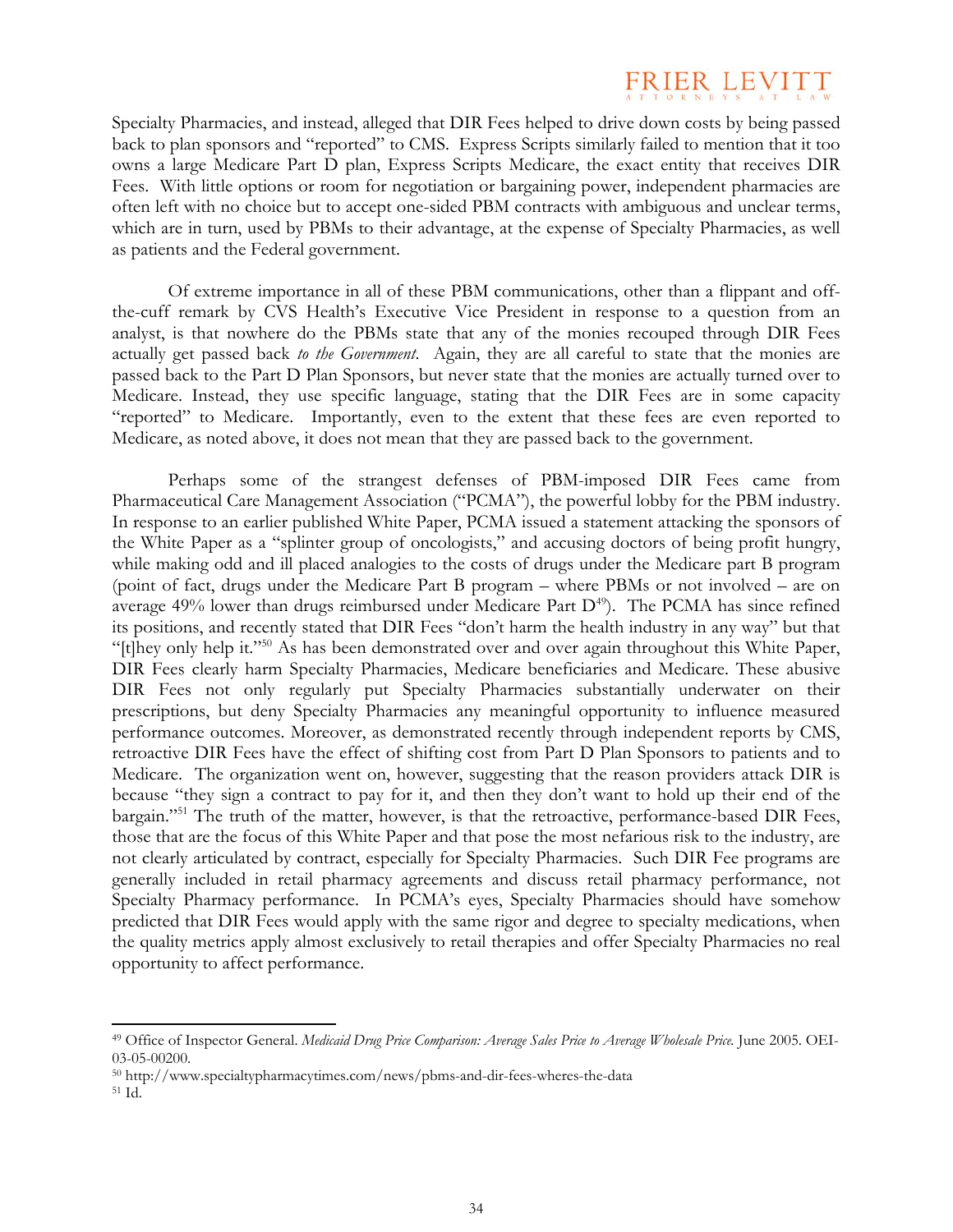

#### DIR Fees: Permitted by CMS?

\_\_\_\_\_\_\_\_\_\_\_\_\_\_\_\_\_\_\_\_\_\_\_\_\_\_\_\_\_\_\_\_\_\_\_\_\_\_\_\_\_\_\_\_\_\_\_\_\_\_\_\_\_\_\_\_\_\_\_\_\_\_\_\_\_\_\_\_\_\_\_\_\_\_\_\_\_\_\_\_\_\_\_\_\_

Certain PBMs have also claimed that DIR Fees or performance network‐based fees charged to pharmacies are allowed under CMS regulation.<sup>52</sup> While beyond the scope of this White Paper (see COA's White Paper, entitled "PBM DIR Fees Costing Medicare and Beneficiaries: Investigative White Paper on Background, Cost Impact, and Legal Issues for a more detailed discussion reference $53$ ), this position espoused by the PBMs belies and ignores the overarching weight and authority of Medicare laws and regulations. The concept of "direct and indirect remuneration" started as a CMS construct to account for rebates or other subsidies, discounts and price concessions received from third parties, primarily in the form of manufacturer rebates.<sup>54</sup> CMS, wanting to ensure that it was able to share in the rebates increasingly being paid out by manufacturers to PBMs and Part D sponsors, sought to ensure that "negotiated prices" was net of any such direct or indirect remuneration. However, as evidenced by the abundance of CMS regulation and guidance on the subject, CMS clearly has a preference towards including as many of such charges and concessions in the point-of-sale price as possible.<sup>55</sup> There is good reason for this. A number of overarching Federal laws and regulations impose severe limitations and restrictions on PBMs' ability to manipulate prices for Part D drugs.

For example, the Social Security Act includes the "Any Willing Provider" law ("AWPL"), which relates directly to provider access and reimbursement in the Medicare program. The AWPL applies to all Part D plan sponsors and their downstream entities, such as PBMs.<sup>56</sup> The Federal AWPL and accompanying regulations require not only that a Part D plan sponsor admit any pharmacy into its network that is willing to meet the terms and conditions of the network,<sup>57</sup> but also set forth that the terms must be "reasonable" and relevant."<sup>58</sup> CMS has expressly noted that pharmacy reimbursement rates are part of the terms and conditions that must also be "reasonable and relevant" in accordance with the Federal AWPL, and that "offering pharmacies unreasonably low reimbursement rates for certain 'specialty' drugs may not be used to subvert the convenient access standards." <sup>59</sup> In other words, Part D sponsors "must offer reasonable and relevant reimbursement terms for all Part D drugs as required by [the federal AWPL]."<sup>60</sup> By imposing DIR Fees on Specialty Pharmacies that decrease the net reimbursement rates received by providers to well below their acquisition costs, thereby putting them severely underwater, PBMs and Part D sponsors are not offering "reasonable" and "relevant" terms and conditions. This violation of law is compounded by the fact that the manner of calculation and recoupment of performance-based DIR Fees has absolutely no bearing or applicability to the products and services provided by Specialty Pharmacies. A performance-based program upon which Specialty Pharmacies have no ability to influence quality metrics is neither reasonable nor relevant.

<sup>&</sup>lt;sup>52</sup> http://seekingalpha.com/article/4044425-cvs-health-cvs-q4-2016-results-earnings-call-transcript?part=single<br><sup>53</sup> https://www.communityoncology.org/wp-content/uploads/2017/01/COA\_White\_Paper\_on\_DIR-Final.pdf<br><sup>54</sup> See

reasonably be determined at the point-of-sale, to be part of a Part D sponsor's "negotiated price"); Cheri Rice, Direct and Indirect Remuneration (DIR) and Pharmacy Price Concessions, Centers for Medicare and Medicaid Services, September 29, 2014, (discussing CMS's proposed rule expanding the definition of "negotiated price" to all price concessions that could be reasonably approximated at the point-of-sale). <sup>56</sup> 42 C.F.R. § 423.505(i)(3)(iv).

<sup>57 42</sup> U.S.C. § 1395w-104(b)(1)(A); 42 C.F.R. 423.120(a)(8)(i). 58 CMS, *Letter to Medicare Part D Plan Sponsors Regarding Compliance with Any Willing Pharmacy Requirements* (Aug. 13, 2015),

*available at* http://www.amcp.org/workarea/downloadasset.aspx?id=20065.<br><sup>59</sup> CMS, Medicare Prescription Drug Benefit Manual, Chapter 5, Section 50.3.<br><sup>60</sup> CMS, Medicare Prescription Drug Benefit Manual, Chapter 5, Section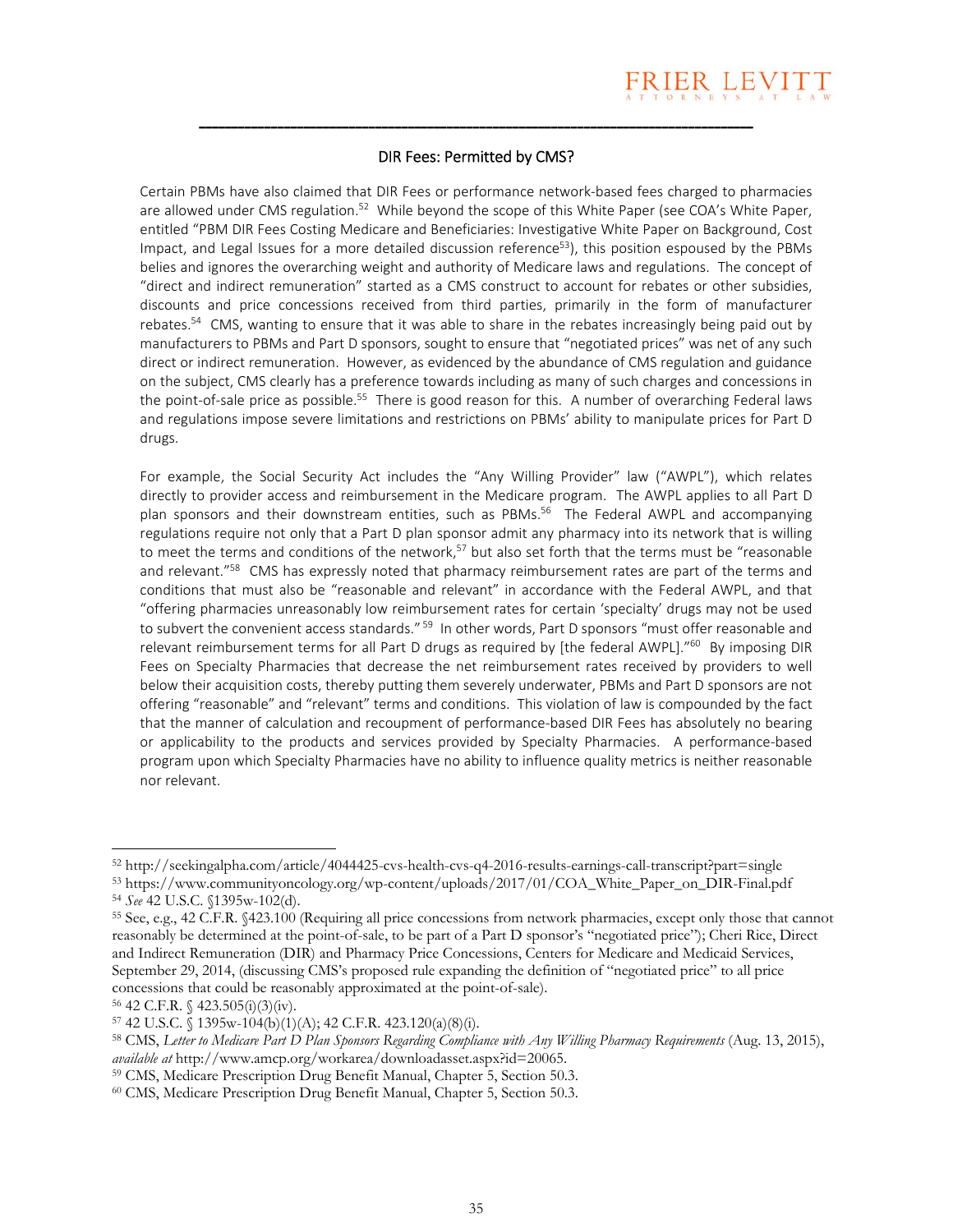

Importantly, despite any PBM claims to the contrary, nothing in the Social Security Act, Medicare Regulations or CMS guidance specifically authorizes charging a variable, performance‐based rate of 3% to 5% on *all claims* dispensed by Specialty Pharmacies, particularly when these chargebacks put the pharmacies substantially underwater. Rather, these actions arguably exceed the PBMs' and Plan Sponsors' statutory and legislative prerogative to manage Part D plans. In creating the Medicare Part D program, Congress imbued the Department of Health and Human Services (HHS), and in turn, CMS, with certain authority to effectuate that program. However, CMS's authority to act in this regard is limited by not only the enumerated requirements of the Social Security Act (noted above) but also the Administrative Procedure Act. <sup>61</sup> In turn, PBMs and Medicare Part D Plan Sponsors are similarly limited by legislative and regulatory oversight, as PBMs administering pharmacy benefits for Medicare Part D enrollees can do only that which has been duly authorized by Congress and HHS. Thus, by unilaterally imposing performance‐ based DIR Fees on Specialty Pharmacies, PBMs have created unreasonable, non‐negotiable contract terms which necessarily constitute "a rule, requirement, or other statement of policy . . . that establishes or changes a substantive legal standard governing . . . the payment for services" for Part D providers.<sup>62</sup> This is the very type of administrative action that requires appropriate rulemaking in conformity with the Administrative Procedure Act, which has not occurred.<sup>63</sup>

These DIR Fees and reimbursement frameworks cannot be sustained by the Specialty Pharmacy industry. If something is not done, more and more Specialty Pharmacies (including many with exclusive access to LDDs that Medicare patients – including those with complex cancer conditions – rely upon for life-saving therapies) will be left with no choice but to leave these Medicare Part D networks. This is likely to create real network access and adequacy issues, and will jeopardize Medicare patients' safety, in addition to posing even further issues with Medicare Part D requirements<sup>64</sup>.

\_\_\_\_\_\_\_\_\_\_\_\_\_\_\_\_\_\_\_\_\_\_\_\_\_\_\_\_\_\_\_\_\_\_\_\_\_\_\_\_\_\_\_\_\_\_\_\_\_\_\_\_\_\_\_\_\_\_\_\_\_\_\_\_\_\_\_\_\_\_\_\_\_\_\_\_\_\_\_\_\_\_\_\_\_

Specialty Pharmacies are not just being denied a reasonable profit on the products and services they provide, but are put squarely underwater on many medications they have no choice but dispense. This jeopardizes Specialty Pharmacies' ability to continue to provide the high touch, patient-centric support services to Medicare Part D plan participants in select networks, and ultimately puts the health and safety of Medicare beneficiaries at risk. While CMS has taken note of the issue and agreed with the impact on providers and patients alike, sweeping regulatory action has yet to come. Likewise, while Federal legislation aimed at addressing these problems has been introduced, there is no assurance that it will pass, and there are questions as to whether it goes far enough to curb PBM abuse and protect patient access. All the while, Specialty Pharmacies, patients and taxpayers suffer in the name of PBM profits.

### **7 Conclusion**

 $\overline{a}$ 

In the Specialty Pharmacy industry, DIR Fees do not just represent a threat to Specialty Pharmacies' profits – DIR Fees represent an existential threat to Specialty Pharmacies' continued ability to deliver the patient care support services required to achieve maximal therapeutic outcomes for Medicare Part D beneficiaries as a class of providers focused on providing high-quality, high-

<sup>61</sup> *See generally* 5 U.S.C. §§ 551 through 559, *et seq.* 62 *See, e.g.,* 42 C.F.R. §§ 423.1976, 423.1990, and 423.2136 (providing judicial review of agency action under Medicare Part D); *see also* 5 U.S.C. §§ 701 through 706, *et seq.* (providing for judicial review of agency action and setting forth remedies under the Administrative Procedure Act).<br><sup>63</sup> *See, e.g.,* 42 C.F.R. §§ 423.1976, 423.1990, and 423.2136 (providing judicial review of agency action under Medicare

Part D); *see also* 5 U.S.C. §§ 701 through 706, *et seq.* (providing for judicial review of agency action and setting forth remedies under the Administrative Procedure Act).<br><sup>64</sup> See 42 C.F.R. §423.120(a)(8); 42 C.F.R. §423.505(b)(18); 42 U.S.C. §1395w-104(b)(1)(A); 42 U.S.C. 1395w-104(b)(1)(C)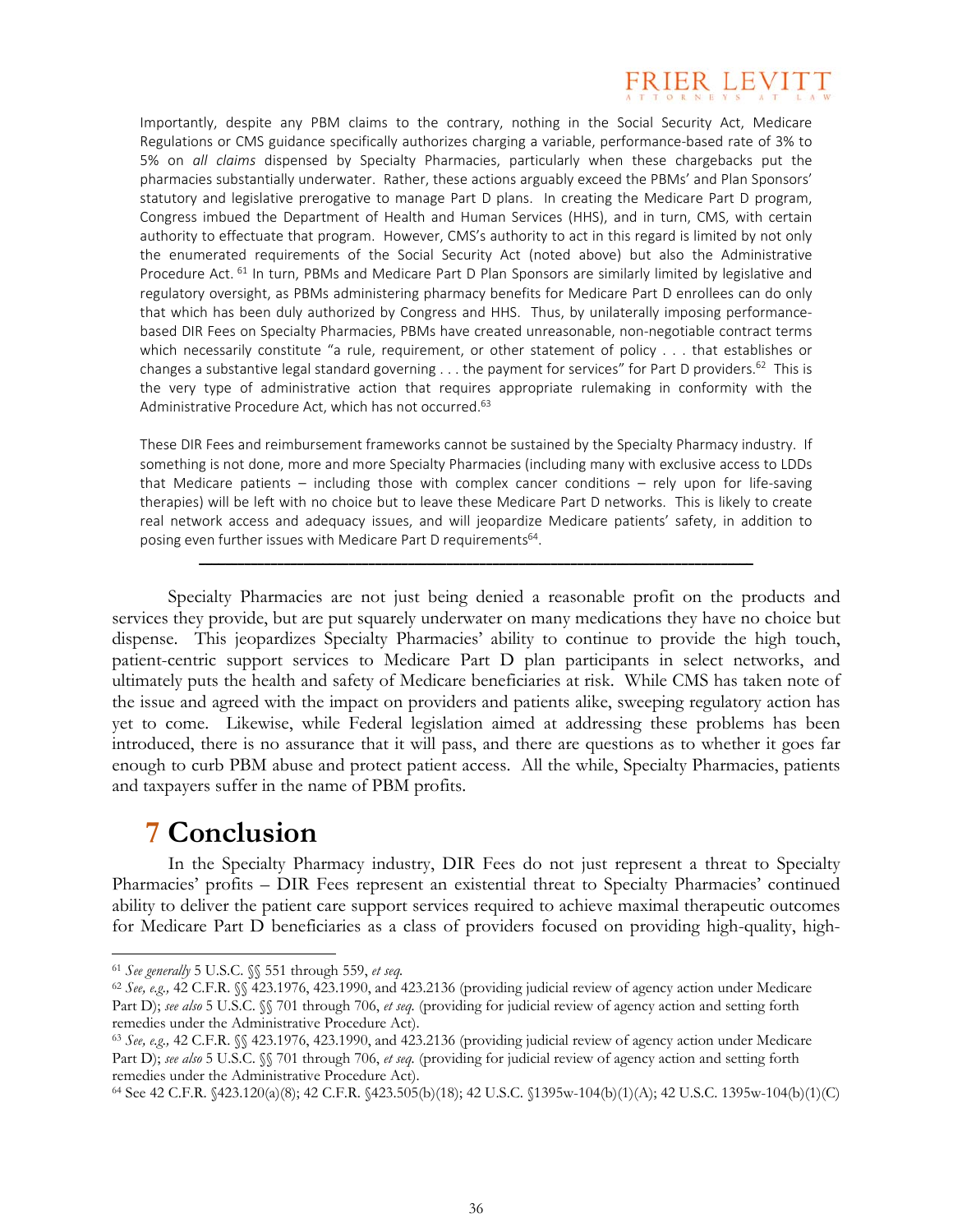## **FRIER L**

touch services to the most vulnerable of patient populations. Performance-based DIR Fees as applied and imposed by PBMs puts Specialty Pharmacies severely underwater on their very specialty medications, which are subject to different distribution and reimbursement models than retail pharmacies. Specialty Pharmacies have no ability to control these PBM-imposed performance metrics, and instead, are left in rigged system designed to cause them to fail.

It is not just Specialty Pharmacies that suffer at the hands of these financially-driven DIR Fee programs. If the application and proliferation of these wholly unreasonable DIR Fees is allowed to continue, Specialty Pharmacies will not be able to provide comprehensive, coordinated patient care services with the proven optimal results to Medicare Part D patients. Aside from clinical differences in levels of care, there are many limited distribution drugs to which PBM-owned specialty pharmacies do not have access, and can only be obtained at certain independent Specialty Pharmacies. Medicare beneficiaries and the Medicare program as a whole are harmed by being forced to pay higher upfront costs, pushing patients through the Donut Hole and into catastrophic coverage. As noted by independent CMS reports, this has the effect of shifting costs from PBMs and Part D Plan Sponsors, to beneficiaries (in the form of higher out-of-pocket costs) and to Medicare (in the form of higher catastrophic care payments).

Immediate action is needed to curb these opaque and abusive practices. First and foremost, CMS needs to act to clarify Medicare definitions and reign in this abusive conduct. Virtually all of the PBMs' performance-based DIR Fees as applied to Specialty Pharmacies are known or knowable at the point-of-sale. PBMs refuse to include these as upfront price concessions because they would otherwise pose unreasonable reimbursement terms in violation of applicable Medicare guidance, by plainly reimbursing well below actual, available acquisition costs. These actions can be substantially mitigated through direct and pointed guidance and clarification from CMS. CMS has every right to take decisive action in this context, as the governmental entity tasked with regulating Medicare Part D. CMS has the obligation to ensure plan sponsors and their PBMs are complying with federal regulation, irrespective of the Medicare "noninterference clause."65 This includes clear authority requiring CMS to directly intervene in the contractual relationship between Medicare Part D Plan Sponsors and network pharmacies as it relates to any willing pharmacy standard terms and conditions, prohibitions on any requirement for pharmacies to accept insurance risk, prompt payment requirements, the interpretation of "access to negotiated prices," and payment standard update requirements.<sup>66</sup> Thus, it is well within CMS's ability to review and strike down DIR Fees, given that the disparate impact on Specialty Pharmacies is contrary to CMS regulation of the Medicare Part D program requirements and beyond the scope of limited authority of Medicare Part D Plan Sponsors and their PBMs.

Second, Congress needs to act. Legislation has been introduced aimed at prohibiting retroactive DIR Fees. While this is welcomed assistance in curbing PBM behavior, this legislation can be bolstered and extended by curtailing irrelevant performance metrics and strengthening legal obligations for fair, "above-water" prices.

<sup>65 42</sup> U.S.C.A. § 1395w-111(i).

<sup>66</sup> See, Medicare Program; Contract Year 2015 Policy and Technical Changes to the Medicare Advantage and the Medicare Prescription Drug Benefit Programs**,** 79 Fed. Reg. 100, 29873 (May 23, 2014).